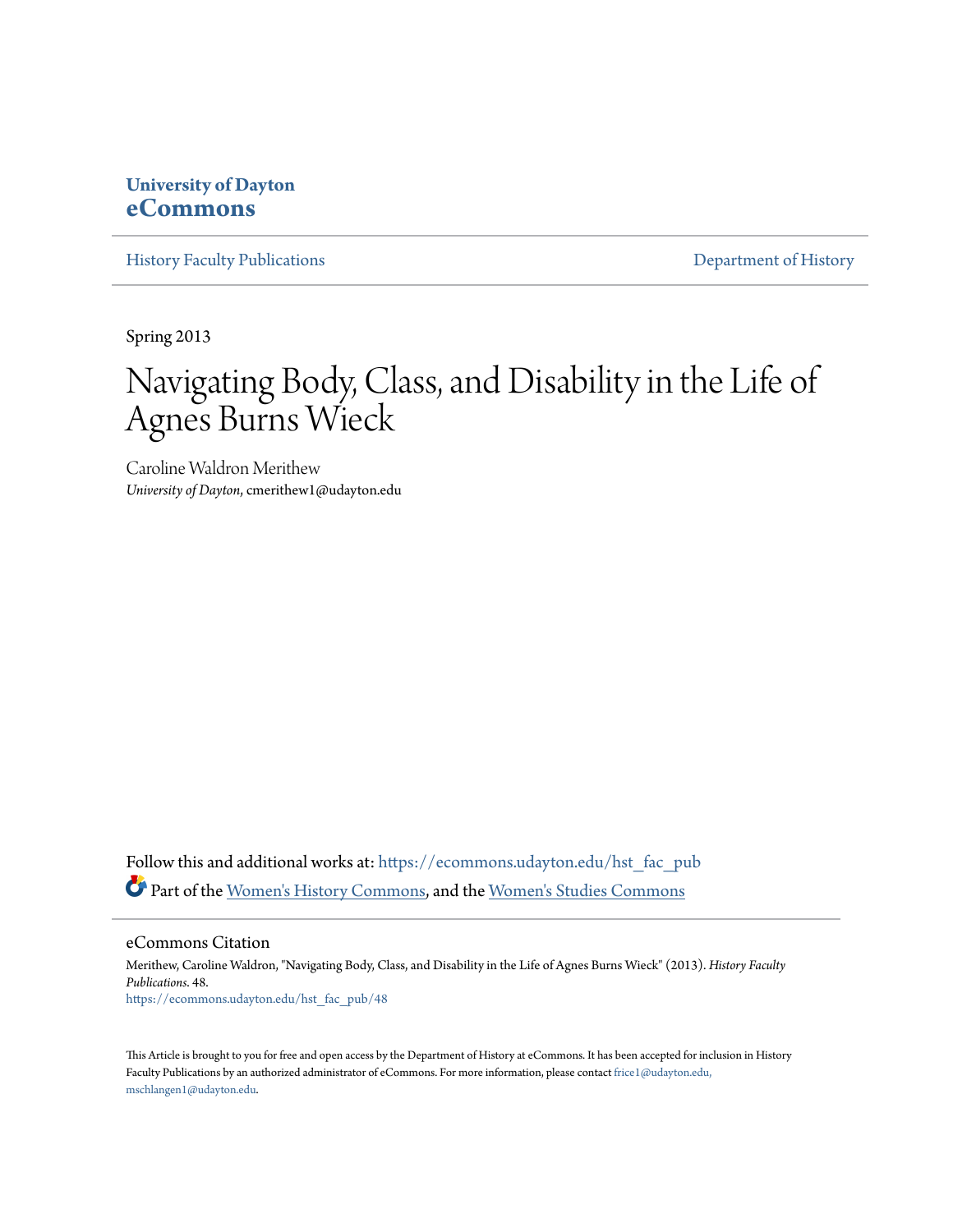# Navigating Body, Class, and Disability in the Life of Agnes Burns Wieck

# Caroline Waldron Merithew<sup>1</sup>

N A 1929 LETTER OF CONGRATULATION to Mary and Powers Hap- $\prod$ <sup>N</sup> A 1929 LETTER OF CONGRATULATION to Mary and Powers Hap-<br>good on the birth of their new baby girl, Agnes Burns Wieck<sup>2</sup> moved quickly from gushing— "How I'd love to see her!"—to a personal reflection on the trials of childbirth. "What I experienced in a perfectly normal delivery," she wrote, "was indescribable agony." Wieck was bewildered by the medical practices Mary Hapgood had experienced: "We never heard of such a delivery, do you mean that the two assistants worked with their hands to push the baby down?" she asked. Burns Wieck's questions revealed curiosity about the female body as well as advice for her friend: "I am wondering if a part of your trouble [*sic*] were due to the bones not giving," she wrote. "[B]ut in your case, it would seem not to have been that"—a conclusion she made from observing that Hapgood was rather big. This letter illustrates how Burns Wieck puzzled over what she experienced as the impairing impact of childbirth and the notion of female normality. Burns Wieck's missive to her friends also included news about the Industrial Workers of the World and the Communist Party fights taking place in local miners' organizing campaigns where she lived. She was decidedly less confounded about these intraunion battles than she was about maternal labour and delivery.<sup>3</sup>

Caroline Waldron Merithew, "Navigating Body, Class, and Disability in the Life of Agnes Burns Wieck," *Journal of Historical Biography* 13 (Spring 2013): 123-163, www.ufv.ca/jhb. © Journal of Historical Biography 2013. This work is licensed under a Creative Commons 3.0 License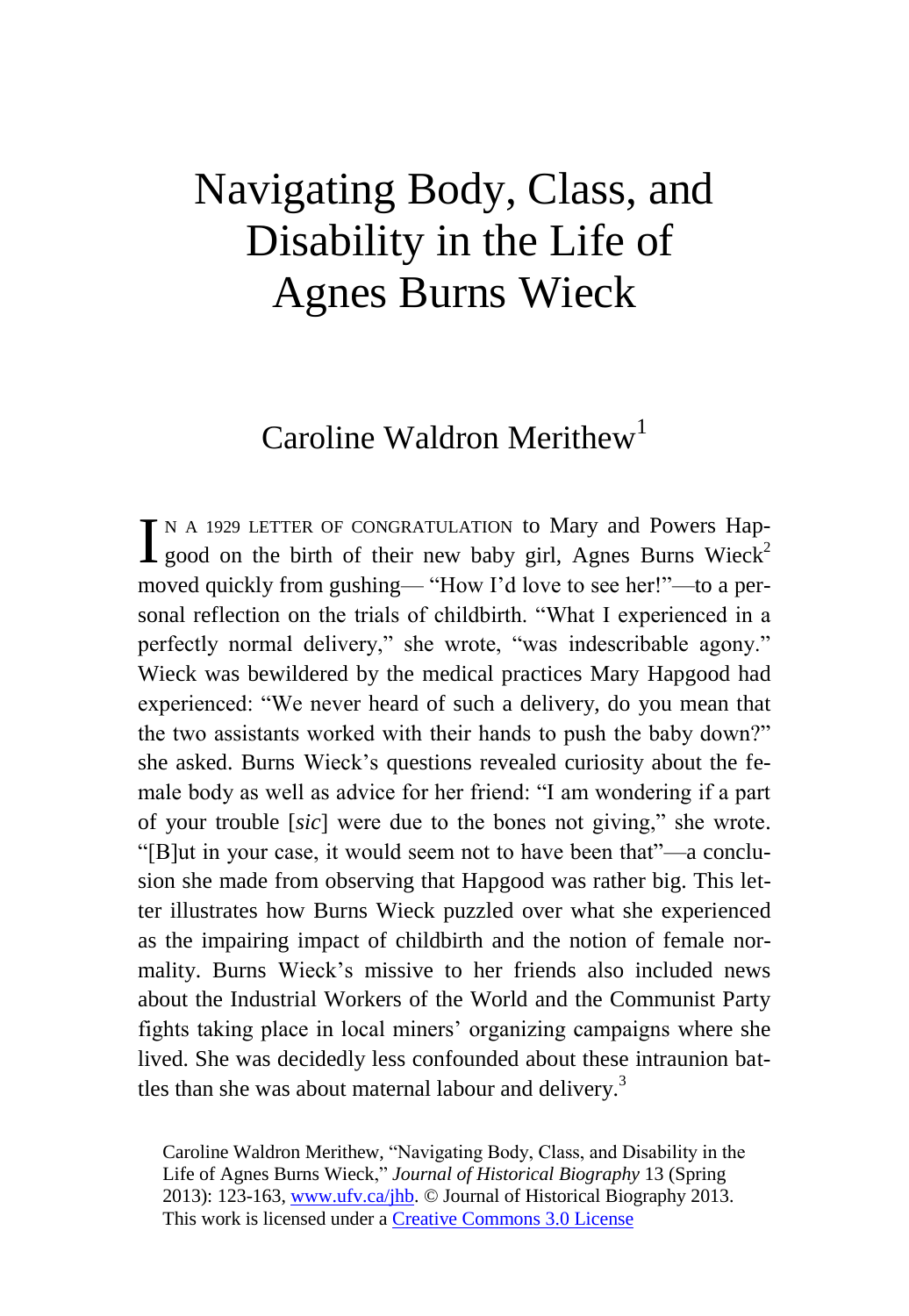Ascribing "normal" to herself—as she referred to her experience with childbirth—was something new for Burns Wieck. Tracing how she came to such an appraisal, and what it reveals about her shifting subjectivity, is a central part of this article. So too is the use of social biography and microhistory to underscore the ways working-class female disability functioned in the "able-bodied" structure of capitalism and patriarchy. The story also reveals much about how and why disclosing, rejecting, and embracing material (or corporeal) otherness became an important part of Burns Wieck's life. Disability has diverse meanings and medical, chronological, and environmental realities that are based in historical and social conditions affected by time and place. For Burns Wieck, a working-class woman living in the early-twentieth-century capitalist United States, many conditions debilitated her and many contemporaries perceived her as disabled. Why and how did Agnes Burns Wieck adapt to these perceptions?

The concerns expressed in Burns Wieck's letter to Hapgood typify many of the issues that occupied her during the course of her life. She, like many Americans in the early twentieth century, thought that there were economic disparities as well as great cultural divisions between the working and middle classes in a capitalist system. Burns Wieck worried about how nature and environment shaped physical and emotional existence for her as a woman and as a worker.<sup>4</sup> A question she asked about childbirth in her letter—"Why, oh why, can't they find some way to humanize that experience?"—is one that she might have equally applied to the problems I focus on in this piece. Though she would not have articulated them in the ways I do here, other issues were clearly on her mind: How did workingclass and middle-class differences manifest themselves corporeally? What accounted for these differences and how were they cultivated and understood? How did class mark Burns Wieck's body and mind? I argue that it was only when she came into contact with the middleclass and elite women working in the Women's Trade Union League who witnessed the signs of her physical and emotional illnesses that she began to come to terms with her disabilities, even finding liberation in divulging information about them. She quickly became aware,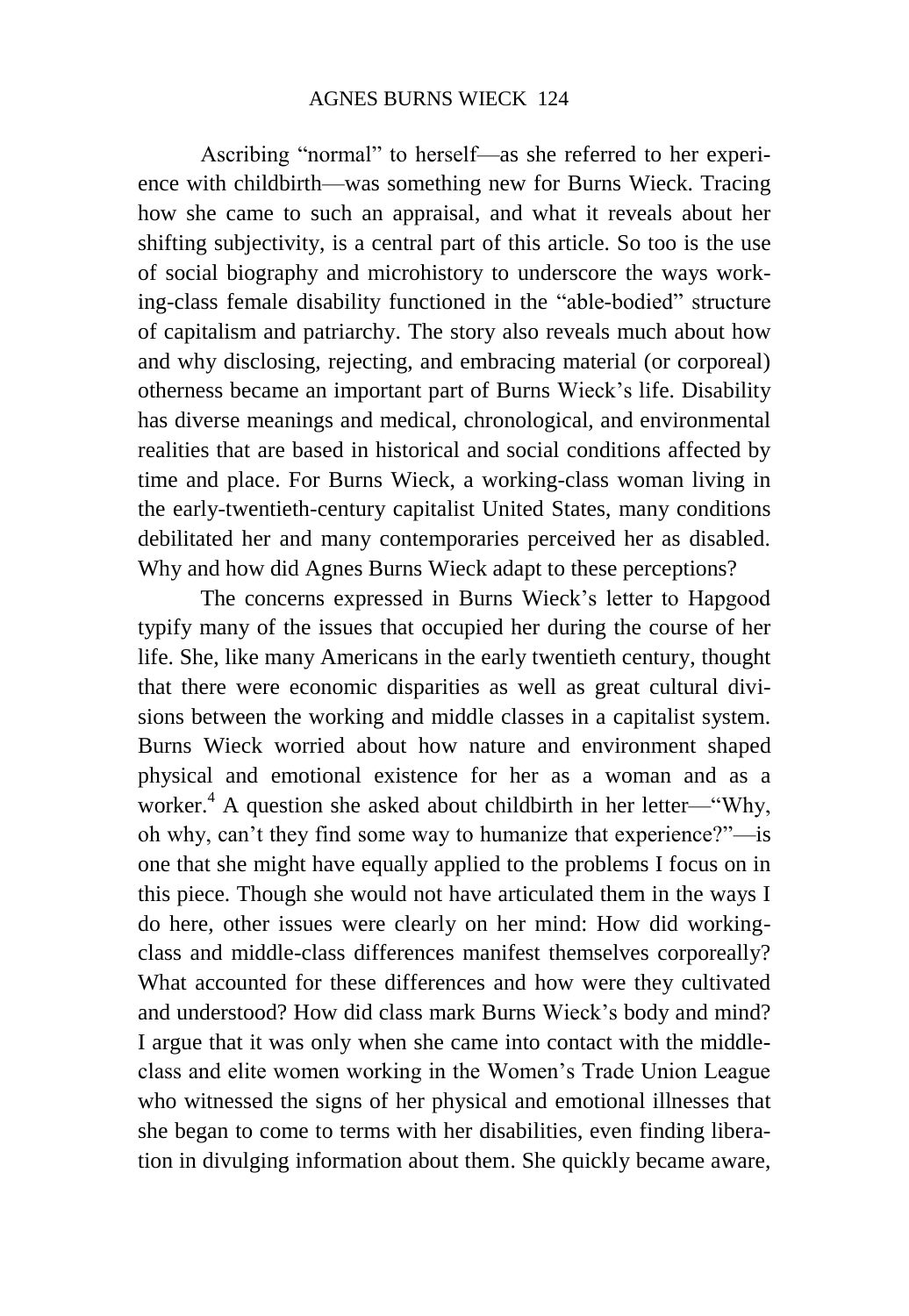however, that disclosing how poverty afflicted her could actually alienate her newfound friends. So Burns Wieck chose instead to conceal the weaknesses of class by highlighting the more acceptable weaknesses of gender.



*Photograph of Agnes Burns Wieck in WTUL's Life and Labor (October 1915), 159. Courtesy of Schlesinger Library, Radcliffe College.*

# **Why Agnes Burns Wieck?**

Agnes Burns Wieck (1892-1966) was a teacher, journalist, and labour organizer. Born Agnes Burns in the southern Illinois coal town of Sandoval, she was one of seven children in a trade union family whose roots were in the Midwest's German and Irish communities.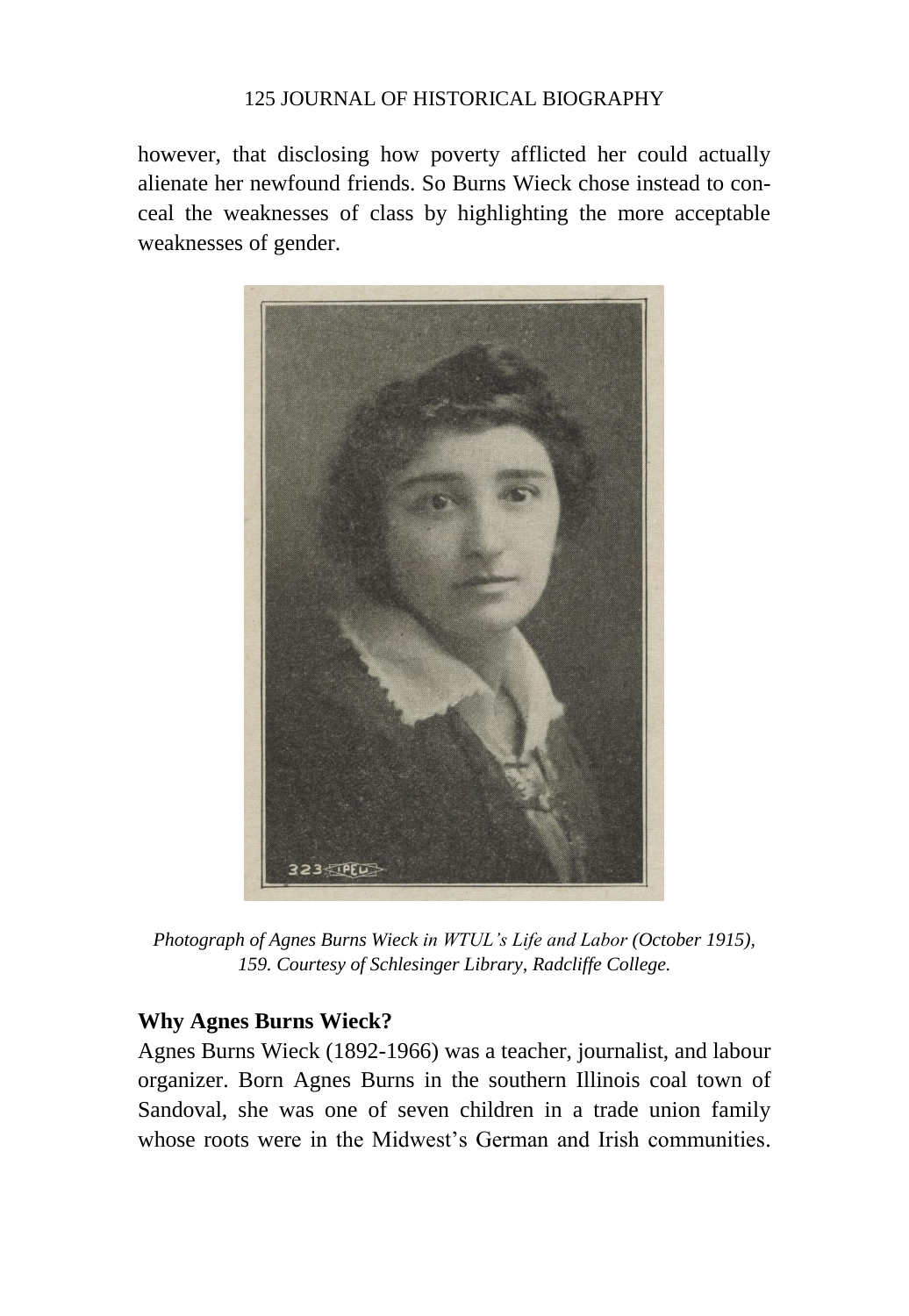She distinguished herself academically in school and was the first daughter of a coal miner to attend Southern Illinois Normal University, earning a teaching certificate at age sixteen. Burns Wieck taught for five years before deciding that this profession was not for her. The conditions under which she worked were no doubt a factor: she taught forty to fifty children in a class, found her colleagues unsupportive, and found her students uninterested in learning anything beyond the traditional "three Rs." She had hoped to go beyond this to teach about the social and economic conditions of oppression. In 1915, the decade-old Women's Trade Union League (WTUL) recognized her potential as a working-class woman who had both intellectual and practical gifts to bring to the League and its new labour education program in Chicago. She stayed with the WTUL until 1921, when she moved back to coal town life after marrying Edward Wieck, a miner. While she lived in Southern Illinois, she bore and mothered a son, David Thoreau, wrote for the newspaper the *Illinois Miner*, and spearheaded the drive to organize coal miners' wives—a decade-long struggle. After moving to New York City with her family in the mid-1930s, she continued to be active in the labour movement and wrote for *The Woman Today.*<sup>5</sup>

I became interested in Agnes Burns Wieck first not as a biographical subject, but simply because she left records, records which are held at Wayne State University's Walter P. Reuther Library. I thought that Burns Wieck's material might tell me something about others like her, if I read her papers as representative of a population of non-waged working-class women who lived outside of cities—a group about whom the bulk of women's labour history is written, since there are relatively large collections of sources available. As a subject, she also offers insight into the history of the mineral industrial heartland that held an important place in American imperial and economic expansion in the late-nineteenth and early-twentieth century. The collection at the Reuther Library hinted at other places where I might find Agnes Burns Wieck. These included the Socialist Party and the Women's Trade Union League collections on microfilm, the Powers Hapgood papers at the Lilly Library (Indiana Uni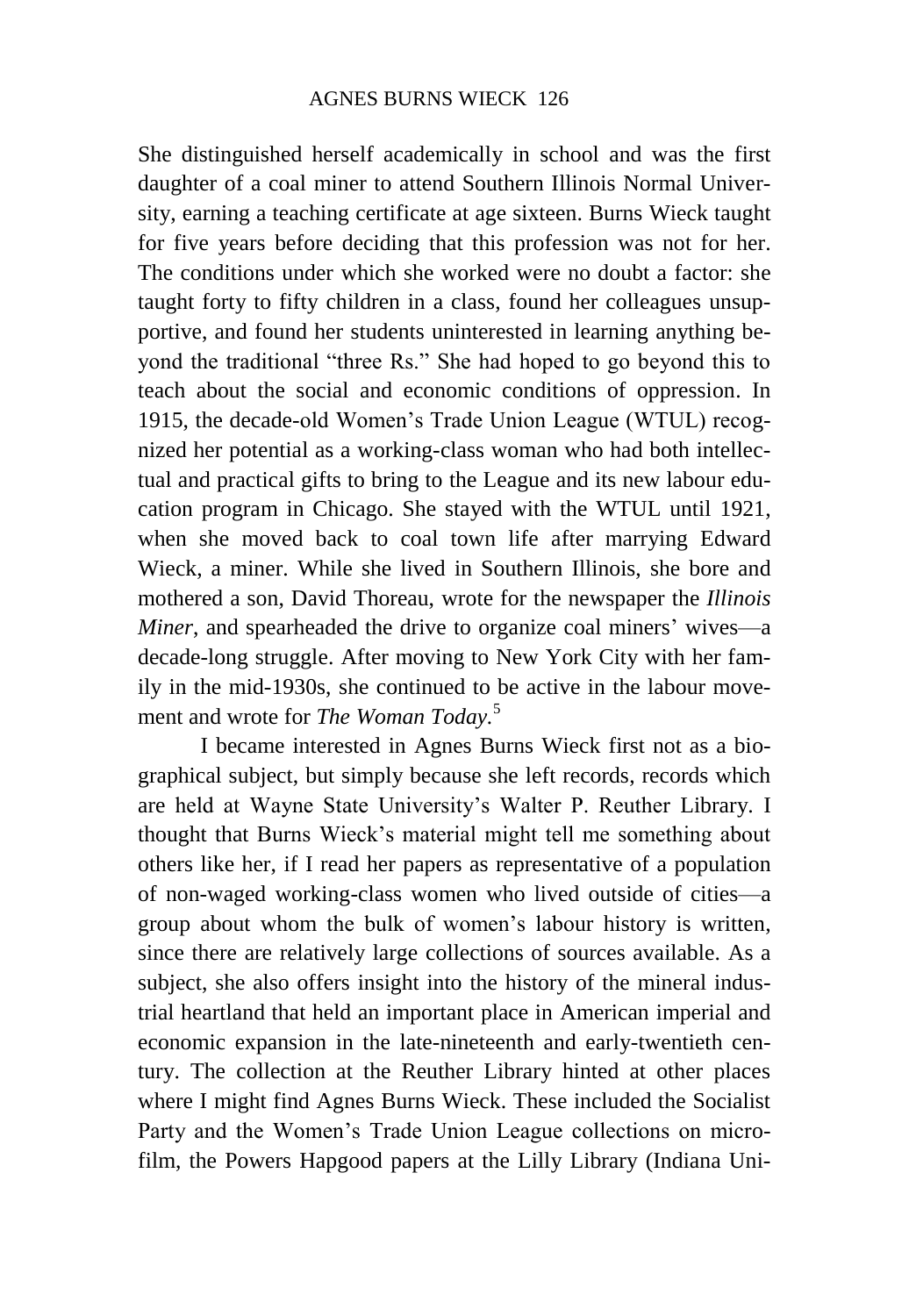versity), the John H. Walker papers (University of Illinois, Urbana-Champaign), the David Thoreau Wieck papers at Tamiment Library (New York University) and sundry other locations that included material by or about Burns Wieck.

Finding her in multiple places is how Agnes Burns Wieck became my subject. What makes her important to women's history as told through, and about, the body is the way in which the archival records show her depicted as a corporeal "other" by those who might be called—in Rosemarie Garland Thomson's phrase— "benevolent maternalists."<sup>6</sup> The writings also show how Burns Wieck as "other" responded to these constructions by "volunteering"—in Nancy Hirschman's conceptualization—to reveal or hide certain aspects of herself. I underscore the variety of archives because finding material on Burns Wieck in multiple sources enabled me to observe how she was seen by others, to reflect on the reciprocal gaze. My work is grounded in an analysis which uses what I can from postmodern and Marxist feminist and disability theory. Postmodern theory postulates chronological fields of knowledge which challenge a sense of linear reality in the way people understood their lives. I use the analytical idea of chronological fields to help explain how Agnes Burns Wieck lived and out of what memories and experiences she fabricated the issues that concerned her. I also am attached to the more materialist sensibility that Marxist feminism offers. It is important to recognize that when people whom Burns Wieck knew died of hunger or were shot to death, neither their corpses nor the anger and sadness she expressed for the losses were "performances," though, to be sure, the rituals the community went through to mark their living and dying were indeed constructed traditions deeply rooted in the working class. I find useful the way literary critic John Mowitt describes the interplay between narrative and non-narrative analysis which blends postmodern and Marxist theory:

The distinction between historicism and historical materialism Walter Benjamin once invited us to draw requires us to turn our attention away from the past 'as it really was,' and toward a temporal expanse comprising memories flashing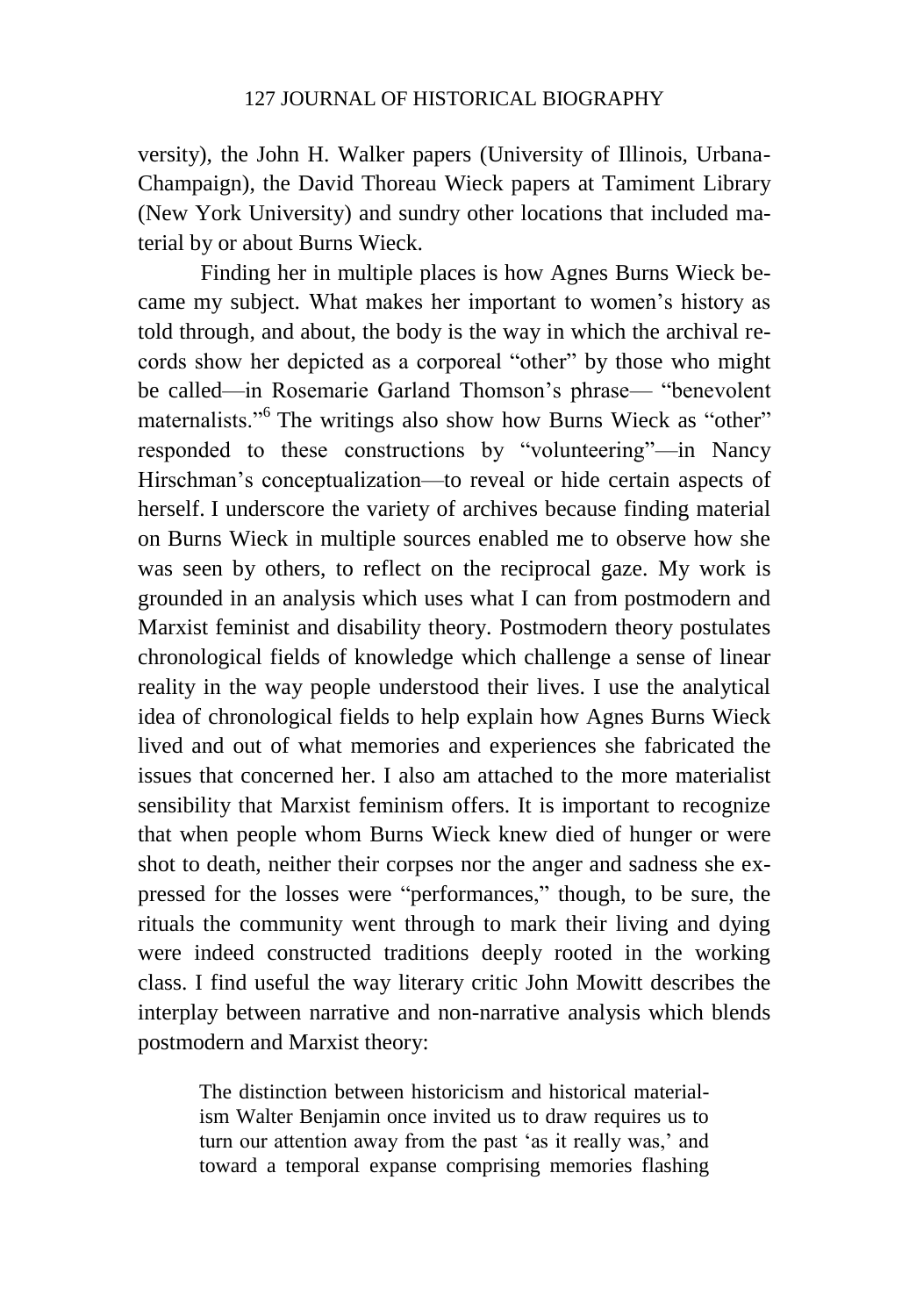#### AGNES BURNS WIECK 128

up, as in protest, against the oblivion to which the historical victors are on the verge of consigning them.<sup>7</sup>

To find Agnes Burns Wieck as she really was is almost impossible, but to attend to her story is a necessary act. Burns Wieck, in common with other disabled subjects, tried to push back the victors who held power in the structures of domination that continued to exploit.

Systems of capitalism and patriarchy have been central concerns for women's labour historians from the inception of the field. Focusing on Burns Wieck helps formulate the intersections between the new labour history's earlier sensibility about physical labour and class consciousness and a more recent course that working class historiography has taken to invoke the body as a "useful category of historical analysis."<sup>8</sup> Herbert Gutman's point a half a century ago still has meaning today—that when "the imperial boundaries ... that have fixed the territory open to American labor historians for explorations," are "closed off" we prohibit an entry point to issues that mattered to common people who were on the margins of the great sweep of industrialization.<sup>9</sup> Anthropologist Rebecca Lester's dichotomy that there exists "simultaneously material (flesh and bone)" bodies and bodies as "constructed in and through social and political discourse" is also helpful to my thinking.<sup>10</sup> To Lester's paradigm of the material and linguistic body, we might add a third category that others have termed both the lived body and the corporeal body.<sup>11</sup> I am particularly alert to the need to incorporate the lived/corporeal body because Burns Wieck and other working-class women are not only "subjects ... produced … [as a result] of alien, coercive forces." Rather, their bodies were "internally lived, experienced, and acted upon" by themselves and their contemporaries, as historian Kathleen Canning has written $12$ 

My analysis draws on recent discussions in women's and labour history that view the body as a possible avenue for integrating materialism and linguistic analysis to bring into focus female subjects as "classed" and to think about class as a constructed disability. To be sure, there are problems with this. First and foremost is the possibility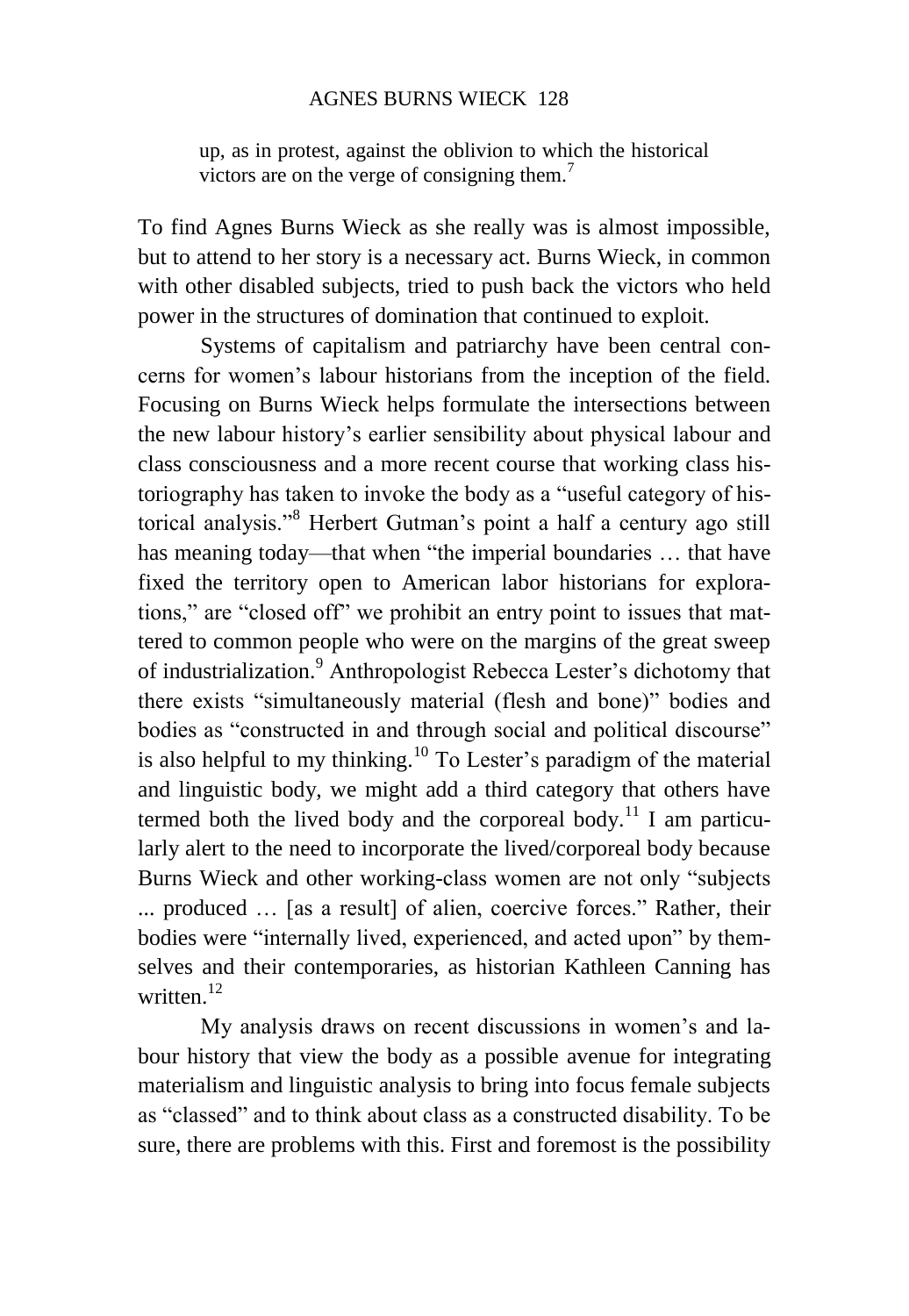that using disability to understand class might seem to eschew the new labour history's entire framework and its project of divulging the ways working class men and women celebrated, built, and thrived in a culture of their own making. I am putting those important findings and the historical contexts they are based on in a different light through feminist and disability discourse. The language of and about the body has been at the crux of women's history for decades. In the late 1970s and 1980s, scholars expanded the Marxist historians' tendency to focus heavily on economics and underscored other types of material reality.<sup>13</sup> In the 1990s, with the turn toward linguistic analysis, there was a reemphasis on the notion of "the body." Canning argues that, while this investment in body as language was the result of a Foucauldian model, it also is a product of archival research. Canning writes:

Sources that chart the discursive construction of male and female bodies at the level of state, church, social reform, science, medicine, or law are much more readily accessible than those that might offer insights into the body as a site of experience, memory or subjectivity.<sup>14</sup>

Ava Baron and Eileen Boris would agree. They call for an "embodied working-class history" and suggest three approaches: "[A]s discourse and representation, as a technology of power or site of regulation/discipline, and as corporeal or material presence."<sup>15</sup> Here, my analysis focuses on the corporeal awareness of working class bodies but not their regulation per se—though this is implicit. For example, in the United States, Burns Wieck was a coal woman, but because women's bodies were judged by legal codes and social practices as not eligible for mining, women like her did other types of work, primarily in their homes.<sup>16</sup>

## **Agnes Burns Wieck and the Training School for Active Workers**

When Agnes Burns Wieck was twenty-two years old, she was tired and sick—a condition which did not set her apart from many of her working-class kin but merely made her one of those who experienced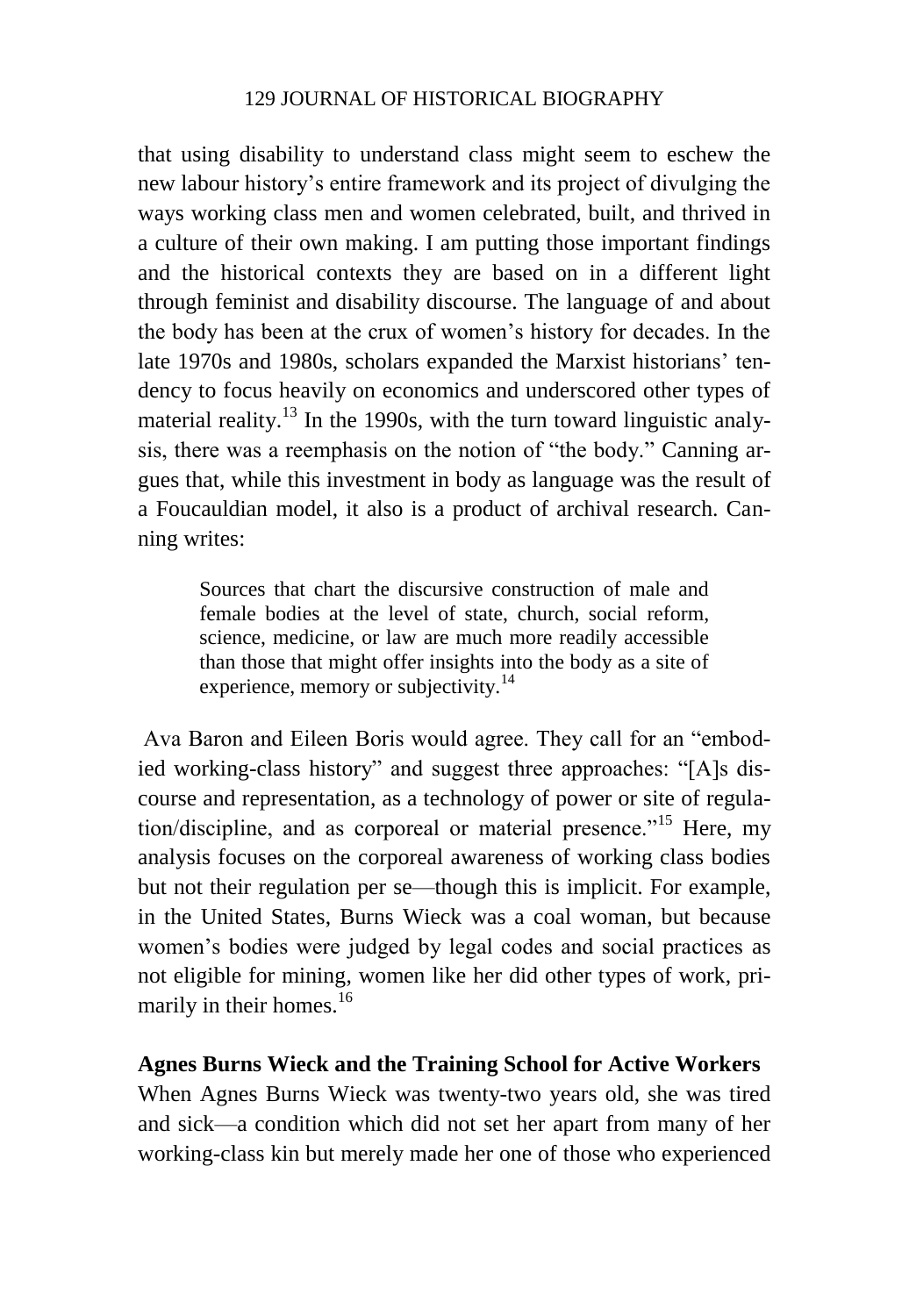the "different degrees of losing" under industrial capitalism. Such a condition is one of the ways mining communities and their environment made "conditionally invisible" the disabilities caused by pollution, poverty, and inequality.<sup>17</sup> By the time she was ten, she had already faced upheaval and personal tragedy. In that first decade of her childhood, she had had six different homes because her father, Patrick, was constantly searching for work. The family was involved with the seminal1897 bituminous mine workers strike that shut down the coal industry in Illinois, Indiana, Ohio, Pennsylvania, and West Virginia, but ultimately won recognition for the United Mine Workers of America.<sup>18</sup> Despite the victory, the strike took a toll on the family's health. Both Agnes and her mother, Florence, came down with scarlet fever around that time. Mag Burns, Agnes's sister, remembered the fever being so bad that Agnes "pulled all [her] hair out and tore up a watch chain." Her mother never fully recovered and contracted tuberculosis, which was the cause of her death.<sup>19</sup> By that time, the family was in the southern tip of Illinois's mining district, Little Egypt. In her mother's absence, Agnes took on the female labour required for family survival, including caring for two younger brothers.

When she became a teacher, Agnes Burns Wieck was often disillusioned by what she described as the rigid structure that was removed from the educational needs of workers—especially from the learning that might have helped them understand, and challenge, capitalism. Public school teachers were just beginning to organize themselves into unions in Chicago and other cities in the early part of the twentieth century, but their work had not reached the more rural areas of the state. Comparing her experiences with those of her friend Lillian Herstein, one of the founders of the Chicago Teachers Union, Agnes Burns Wieck later wrote, "How much different life might have been for me had I known … a Lillian Herstein in those years when I was growing into womanhood, groping for light and knowledge, struggling to look beyond the horizon of my little world of mining towns, mines, mining life."<sup>20</sup>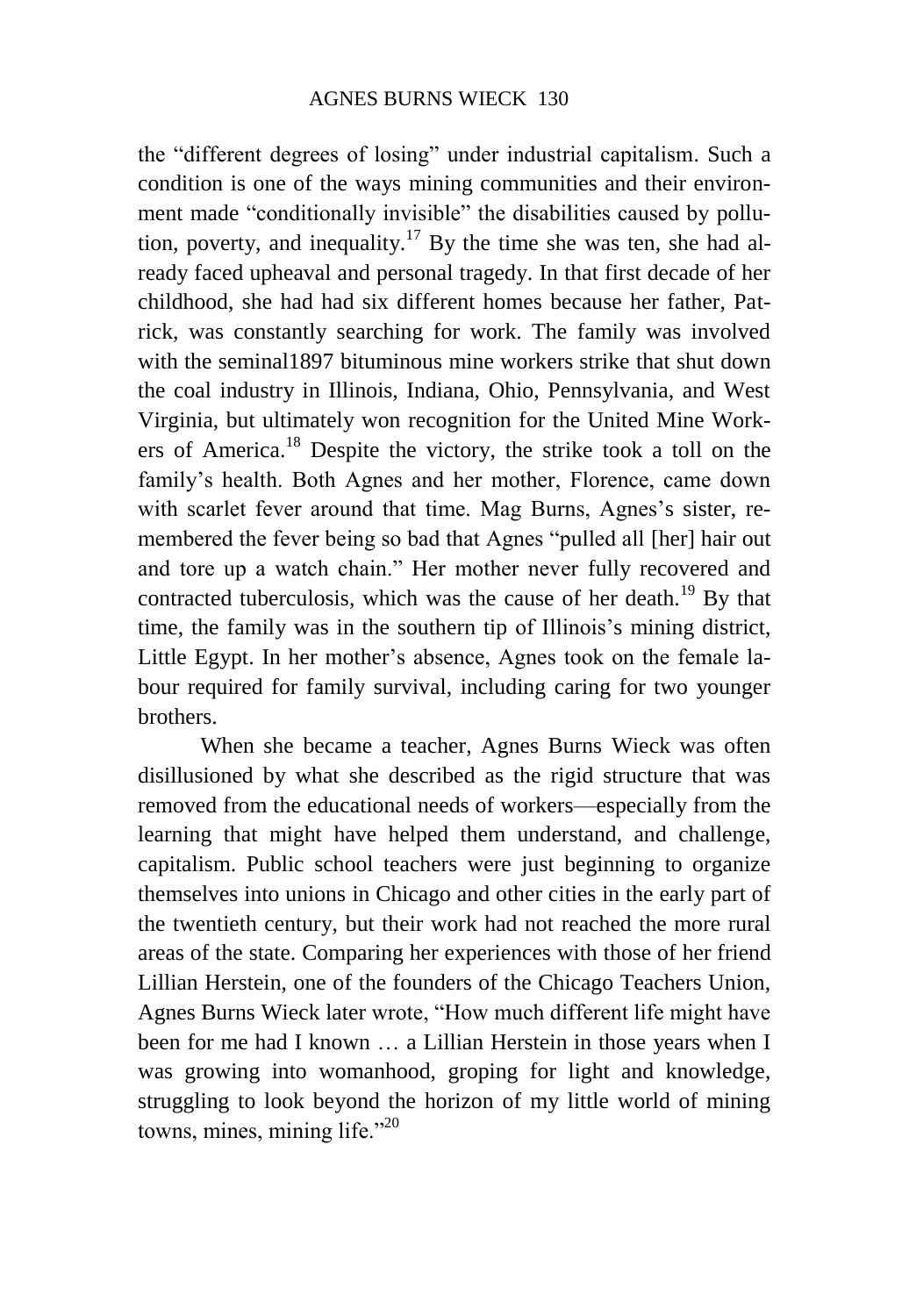In 1915, Burns Wieck earned a scholarship to the Women's Trade Union League's (WTUL) new Training School for Active Workers in the Labor Movement (TSAW) in Chicago. The opportunity to leave the tiresome and strenuous life in southern Illinois was a gift to her. At TSAW, Burns Wieck met a cohort of women who were becoming some of the most influential people in the labour movement, including Margaret Dreier Robins, Elisabeth Christman, Agnes Nestor, Lillian Herstein, Mary Anderson, and others.

Burns Wieck tried hard to fit into the WTUL world. The skills she had honed as a child and young adult—scrimping and scavenging, reusing and going without—were things that appealed to the middle class leaders who invited her to join TSAW, because they championed them as reflections of strength. The three years of work she put in at the Women's Trade Union League between 1915 and 1918 helped Burns Wieck become a steadfast organizer. What she learned in those years was fundamental to her involvement in helping to found the Women's Auxiliary of the Progressive Miners of America (WAPM) in the early 1930s. By the time she left the WTUL, Burns Wieck had become a gifted speechmaker, drawing on both research and personal experience to address audiences small and large. "Agnes Burns needs no lessons in public speaking," wrote Margaret Dreier Robins to a WTUL friend. $^{21}$  She could sway a crowd to act, to picket, to strike, to ask for higher wages and better working conditions—in short, to demand some ownership over society, whether the right to strike or the right to vote. Outwardly, and in public, she seemed confident in her role as agitator and organizer, and she was always certain about whom and what to blame for workers' afflictions. Her memories of her mother were filled with stories about class oppression and union power. Burns Wieck's diary recalled this aspect of her mother's life: "The union demanded no sacrifice too great for her. She saw the United Mine Workers of America come into existence—she cherished this union as something sacred.… Behind the men who won that great strike [for UMWA recognition] stood an army of such women."<sup>22</sup> Lessons about class were the first ones that Florence Burns taught her daughter, yet she died before Agnes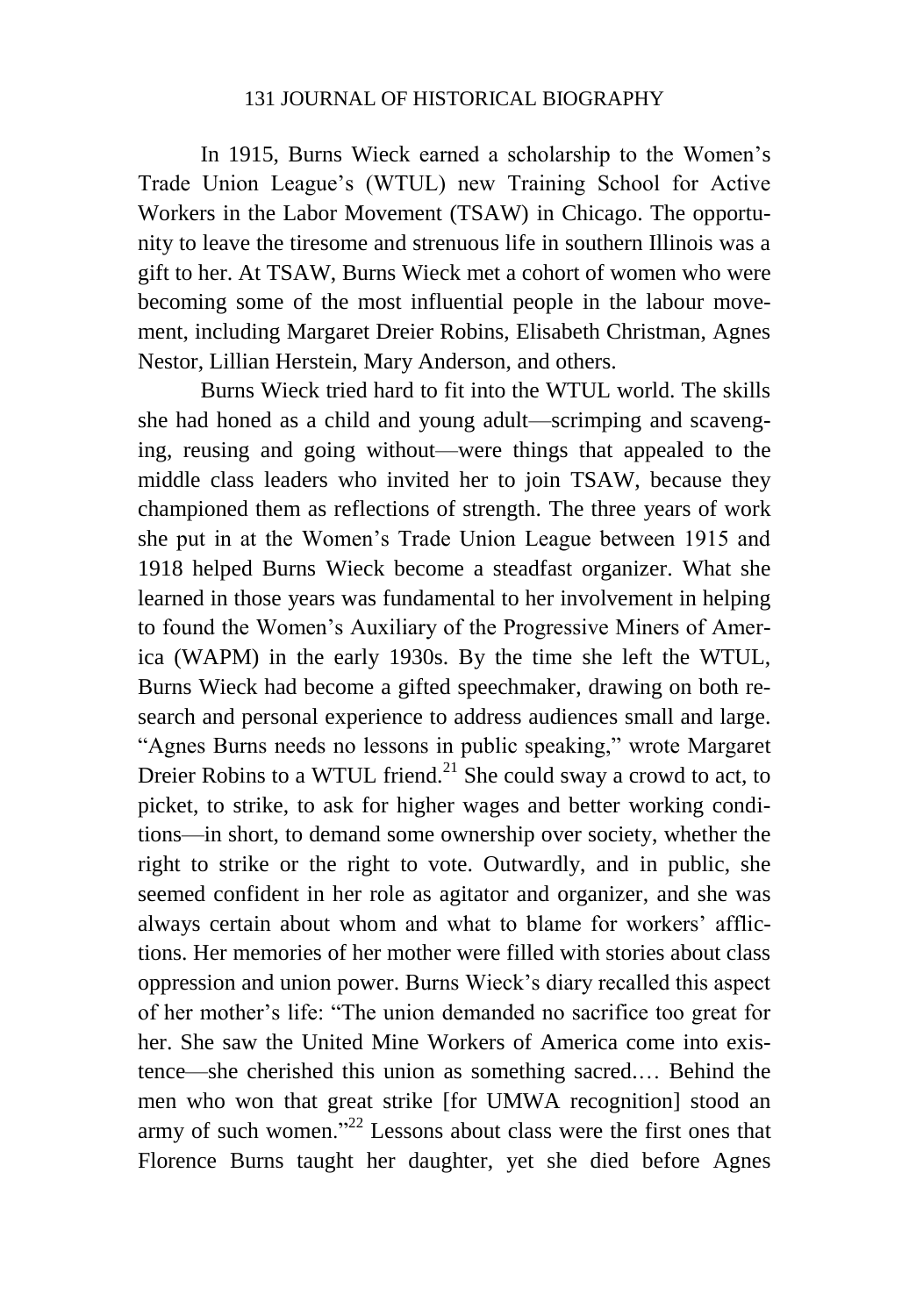reached adolescence. In the lexicon of feminist simultaneity, class came before gender for this mother. That helps to explain how Burns Wieck coped with things she learned at the School for Active Workers.

Agnes Burns Wieck was apt, however, to hide many of her private conditions and her convictions about capitalism during her time at TSAW. The doubts she harboured while in Chicago came out later in her life as well and are exemplified in the letter she penned to the Hapgoods about childbirth. She was less sure about whom to scapegoat when she turned from class analysis to the difficulties of delivering a baby and the "problem" of maternity she faced. "Why, oh why, can't they find some way to humanize that experience! I really wanted at least two children but having gone through that terrible ordeal, in the most competent hands, I can never get up my courage for a second experience."<sup>23</sup> For Burns Wieck, her body and her politics were salient and connected parts of her life. Talking about each was worthwhile and revealing about how she saw the world as well as how she navigated her class position with those from the middle and upper classes. Throughout her life, Burns Wieck privileged economics over male domination to explain oppression. But because she felt the impact of class domination as a woman, she tended to splice descriptions about capitalism (which she often named) and patriarchy (which she never named) to come to terms with the institutions that debilitated her. $24$ 

Within a few months of her arrival in Chicago, Agnes Burns Wieck began to define herself—the body she had and the mind she made—against the many women she came into contact with who were so like (and yet so unlike) herself. Burns Wieck's practice of seeing herself as the working-class "female other" illustrates what sociologist Julie Bettie found in her work on Chicanos: "Girls do not define themselves only in relation to boys." Bettie cites the work of Norma Alarcón, who argues, "one can become a woman in relationship to other women."<sup>25</sup> The white middle-class female norm was the identity that, for Burns Wieck, highlighted her own working-class otherness, an otherness that manifested itself both physically and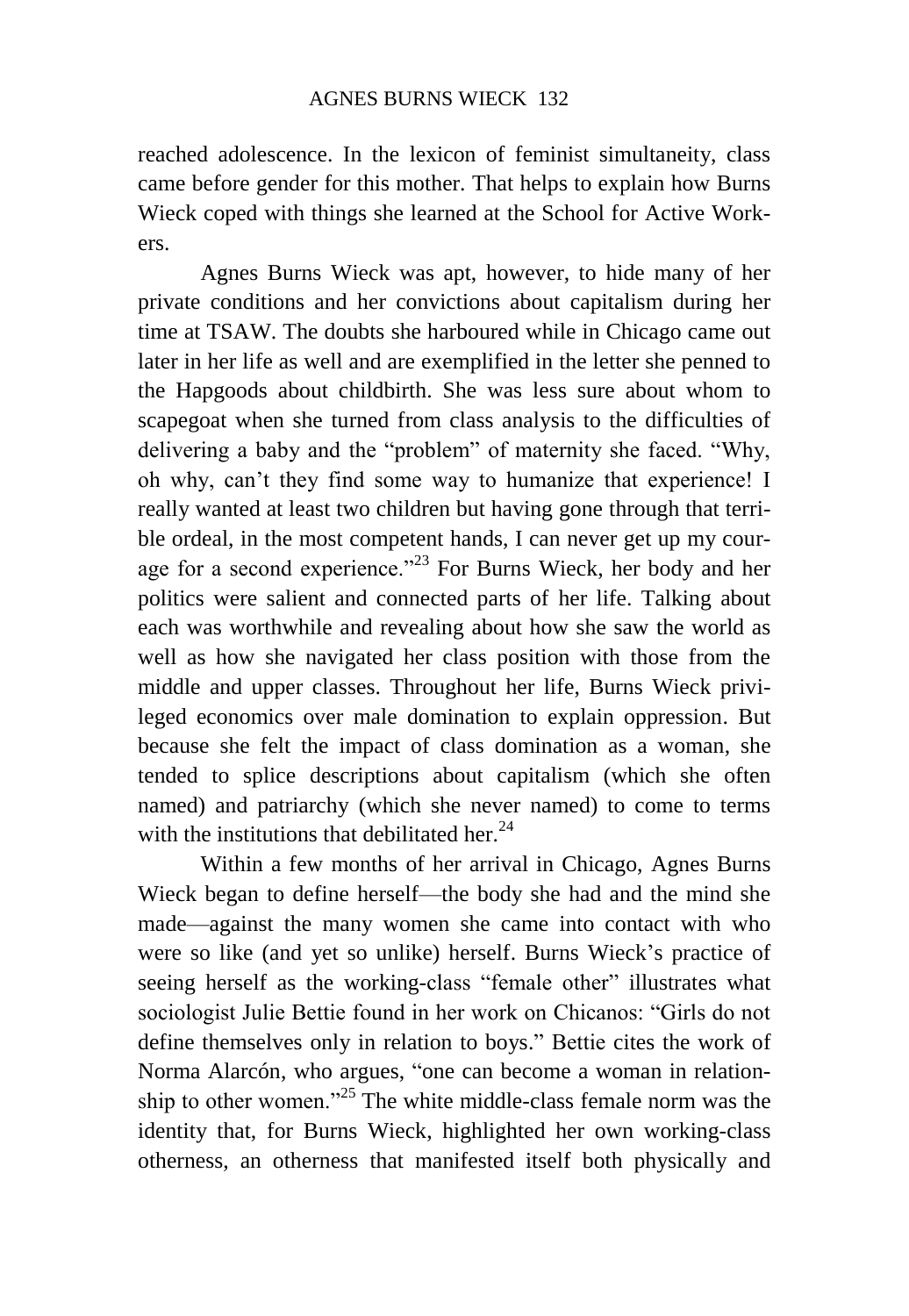emotionally. This privileged identity was the one around which she understood the nature of her place, making it clear that she was both disadvantaged and disabled (or perhaps "less than able"). "All women are seen as deviant, but some more so than others," scholar Rosemarie Garland Thomson argues.<sup>26</sup> Like many of those in the multifaceted disability rights community in the late-twentieth and early-twenty-first centuries decades later, Burns Wieck embraced and found meaning in the disfiguring aspects of her life—sometimes. At other times, she tried to make these attributes (and herself) invisible.

When she first came into contact with the white middle-class and elite women she encountered as a TSAW student, Agnes Burns Wieck found refuge in the charity and goodwill of her new mentors and friends. She even accepted their understanding that she was a victim. With the label, however, she felt the need to subsume her class identity into a gendered one that was based on the normative trope of "woman"—white without race, Protestant without religion, and bourgeois without class standing. Many women living in the early-twentieth-century United States, and certainly the WTUL women, accepted the notion of women's difference and this was theorized in the ideology of maternalism—that is, that women's activism was rooted in their motherhood (real and potential). Historian Linda Gordon theorized that a fundamental condition in which maternalism worked was that women were both rooted in the society that oppressed them and used the very spaces created by patriarchy to undermine the male structures of power and authority.<sup>27</sup> Maternalists, who made large political gains during the Progressive Era, believed that women could be "conditionally disabled" by one of the "female maladies" without undermining their force. "Conditional disability" thus became a temporarily empowering concept for Burns Wieck, because it meant that she could be closer to the standard of woman espoused by TSAW.<sup>28</sup>

When Burns Wieck arrived in Chicago, WTUL leaders were excited to see her, but after spending a few days with her they were uncertain if she was ready for such a vocation because she seemed a bit of a "misfit in terms of demeanor and personality."<sup>29</sup> Burns Wieck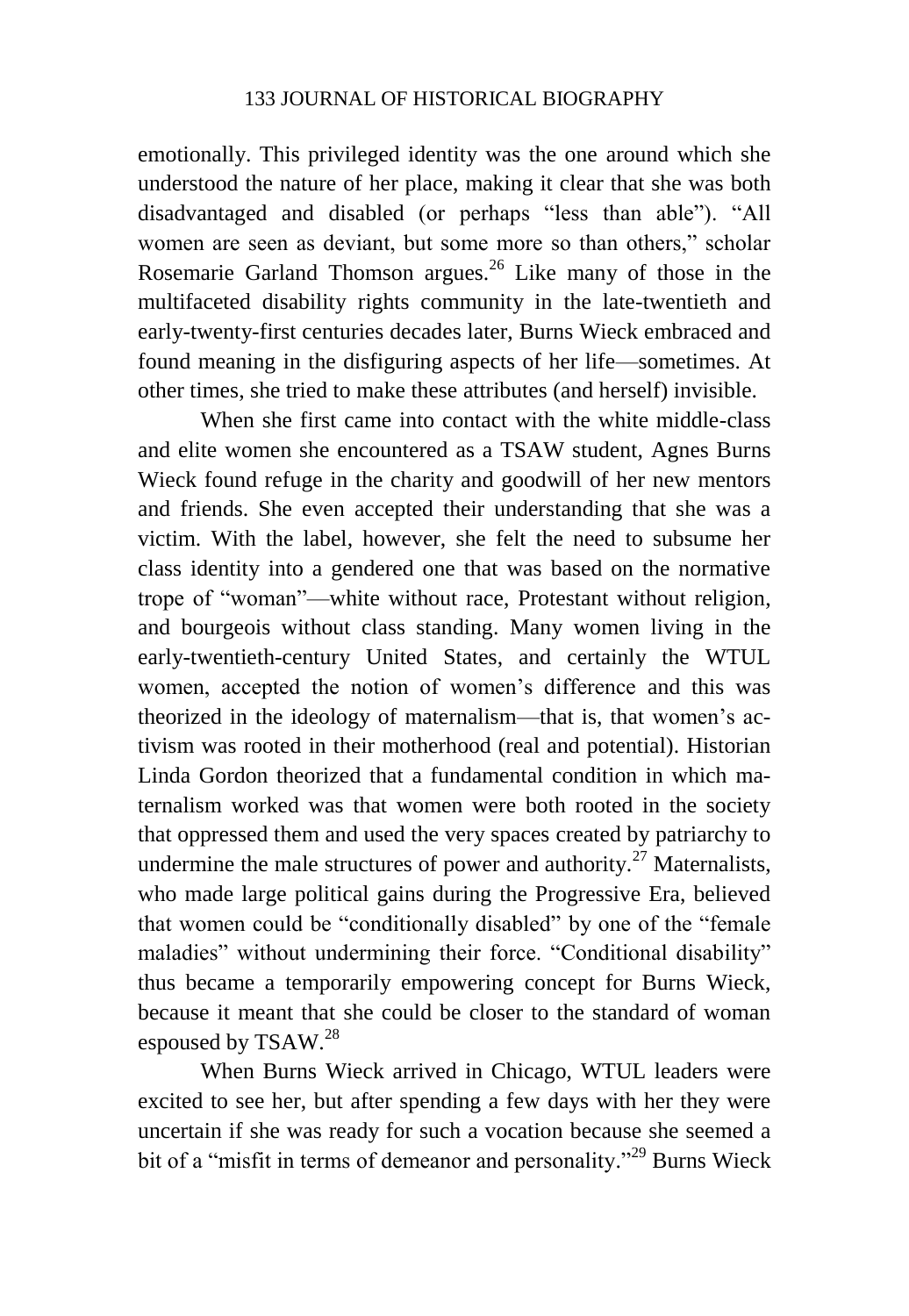was one of TSAW's first students and the only one voted a scholarship in  $1915$ .<sup>30</sup>

Based on the English Workers' Educational Association model, TSAW was the first labour school of this sort in the United States, and operated for a dozen years, from 1914 to 1926. The League's leaders had pushed for the labour education initiative at the 1913 Biennial Convention held in St. Louis: "If we are to serve our time as we ought to serve it," Mary Robins had argued, "representing as we do the hope and aspirations of the great women's working group of America … we have to make possible an equipment [*sic*] to train and send forth women organizers."<sup>31</sup> Delegates agreed and unanimously approved the recommendation as well as the appointment of an Education Committee of seven, headed by Mary Anderson and Amy Walker, who secured the support of the country's unions and Central Labor Organizations. In Chicago, TSAW's headquarters, faculty and administrators from the University of Chicago and Northwestern University helped with programming. All of the forty-four students who came to the school were supported by their union locals. The impact TSAW had on the labour movement was significant: seventy-eight percent of its students went on to work with and organize seventeen different trades, including Barbers, Beer Bottlers, Boot and Shoe Workers, Candy Workers, Cork and Seal Operatives, Culinary Workers, Electrical Workers, Flower and Feather Workers, Garment Workers, Glove Workers, Journeymen Tailors, Leather Workers, Post Office Clerks, Retail Clerks, Textile Workers, Telephone Operators, Printers, and Miners. At the 1926 League convention, WTUL delegates voted to close the school and move worker education out of the national office and into local chapters. Financial and political tensions pressured the convention to do so.<sup>32</sup>

For the decade that it was open, TSAW not only trained workers but prompted others to adopt the approach. Bryn Mawr, University of Wisconsin, Columbia, and the Southern Summer School all looked to the WTUL's Education Department for help. The Training School model moved worker education beyond vocational industrial training and part-time evening classes to a more academic context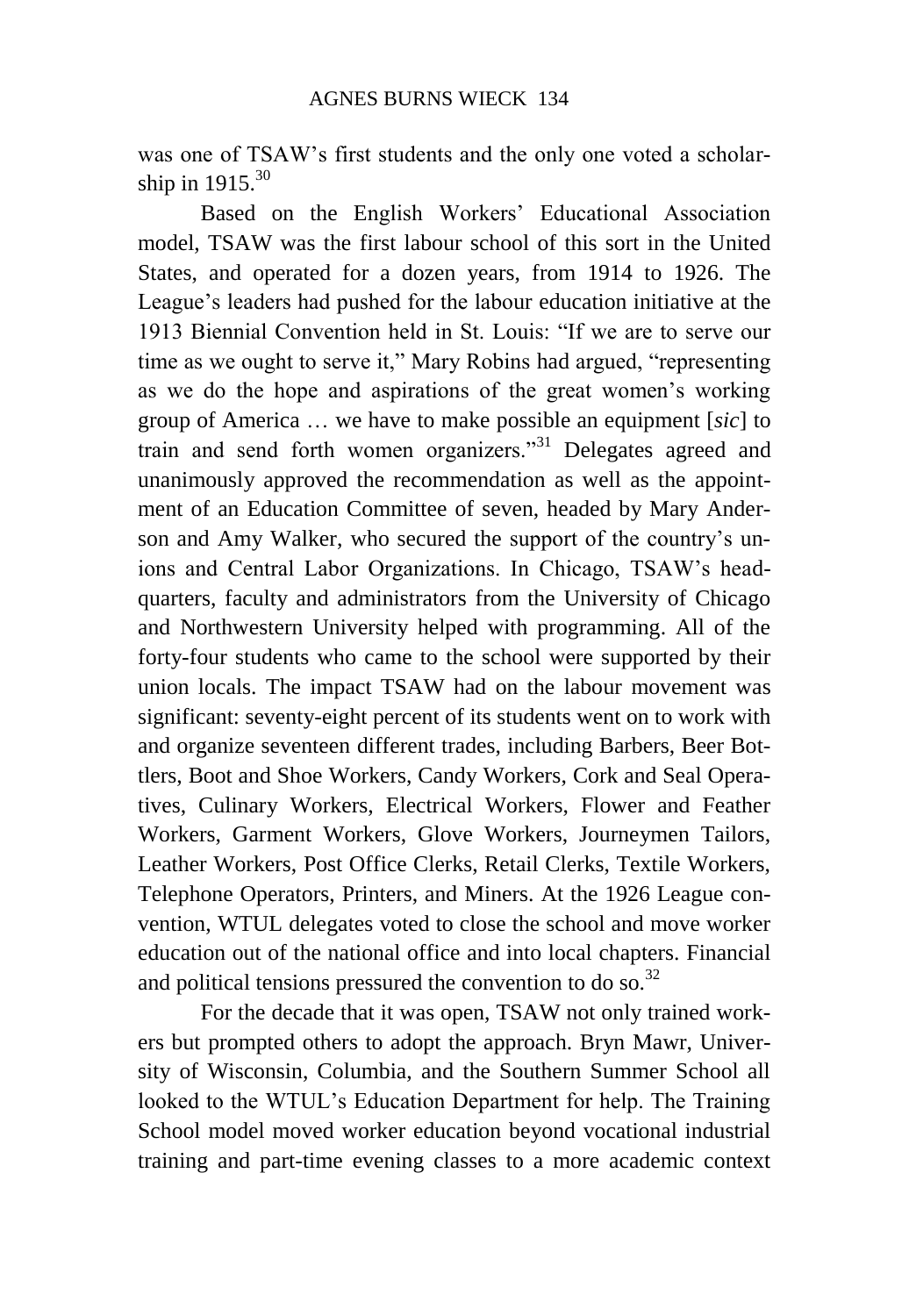that educated the mind as well as the body. TSAW students were in school full-time for six months to a year. Initially, the first part of the curriculum put students in college classrooms, required them to attend public lectures, and gave special tutorials in public speaking. At university, they focused on labour law, labour history, and economics. They audited classes at Northwestern, which meant that they did not have to take exams and did not earn university credit toward a degree. (None of the students actually tried to pursue that option.) "They were treated as regular members of the class and were even asked to contribute their experiences in the practical field of labor," said one report. The University of Chicago was less flexible in giving TSAW students "the same privileges." At the University of Chicago (UC), where Burns Wieck did her coursework, students had to enroll for courses for credit which required them to pay tuition. Though the first two students who took the UC route competed "creditably with the other thirty odd members of the class," the administration refused to allow them to apply for scholarships. Women in the Women's Trade Union League's Education Department continued to challenge this and enlisted the help of Sophia Breckenridge. Breckenridge, who was Dean of Women at Chicago at the time, was close to the League's middle-class leadership—both as a personal friend and insofar as she shared similar ideas—but despite her efforts she could not get the university president Harry Pratt Judson to change the policy. The WTUL kept trying and reported, "Having demonstrated that Trade Union girls can compete successfully with those of academic training and are entitled to the privileges of the university … the matter is worthy of another effort."<sup>33</sup> Agnes Burns Wieck's intellectual work was one of the ways they tried to prove this point.

The first part of the coursework was both tough and liberating for students who had been trained outside of the academy. They experienced, perhaps for the first time, physical play—as college students at the time would also have done—through the recreational facilities and swimming pool at Chicago's School of Civics and Philanthropy. The next part of TSAW's curriculum—the field work with unions—was more familiar, and the students drew on their lifetime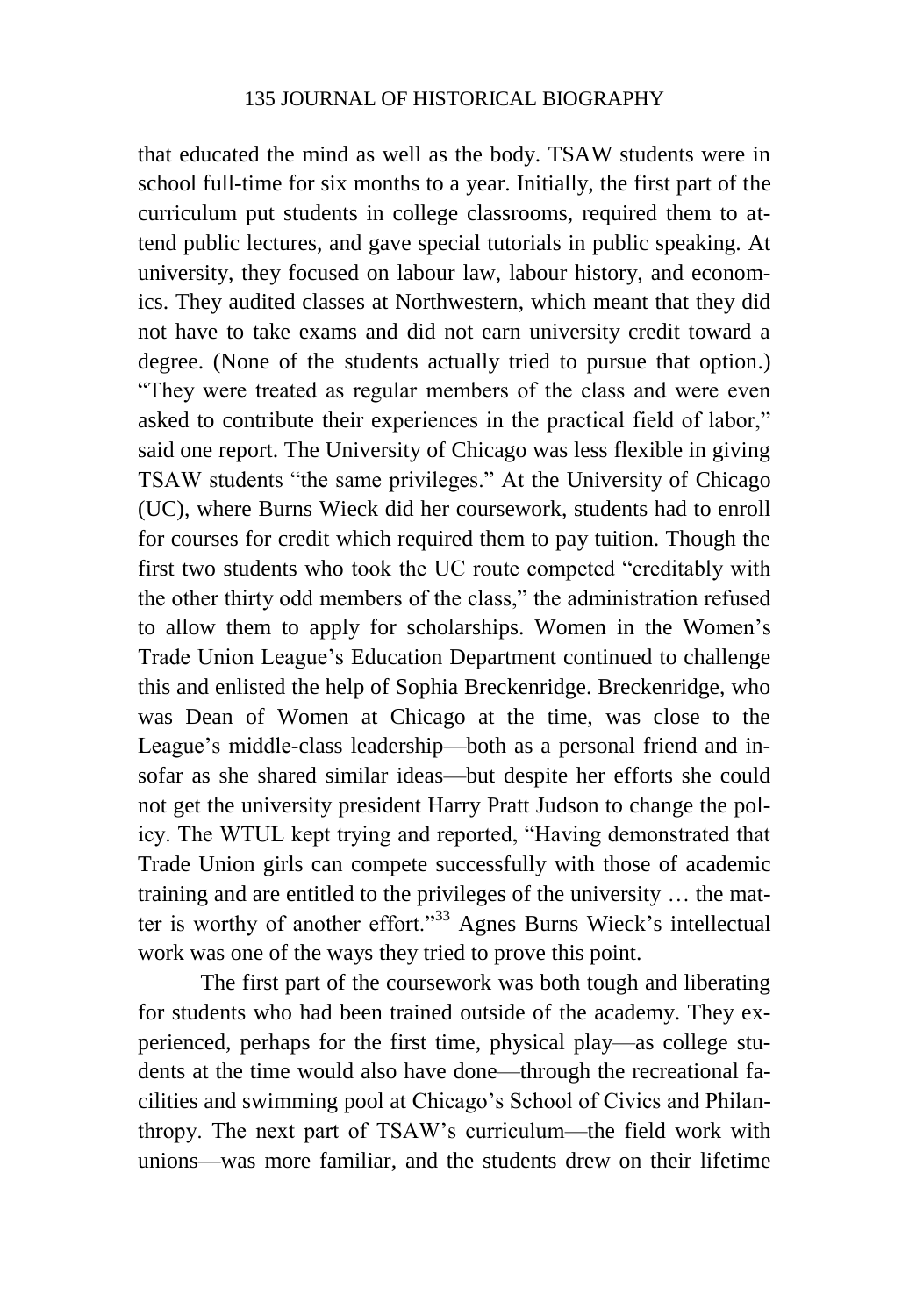experiences to succeed. The TSAW students' comfort with this work on their "home turf" convinced the coordinators to reverse the sequence of the two halves of the curriculum. In TSAW's later years, students first did organizer training and then moved into the academic setting to analyze this experiential learning in the field.<sup>34</sup> By 1923, and perhaps as a result of the issues that came up with Agnes Burns Wieck, students who came to the school were required to "be in good physical health" and were required to take classes in "physical culture and recreation."<sup>35</sup>

The way in which Burns Wieck was viewed by those she met while at TSAW, and the distinct ways that her coworkers, friends, and mentors described her in public versus private discourse, reveals something of the relationship between middle-class and workingclass women. And, in addition, it offers a more nuanced view of Thomson's ideas of how benevolent maternalists constructed disabled figures.<sup>36</sup> In part, the relationship between Burns Wieck and the WTUL reveals an ideological shift that took place in the Progressive era in which social reformers became more and more influenced by notions of efficiency and social science (as well as pseudoscientific practices, such as eugenics). While the rhetoric that Thomson analyzes is part of the mid-to-late-nineteenth-century literary aesthetic that still had hints of romanticism, TSAW was part of a different moment in the Progressive era. In the first two decades of the twentieth century, notions about education were changing, particularly in regard to whom, how, and why to educate, and this change reflected the blurring of the body/mind dichotomy that had shaped gender and class identities in the early twentieth century. Historians have recognized the political implications of this shift for decades. Mary Beard, Paula Baker, Seth Koven, Sonya Michel, and others, have documented how maternalist mentality and practice enabled women to have more power in the public (male) sphere while retaining the virtues of the private (female) sphere in which many women in the WTUL leadership were steeped. $37$  The experiences students had at TSAW changed their lives, in part because they experienced the shift from accepting motherhood as private power, to motherhood (or its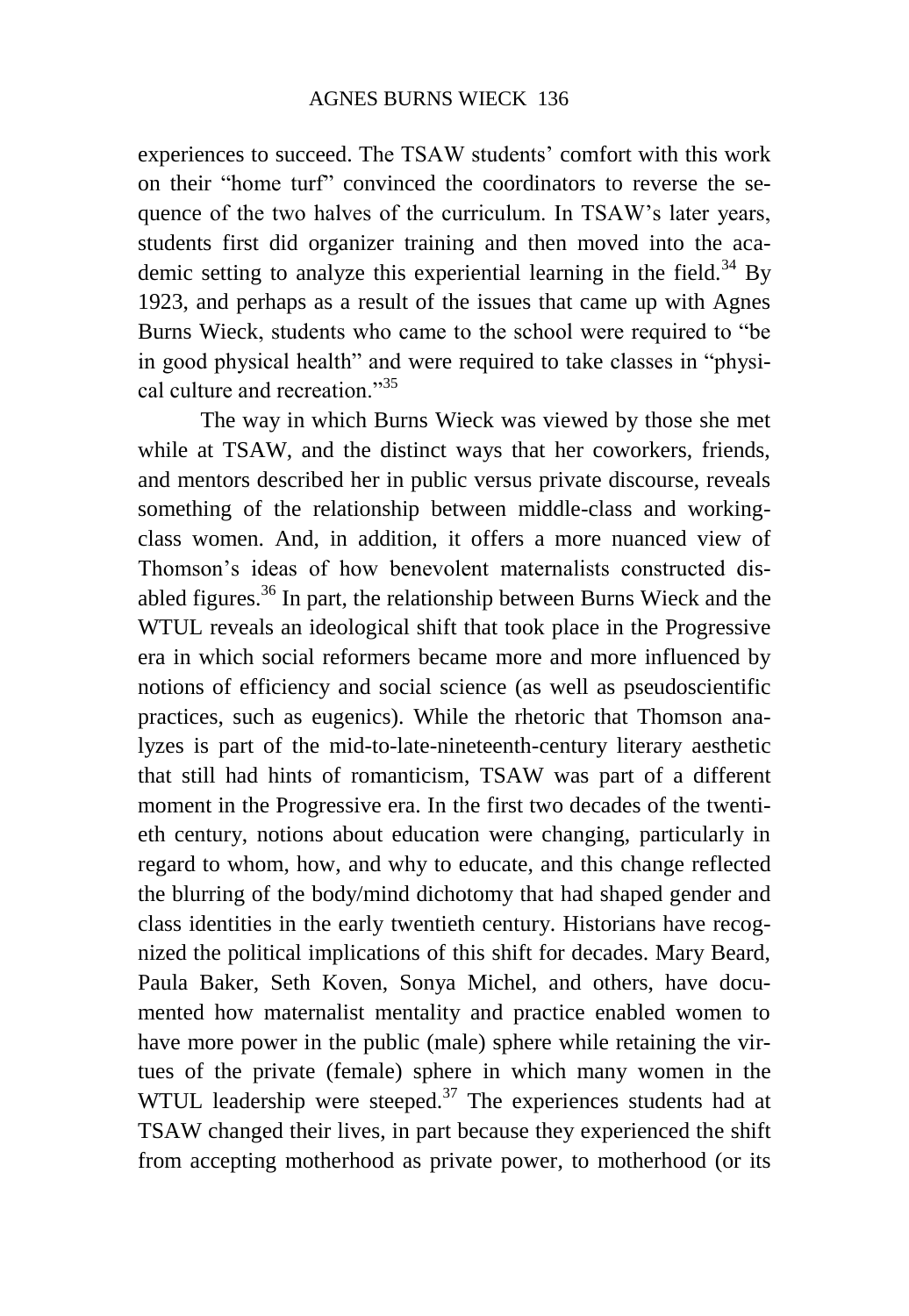possibility) as a means for empowering women in public. For Burns Wieck, being accepted into the school actually saved her from a debilitating condition.

Burns Wieck's arrival in Chicago in poor physical health had a profound effect on her and on the WTUL staff. Both were compelled to deal with the crisis of what they later discovered was acute appendicitis, a condition made worse by the anxiety Burns Wieck felt about paying for medical care her family could not afford. The emergency quickly changed the nature of what had begun as a bureaucratic relationship to one of emotional and economic dependency.

While Burns Wieck was sentimentalized as a victim in private correspondence between WTUL staff, she was not objectified as such in public. When Olive Sullivan wrote to Margaret Dreier Robins about Burns Wieck, she expressed concern for the new pupil: "She was the most exhausted human being I ever did see when she arrived here." Emma Steghagen agreed: "I hope she [Dr. Hedger] will be able to tone her up."<sup>38</sup> All students were monitored during the twomonth probationary period, but it seems that the WTUL workers watched Burns Wieck more closely than her peers, and for a longer period, because of her poor health. They disagreed about what they saw. Burns Wieck was physically well enough to return to her studies after weeks of recovery from an appendectomy, but there remained some question about her mental health. Sullivan reported that "Agnes Burns is here but my she looks ready to drop to pieces. She is so keyed up that she is at high pitch all the time. She really will have to calm down and take life a little more normally." A few weeks later, Sullivan was less concerned:

As for Agnes Burns, you need have no worry about her. The child was never happier in her life. She simply cannot get over the fact that she is being cared for and that she does not have to give either the arrangements or the expense a thought.  $3\overline{9}$ 

The report also noted that her father might be remarrying, and thus she would have "no home obligation."  $40$  No longer did she need to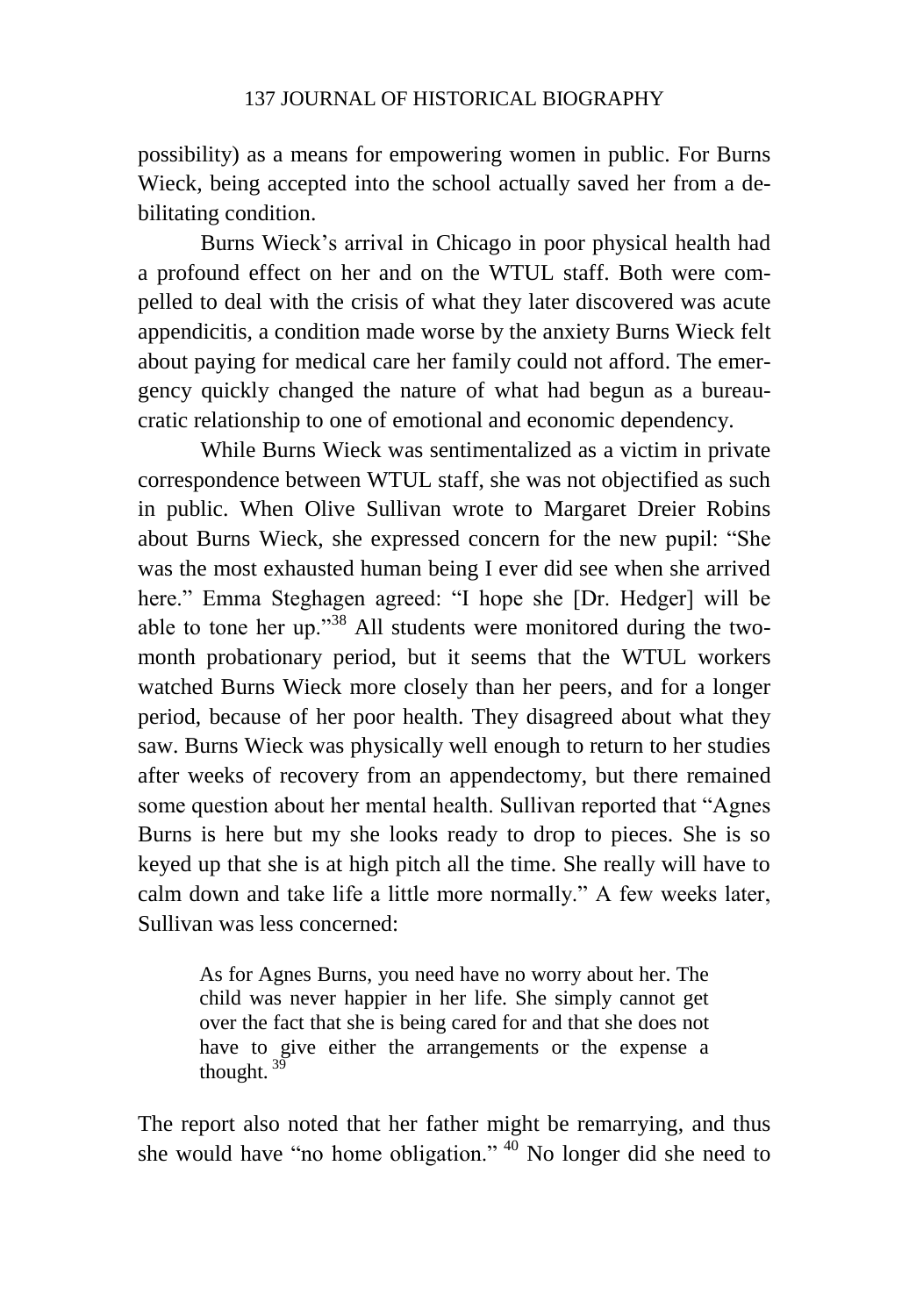decide about the sacrifices she should and would make for those she left at home so that she could come to TSAW. Margaret Dreier Robins, WTUL president, also saw great improvement and justified extending Burns Wieck's scholarship by emphasizing her strong personal qualities. She reported:

We also voted to extend the scholarship of Agnes Burns of Murphysboro, Illinois, daughter and sister of miners…. Agnes Burns is now better than she has ever been in her life. She is a very remarkably gifted young Irish woman with a mind alert and hungry for knowledge. After she had recovered from her illness we gave her a scholarship at the University of Chicago and she is there studying 'Industrial Organization' under Prof. Leon Carroll Marshall. I wish you might see the eagerness with which she is studying and the steadying influence this study has on her mind.<sup>41</sup>

Despite the hopeful evaluations, WTUL staff was incorrect in assessing her well-being in early 1916. Within a month of Dreier's report, Burns Wieck was again having health problems.

One of the effects of the TSAW program on Agnes Burns Wieck's personality seems to have been an understanding—even an identification—of herself as sick. In his memoir of his mother, David Wieck repeatedly writes about his memory of her "chronically subpar health," and speculates on whether she had had a nervous breakdown in 1915.<sup>42</sup> Wieck notes that she was "always a 'nervous' person, easily startled, hyper-alert, hypersensitive to physical stimuli, needing to be constantly active."<sup>43</sup> These are the things that Sullivan had seen when Burns Wieck arrived at the Chicago office "keyed up."

Burns Wieck publicly identified herself as ill in March 1916, when she went to Springfield from Chicago to address the Annual Conference of the United Mine Workers of America, District 12 (Illinois). This event was four months after her surgery, and her appearance before the union meeting was almost like a visit home. The intimate tone of her address reflected her comfort with the venue and the sense of being among friends and kin after being away from them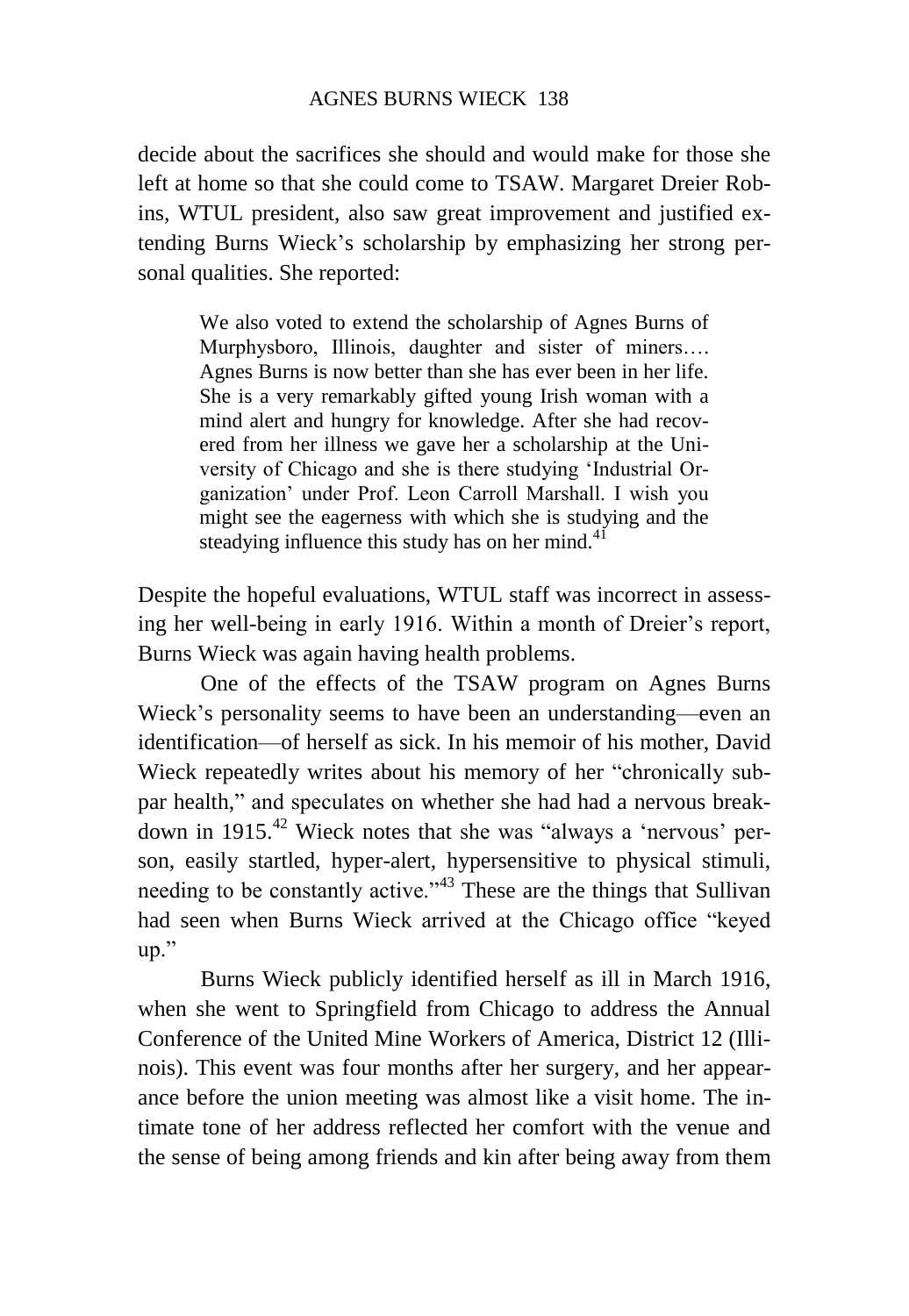for almost a half a year. Nonetheless, she was speaking in public and, given her personality, it is natural to assume that she felt a certain anxiety about being there. The essence of Burns Wieck's introductory remarks concerned her feelings about being at home and being ill. She let herself express these things to men who were familiar with her in a way that the women in the WTUL were not. "It is awfully hard for a woman to sit still and not be able to open her mouth," she pointed out:

In Chicago I was told the condition of my health was such that I might break down if I came. I said it would break my heart if I did not come.... I came here yesterday afternoon thinking I would have a chance to speak ... and then that man Frick kept on reading resolution after resolution and I didn't get a chance. Now, that man Frick is terribly interested in me—he's an undertaker—so I am not going to die.<sup>44</sup>

The audience responded to the last line as a joke, but Burns Wieck might also have been reassuring herself that, despite defying her doctor's advice, she knew how to take care of her sick self. The WTUL's health committee thought otherwise and required Burns Wieck to take the rest of the summer off for "a vacation"—a concept that was completely alien to her.

By the late Progressive Era, the nervous condition called neurasthenia was a familiar and readily understood diagnosis among the western European and American bourgeoisie. The label was applied to a range of symptoms, encompassing "just about everything," as Marijke Gijswijt-Hofstra and Ray Porter put it.<sup>45</sup> Physicians attributed nervousness, exhaustion, lack of appetite, depression, problems with self-control, and over-excitement to neurasthenia, and generally agreed that this condition emanated from a single cause: the problem of modern urban life. <sup>46</sup> Women like those involved in the WTUL had read about people who had suffered from neurasthenia—in Charlotte Perkins Gilman's *The Yellow Wallpaper* and Jane Addams' *Twenty Years at Hull-House—*and may have had friends or family who had been diagnosed with the illness, and may even have consulted Fannie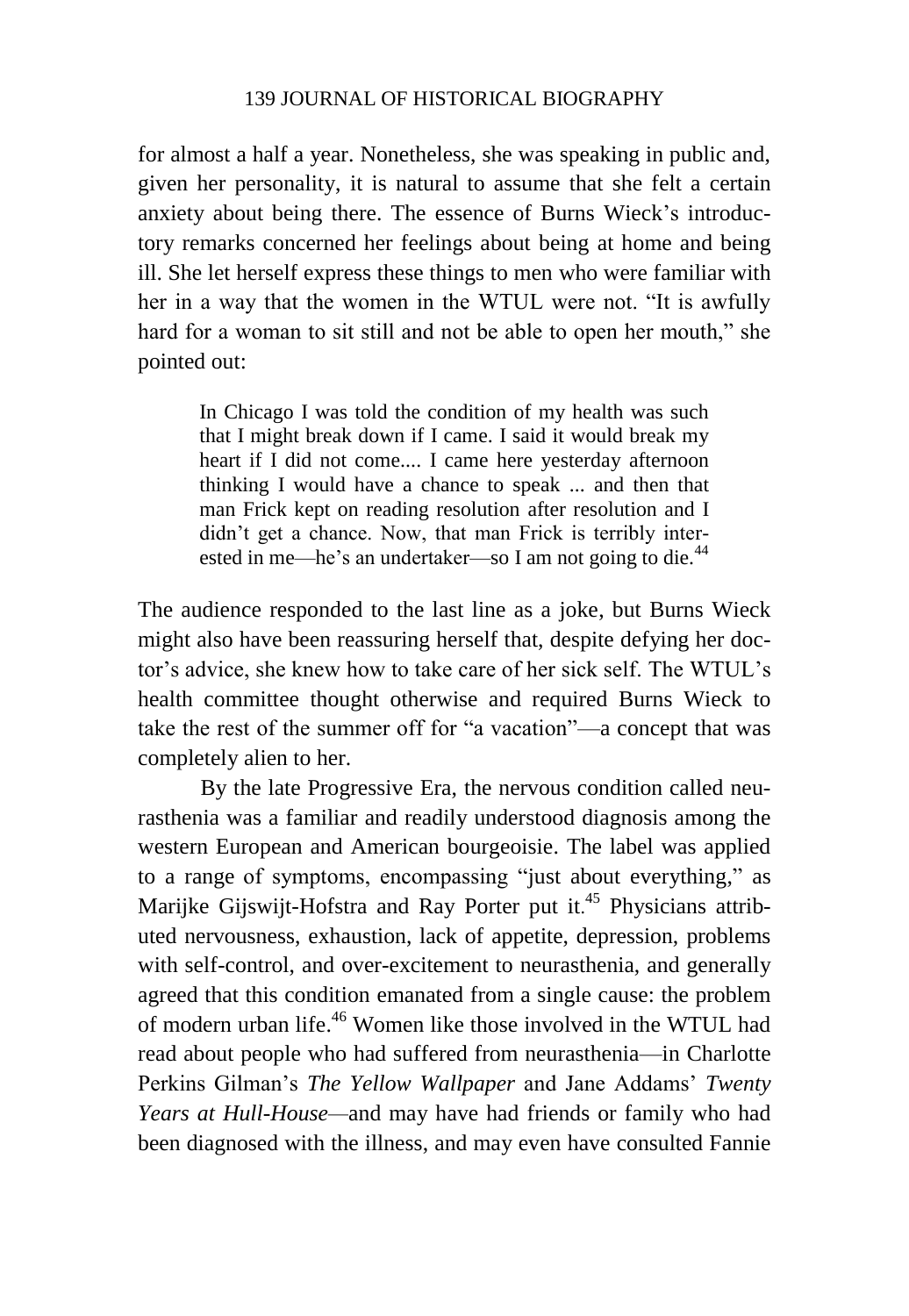Farmer's *Food and Cookery for the Sick and Convalescent* as a guide for care.<sup>47</sup> Burns Wieck subsumed herself in resting. And, with her new insights from Chicago, she rested assured that she was like other women who had experienced nervous exhaustion. Her doctors and nurses probably followed the medical approach that was advised for neurasthenic women by S. Wier Mitchell in his 1900 book *Fat and Blood*, which advised constant feeding, massage, and isolation. In an undated letter, Burns Wieck's friend Stella Franklin wrote from England "I was glad to hear of your gain in weight and I hope you have kept up the good state."<sup>48</sup>

She did so for four years, trying to use, but also to escape, her former life. She knew that the coal mining conditions of economic want and employment insecurity in which she grew up shaped the very way she understood the academic and practical lessons she was getting at TSAW, but still tried to distance herself from the past in her new environment. Once Burns Wieck returned home, her sister, Amelia Cobb, reminded her in a letter about how the WTUL opportunities had changed her:

And after you started organizing the women down there, it seemed like you wanted to get out of our house forever and never get back. When you went away to Chicago and all over the country you never did want to settle down back home again. You hated the towns down there—I know you did. You wouldn't stay only long enough for a visit and I know you was [*sic*] mighty glad when your train pulled out and you got away from it all again.<sup>49</sup>

Initially, Burns Wieck thought of the TSAW program as more of a calling than an escape. About leaving teaching, she wrote:

I cannot feel that I have lost any of the value of the teaching profession nor have I sacrificed any of its possibilities. Many there are to teach in that great institution, the public school, but to some of us it is given to teaching in this equally great institution, the school of industrial democracy."<sup>50</sup>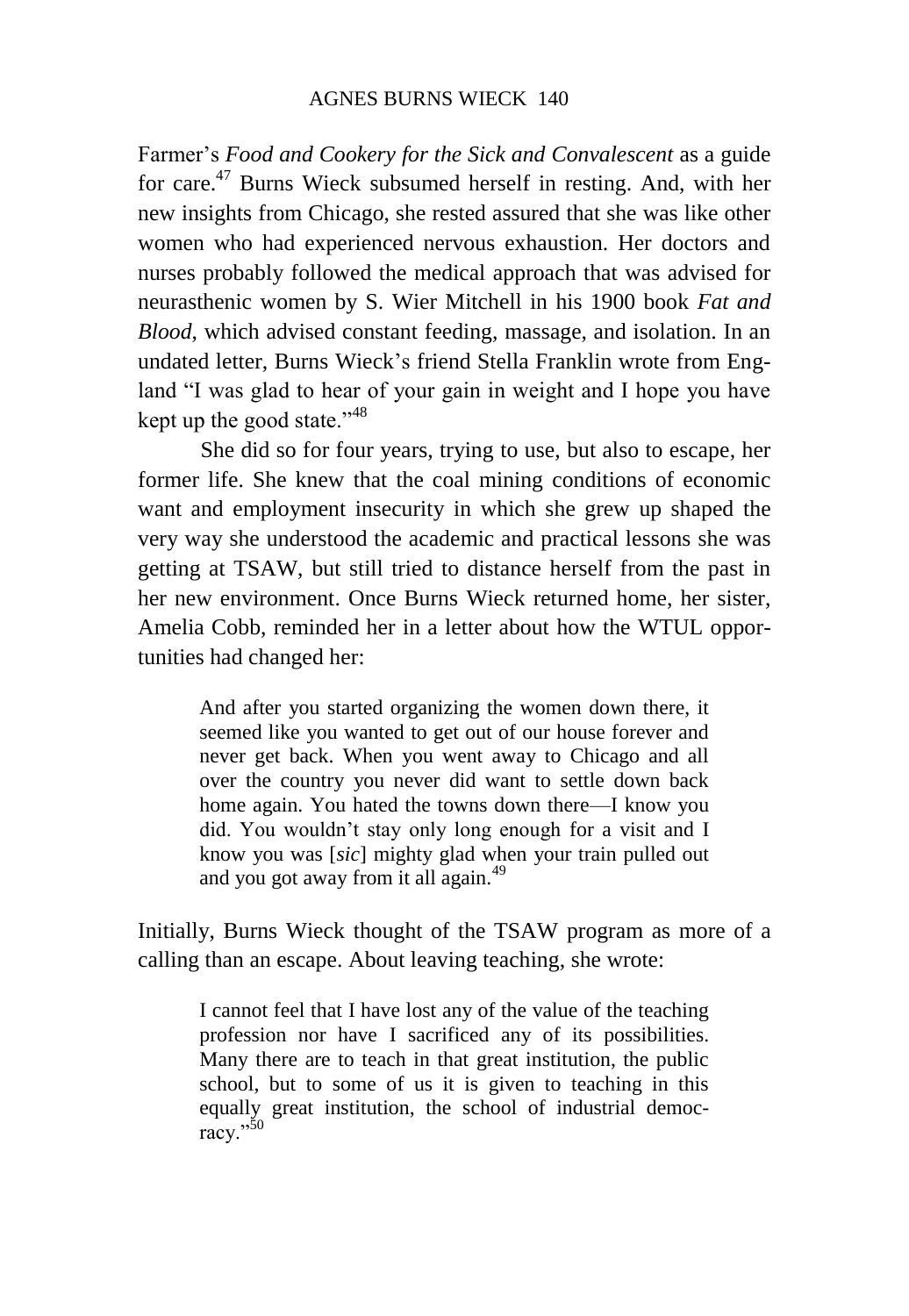The WTUL's doctor's decision to force Burns Wieck to take a vacation changed this. She began to see how her experiences away from coal mining life should and could be reincorporated with all she was learning from TSAW.

There are only three letters I have found from the three-month period in which Burns Wieck was away from the TSAW program. These she penned to John H. Walker, who was an active United Mine Worker organizer, socialist, and, in 1916, the president of the Illinois Federation of Labor. These letters, coupled with what her son is able to read into them in light of what he knew about the context of his mother's life, offer important insights. But it seems to me that there might have been more letters, and what I have begun to think of as these missing sources invite conjecture, however problematic that may be. I can think of a few explanations for the dearth of information. The correspondence could have been lost. Documents could have been destroyed. The paltry amount of correspondence in Agnes Burns Wieck's collection at the Reuther Library for this period prompted me to write to her daughter-in-law, Diva Wieck, who cared for her in later life and who was one of her only surviving relatives when I started this project. Diva Wieck explained, "By the time Agnes came to live with us she had 'culled' her letters and diaries. Why I do not know."<sup>51</sup> Finally, there simply may not have been any other letters. But all of this is speculation.<sup>52</sup> The fact that Agnes Burns Wieck would correspond with an old male friend—rather than the many new female friends she was making, who were helping her to pay for her care—could suggest something about her sense of class and discomfort with where she was. "The labor movement has brought me all the friends I count worthwhile," she wrote in her diary after she had left the TSAW program.<sup>53</sup>

In June, during her rest period, Burns Wieck wrote to Walker from her Fennville, Michigan, rest home that she did not "believe in vacations for the mind." She had become "restless," because she thought she "could use this time and at the same time gain health" by helping others less fortunate than herself. She was thinking specifically of going to Colorado, where the mine owners still refused to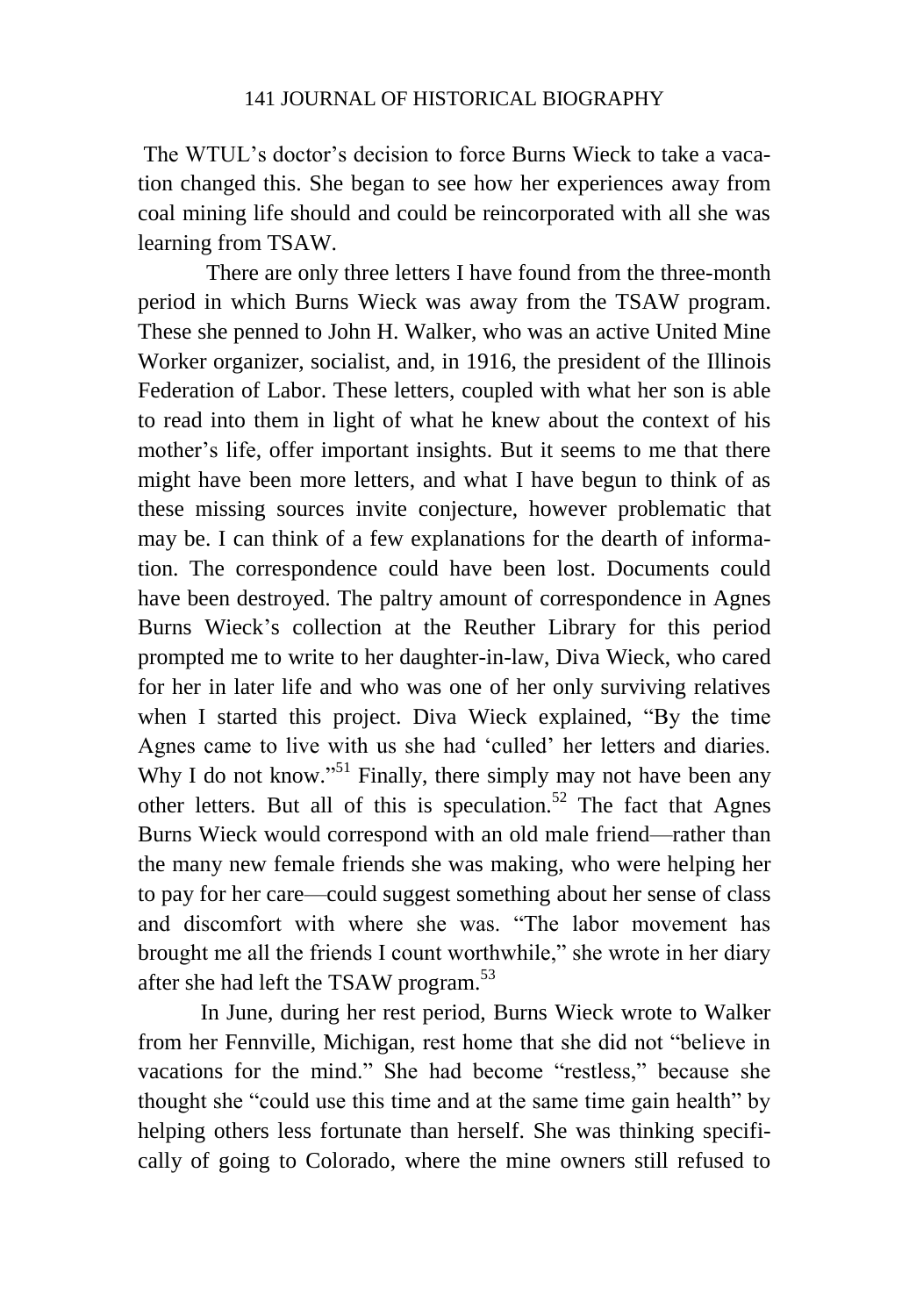recognize the UMWA, and where miners' families were still recovering from the Ludlow massacre. "I could see health and something more—the opportunity to give opportunities (such as I have had) to those yet denied them." She was struck by the class disparities and the lack of understanding between the haves and have-nots:

My physical environment is conducive to restfulness and growth but my mental environment is such that forever places the class-conscious person on the defensive. The aspirations and ambitions of the would-be capitalists! But I came here to rest and I refuse even to defend my class at this time. I have not hesitated to answer direct questions and as one lady put it, they are anxious to get the 'anarchist started' – but *she won't start*. These and their kind have cheated our kind out of vacations and most every other good thing and I am determined they shall not cheat me out of this one.<sup>54</sup>

It is unlikely that she would have written such a letter to Margaret Dreier Robins, whom she had only known for a few months and upon whom she was completely dependent financially for her care.

Burns Wieck began to accept herself as a sick woman and considered the causes of her compromised health. Was being sick more a product of her environment (the capitalist country in which she lived) or of her nature? Perhaps the remedy for people like herself could be found in propping up their self-esteem, their sense of their worth as part of the working class:

If we could have our boys and girls educated (as boys and girls) instead of such organizations as Boy Scouts, etc., the task might show some sign of solution.... Our boys and girls need to read more of 'Our History' instead of the history as it has been written.

She was longing to feel strong and empowered. Her friends had found answers in the Bible—"but I can't see it there. And I can't see their God"—or in the ideas of Charlotte Perkins Gilman. She began thinking about political and industrial democracy for women but that seemed too far off. She answered Walker, who had asked her what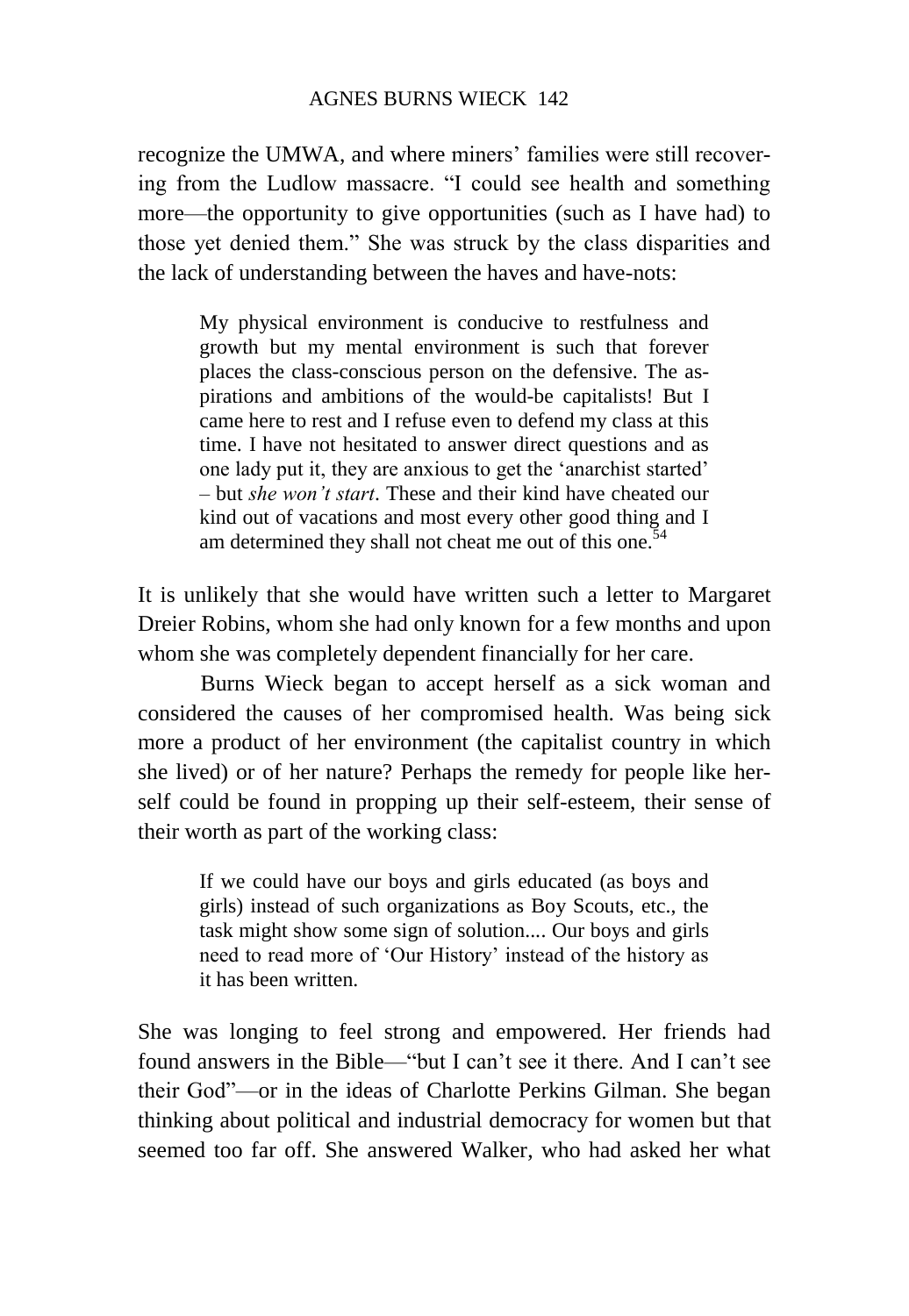she thought of him as head of the American Federation of Labor, with a question of her own as well as a comment reflecting self-doubt and the reality of her position as a working-class woman without a union card or the right to vote."[W]hat have I said that is worth that much of your time? As you say, I can't vote anyway nor can I help in any way."<sup>55</sup>

This new understanding that her personal condition went beyond herself and was connected to larger issues of women's oppression was a turning point for Agnes Burns Wieck. She asked staff members at TSAW and the League to avoid spending all their energy on paid labourers in urban centres. "Women in the isolated mining camp or small industrial communities were a large and important part in the development of an industrial democracy," she wrote. Leaders began to "see the women of whom I spoke and … could see them in the future, intelligently active in labor affairs."<sup>56</sup> The change in attitude—the recognition that non-wage-earning working-class women outside of cities were vital for the labour movement—was not only a result of her theoretical articulations. It was also shaped by the work she did in 1916 while accompanying Mary Anderson to Rosiclare, Illinois, where coal miners were on strike for union recognition.<sup>57</sup>

Agnes Burns Wieck was willing to give and take from the League, and carved out a place for herself after she finished recuperating from surgery and the physical and mental exhaustion for which she was being treated during her "vacation." From 1917 to 1920, she worked as a WTUL organizer in campaigns for waged and unwaged women, which took her to Philadelphia, Boston, and Chicago, and included struggles for union recognition in the garment trades and for telephone operators. She also became part of the last stage of the American women's suffrage campaign, which culminated in the nineteenth Amendment granting women the right to vote.

Though Burns Wieck had found a place for herself in the WTUL, her illness, with its roots in social, environmental, and physical conditions, seems to have pushed to the surface latent philosophical and practical disagreements in TSAW about who belonged. While individual WTUL members, especially Robins, felt a profound sym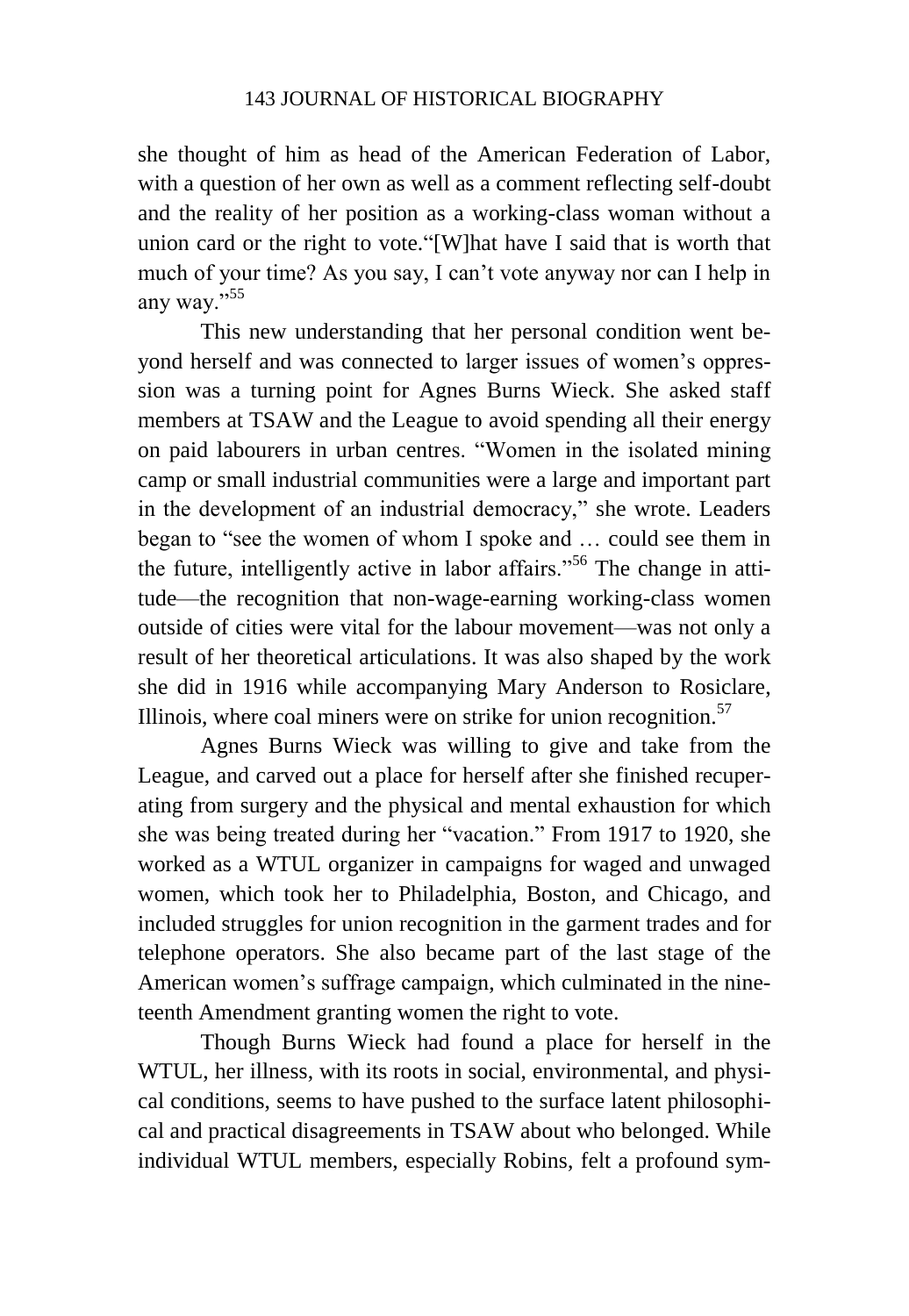pathy for her, they feared that unhealthy students might have a bad influence on the community they were trying to create as well as the type of women they hoped to mold. After all, TSAW was not a charity institution, and it could not afford for its small staff to arrange the same kind of medical care or scholarship money for every intellectually sharp but unhealthy girl who wanted to participate. Indeed, the Health Committee costs for the year June 1915 - June 1916, the year Burns Wieck required the most care, was approximately \$650.<sup>58</sup> In light of the challenges of caring for Burns Wieck, and the changing attitudes about female physicality that occurred at the end of the Progressive era, the TSAW organization reformulated its criteria for pupils suitable for the program. A good mind *and* a healthy body were essential. By 1920, advertisements for the Training School made clear that "The student is supposed to arrive in good physical condition; this is most important as the work is too heavy for a person who is either ill or in poor general health. For the student in the school a physician is furnished in emergency."<sup>59</sup> TSAW was doing triage and justified this by highlighting its mission to help workers win victories over unfair capitalist practices. Though many in the WTUL were concerned about society's lack of attention to the most injured of capitalism's victims—what John Kasson later identified as the price that workers' bodies pay as men and women come to terms with their "emotional and psychological" subordination by taking it out on their own or others' bodies—this was not the school's domain.<sup>60</sup>

TSAW did, however, feel a responsibility to keep its students healthy once they arrived, because sound bodies made for sound minds. Staff saw to providing "nourishing food and the essentials of a comfortable environment," and made sure that there was time in the weekly schedule for "regular gymnasium, regular recreation and play," as the 1917 Associate Director's report stated.<sup>61</sup> There was a physician on staff, and physical education—as part of the curriculum—became of more vital concern for TSAW over time.<sup>62</sup> In 1920, Alice Henry, Secretary of the Education Department, made this clear: "There is one subject, so to say, not included in the curriculum as laid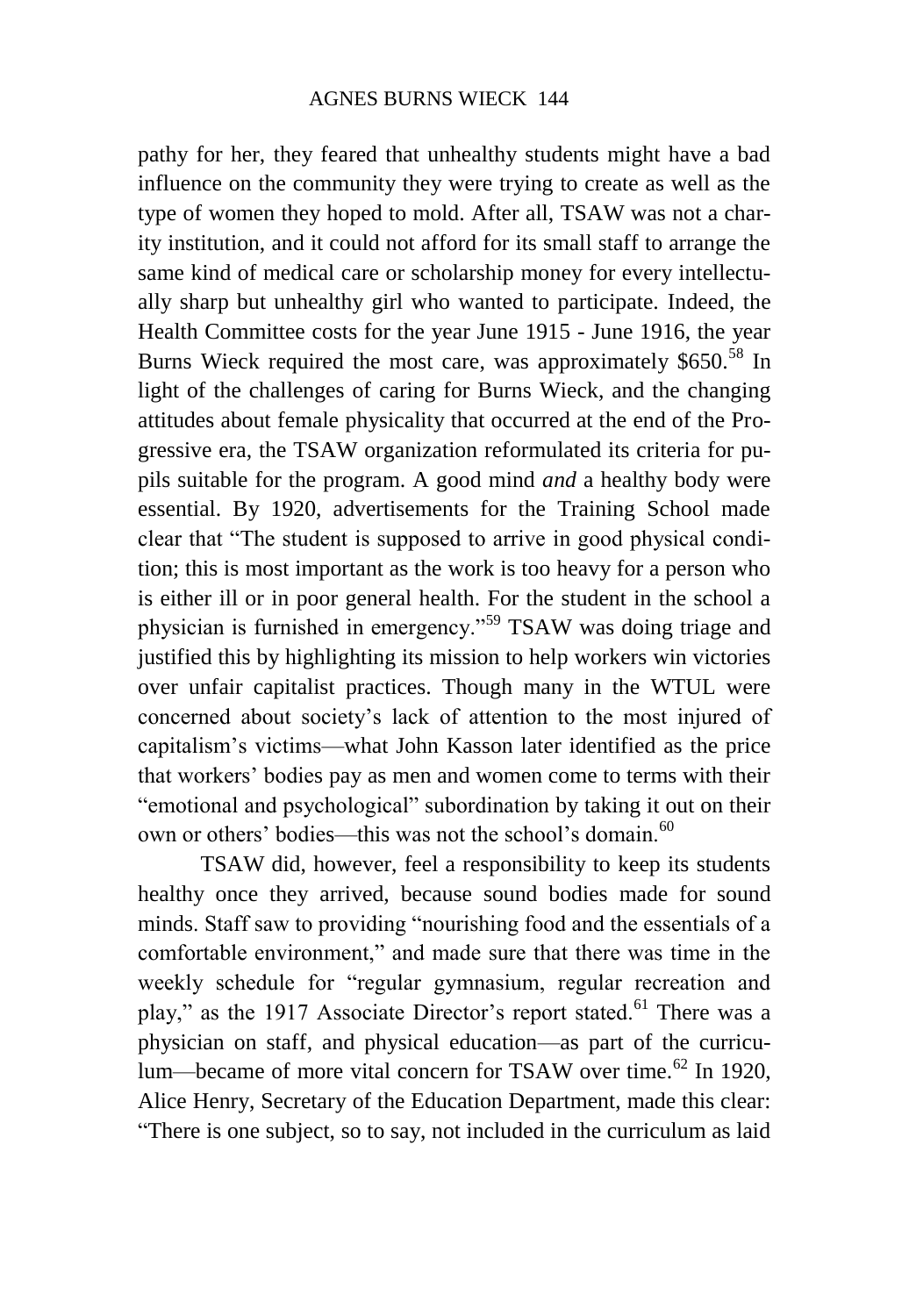out for my guidance, and that is regular physical exercise of some kind," she wrote.

All schools and colleges make some supervised physical exercise, such as gymnastics, swimming or basketball, compulsory upon all their students and trainees, as an essential to enable them to get the full benefit of their time of training.

Henry proposed that TSAW arrange such a program for its students through the YWCA's Physical Education School.<sup>63</sup>

Burns Wieck took in, used, and rejected the lexicon of healthy bodies of her middle-class teachers and formulated her own paradigm which required a reformulation of the triage mentality of helping the most needy first. Unlike TSAW staff, when Burns Wieck finally went back to the coal communities, she was more inclined to begin her work with the most troubled victims of capitalism, because these were the people who were most badly off. She did not make the decision to return home quickly or easily, however. As she told Dreier Robins in a letter in 1916, "And, oh, how much strength is needed for that work. And no, I can never forget them. They are pulling at my heart strings always."<sup>64</sup> To go back home meant leaving the steamheated flats, the indoor toilets, and "absolute comfort and freedom," that she experienced as part of her life at TSAW, an environment in which she and other students wanted to linger after they matriculated <sup>65</sup>

Burns Wieck returned to her roots intellectually before she did so physically. Once she became conscious of how deep-seated her mining identity was, and how it differed from middle-class and other working women's identities, she tried to understand why this was so. She started with what she knew, the United Mine Workers of America. Her mother had been a part of the Virden strike in 1897 and 1898. Florence Burns had helped secure food from local farmers for the strikers, and brought her daughter with her to help. In one of the 1916 letters to John Walker, Agnes Burns Wieck asked, "Tell me something of the Virden riot. Am I to be at Mount Olive [the ceme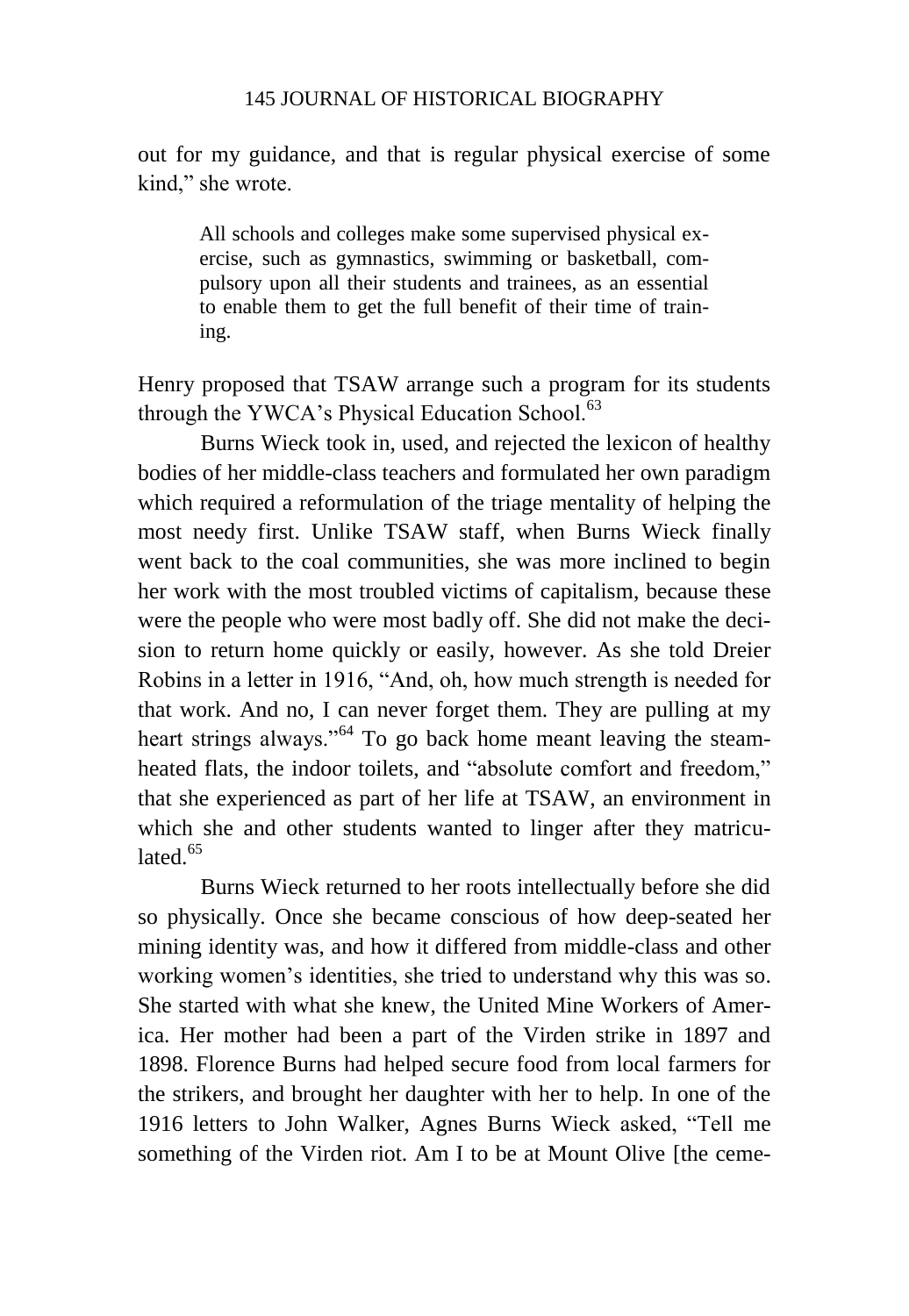tery where those who were killed in the 1897-1898 strike for UMWA recognition were buried] October  $12$ ?<sup>66</sup> A year later, she wrote to Stella Miles Franklin, who was on the editorial staff of the WTUL's publication, *Life and Labor*, about the idea of writing a biography of Mother Jones. Jones, a militant labour organizer, had become a hero to workers in the late-nineteenth and early-twentieth centuries because of her courageous confrontation of armed company guards, the state, and all who held power.<sup>67</sup> Franklin endorsed the idea, but felt that Burns Wieck's enthusiasm needed to be guided. "I tell you what, you get Miss Henry to help you with it," she wrote.

That's a New Year idea that has taken me and I send it on. One of you should balance the other. Miss Henry is a dabster [*sic*] for references and raking up information … and knows how to make a thing academically convincing and you would supply the fire and vim."<sup>68</sup>

Franklin's choice of words suggests a different class sensibility from that of Burns Wieck. Franklin had reframed what had earlier been described as Burns Wieck's "high pitch" into the more euphemistic "fire and vim."

The biography was never written. Burns Wieck continued her WTUL work instead, and began doing freelance journalism. Because she did clerical work as part of these duties, she was now eligible to join the Stenographers' and Typewriters' Union, the only one to which she officially belonged as a member. She met Edward Wieck, and had a long, on-again off-again romance with him, starting sometime around 1917. She married him in 1921, and, in the early 1920s, the couple moved to Bellville, Illinois. She became a mother and tried to balance maternal responsibilities with paid labour as one of the editors and writers of the *Illinois Miner.*

# **"What Was Health if Only Used for This?"**<sup>69</sup>

Historians such as Daniel Bender and Kathleen Canning have used the depictions of workers' bodies to assess the ways labourers lived and the mythical imagining of the working class. Images were cre-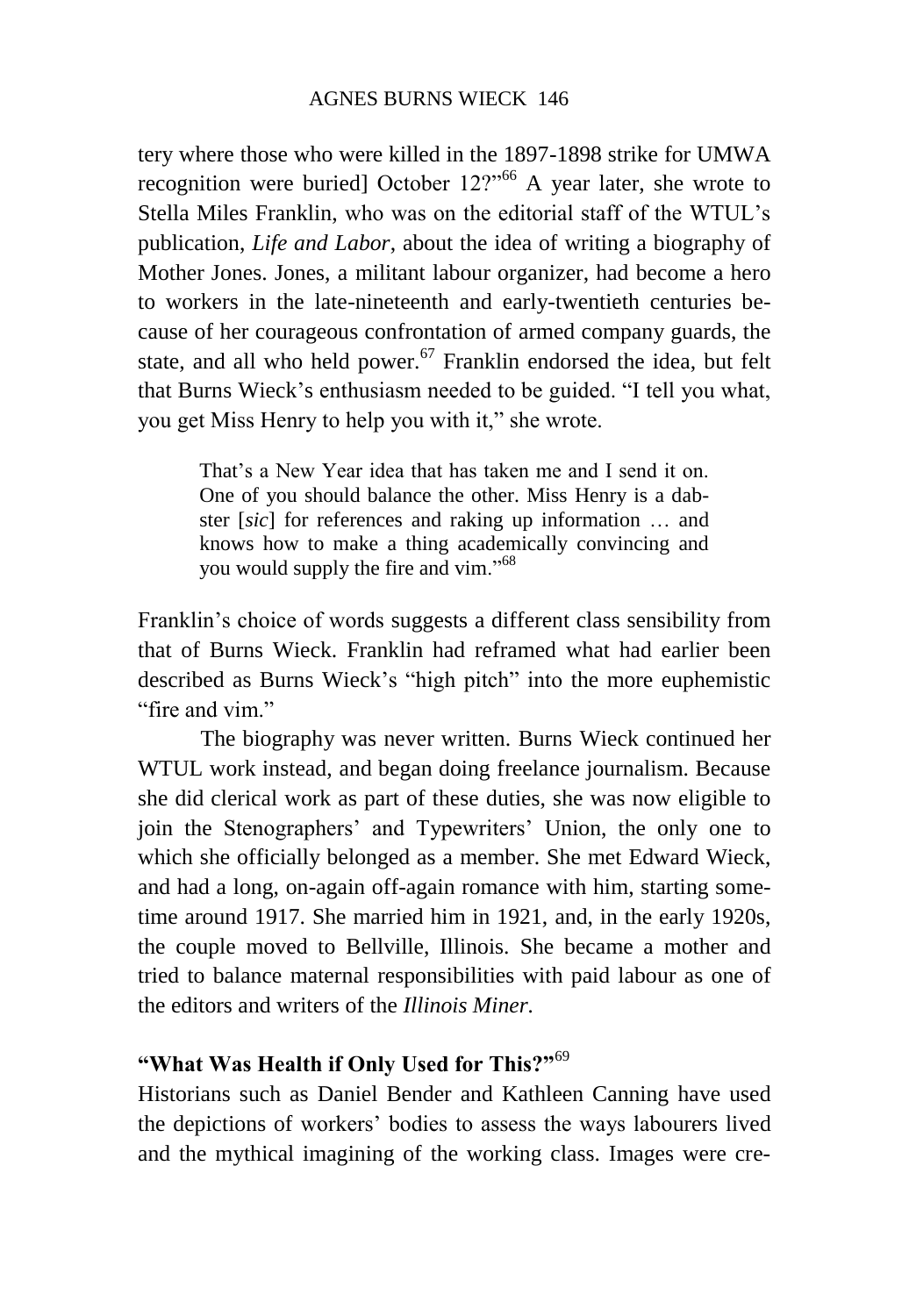ated by union members, journalists, middle-class reformers, and government employees that employed the body for distinct reasons and to differing ends. Elizabeth Faue's ground-breaking *Community of Suffering and Struggle* shows how the iconography of masculinity during the 1934 Minneapolis truckers' strike erased women as agents of change even while female participants protested this ghettoization. In *Sweated Work, Weak Bodies*, Daniel Bender has shown how unions and inspectors imagined enfeebled workers. These groups echoed each other's arguments, but attributed the causes of the weakness they perceived to different conditions. For workers, the degeneracy of the sweatshop was evidence of capitalism's immorality, but for inspectors it was the racial depravity of an immigrant workforce that undermined the possibility of a moral capitalism in the shops.<sup>70</sup> The contradictory evidence of 1930s artwork done by the Works Progress (later Work Projects) Administration, the Farm Security Administration, and others, including realist-school photographs, provides clues about the representation of the corporeal. As Linda Gordon points out in her biography of Dorothea Lange, "[B]y showing her subjects as worthier than their conditions, she simultaneously asserted that great democracy was possible."<sup>71</sup> Photographer Esther Bubley, also working during the Depression, watched for something else in her views of working class women, argues Jacqueline Ellis: "systematic marginalization from an American society defined from a middle-class point of view."<sup>72</sup> Susan Glenn argues that renderings of women in the twentieth century did not always present them as pathological, weak, and vulnerable and suggests a more historical process of change over time. $73$ 

This juxtaposition of common female labour tropes—perhaps the two most paradoxical being the one able-bodied subject and the other disabled object—have been an inherent part of studies about coal miners and their families from the early twentieth to the beginning of the twenty-first centuries.<sup>74</sup> Agnes Burns Wieck and others thought about the ways their bodies conformed to and rebelled against the constant cooking, cleaning, childrearing, mending, and caretaking, penny-pinching, worrying, and hard existence they lived.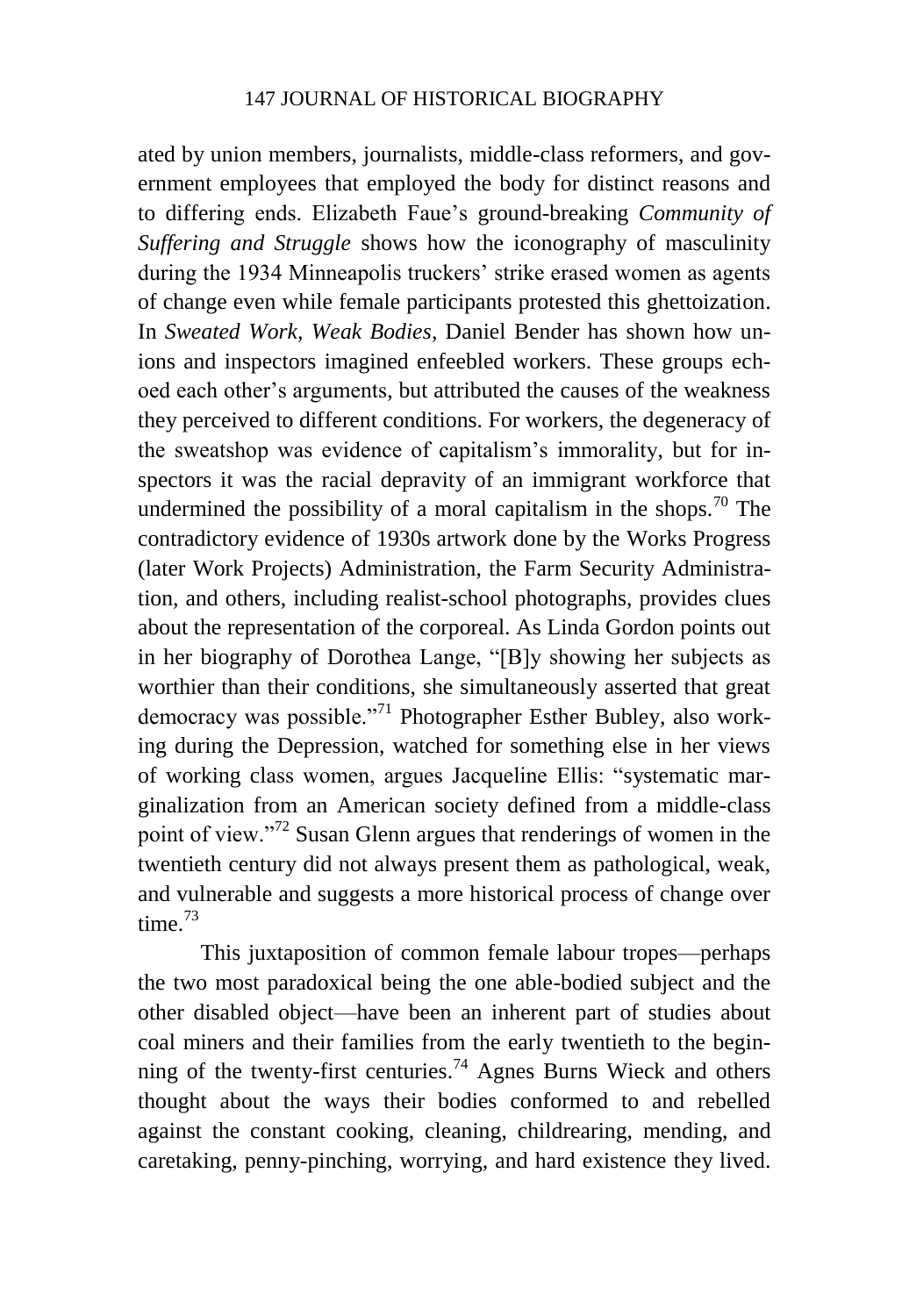At times, they felt as strong as their husbands, fathers, and brothers who blasted, picked, shovelled, and moved coal from the earth. In the early 1930s, those women working in the Progressive Miners' Auxiliary invoked the spirit of "that old warrior" Mother Jones.<sup>75</sup> But on a day-to-day basis, they forgot about being warriors: "There is much talk these days of the rights of women," Agnes Burns Wieck wrote in the early 1920s. "I myself am quite an ardent advocate of women's rights, but are these miners' wives who are keeping boarders, taking in washing, and doing other people's dirty work, enjoying any 'rights?'"<sup>76</sup> Between the time she penned the letter to John Walker during her 1916 "vacation" and this thought, Burns Wieck could have (and probably did) cast a vote for a candidate running for elected office. She did not, however, have the industrial democratic rights she referred to four years earlier, nor did she have any say in coal mining unionism that had a great impact on her life. $^{77}$ 

When Agnes Burns Wieck began to write for the *Illinois Miner* in the 1920s, she began to explore industrial democracy more fully and publicly. Some of her columns for the paper, including "When We Have Time to Think" and "For Our Women," were published under the pseudonym "Mrs. Lotta Work." She believed that women, especially mothers, showed the most promise for creating healthier conditions for workers and their families, which suggests that she continued to be tied to the maternalist framework that she had learned, experienced, and refashioned during her twenties at TSAW.

Burns Wieck's *Illinois Miner* columns struck a tone between advice columnist, comrade, and the benevolent maternalist described by Thomson, and hinted at her continuing search for a place of power for herself and a way to balance gender, class, and even advocacy for the disabled. Her topics often included women's bodies and family health. Working-class housewives coped with growing, hungry, and needy children as well as their own lack of sleep. To these regular worries were added anxieties about the amount of work their husbands were getting in the mines and the problems of both capitalism and the union. (Over time the United Mine Workers, the Progressive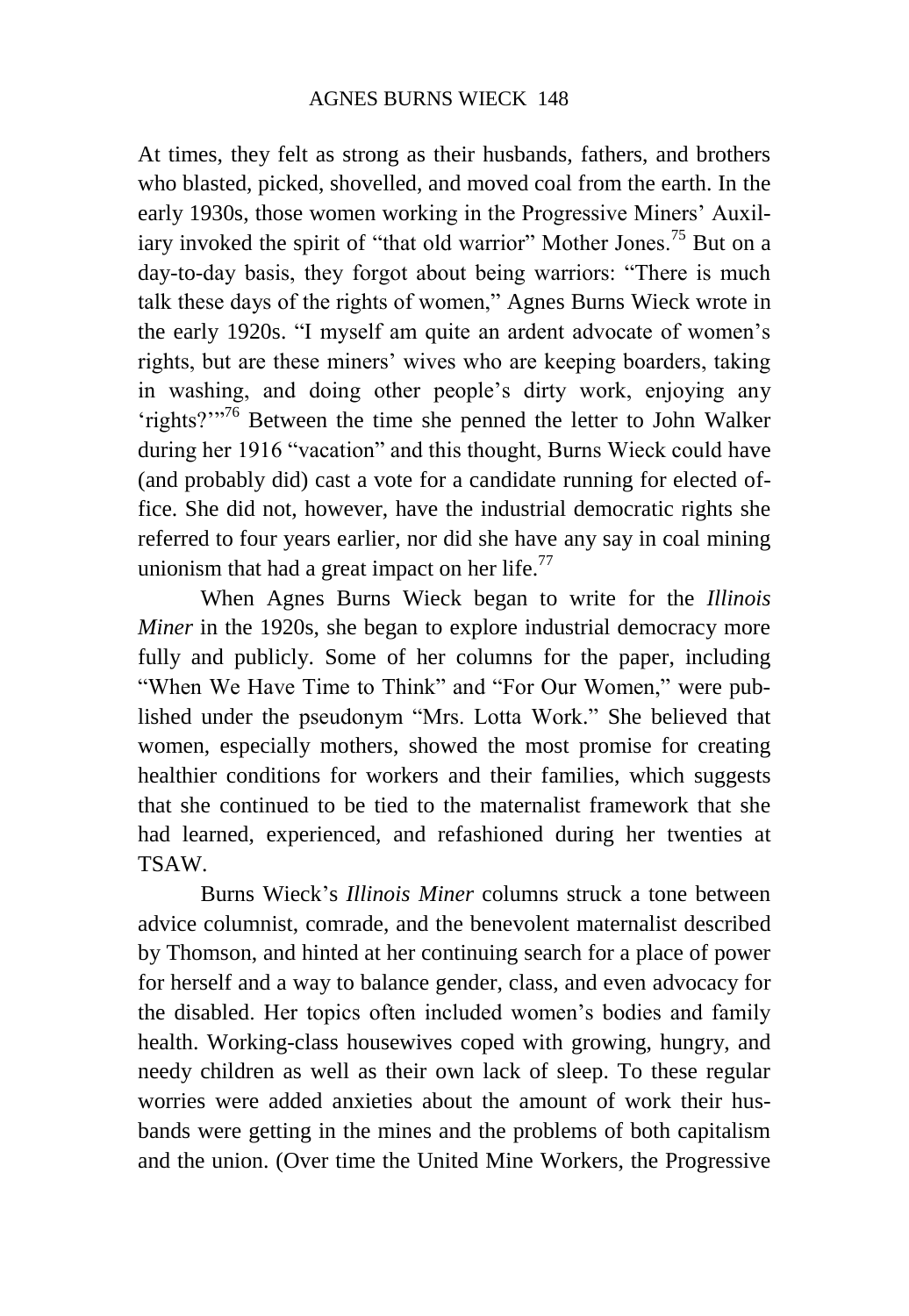Miners, the I.W.W., and the National Miners Union represented miners in the field and vied for dominance.)

The "social body," what is often termed the moral economy of workers, connected working-class women and men psychically with that "ancient bargaining position" that confronted all labourers under industrial capitalism, and distinguished them from those in the middle and upper classes. The moral economy linked working-class individuals culturally as well as economically. Burns Wieck grappled with the crisscrossing bonds that she knew existed between "coal town people" like herself and the socially constructed gender bonds she had begun to experience at TSAW and during her years with the WTUL. Burns Wieck, like other working-class men and women, believed, as Sara Horrell, David Meredith, and Deborah Oxley have written about nineteenth-century British workers, that, in a workingclass family, one had "moral rights and responsibilities readily recognized by all." "Explicit bargaining, cultural assumptions, acts of parental sacrifice, of a wife to a husband, the generosity of a child to their widowed mother, as well as acts of greed and selfishness, all played their part in shaping nineteenth-century bodies, health, aging, and inequality."<sup>78</sup> Burns Wieck felt these obligations, but layered on top of them were those encounters she had had as the recipient of homosocial gendered care—for example, the League's assumption of her medical bills in the early months in Chicago and the staff's kind words and emotional support.

People who lived in coal towns, regardless of gender, felt "hunger gnawing" equally, thought Burns Wieck. For example, when men and women went on protest marches, such as those she had led during the 1930s Progressive Miners of America fights, male and female bodies bore the hardship in the same ways. "Their bodies [became] numb with cold," and "the smoke of oil stoves" which had kept men and women warm "blackened" their faces equally.<sup>79</sup> Because they were human beings, they had a right to the benefits of this earth. "We agree on one thing," Burns Wieck argued, "and that is that we are entitled to a good living out of this world. Not merely an existence but comfort and happiness, that's what we're striving for."<sup>80</sup>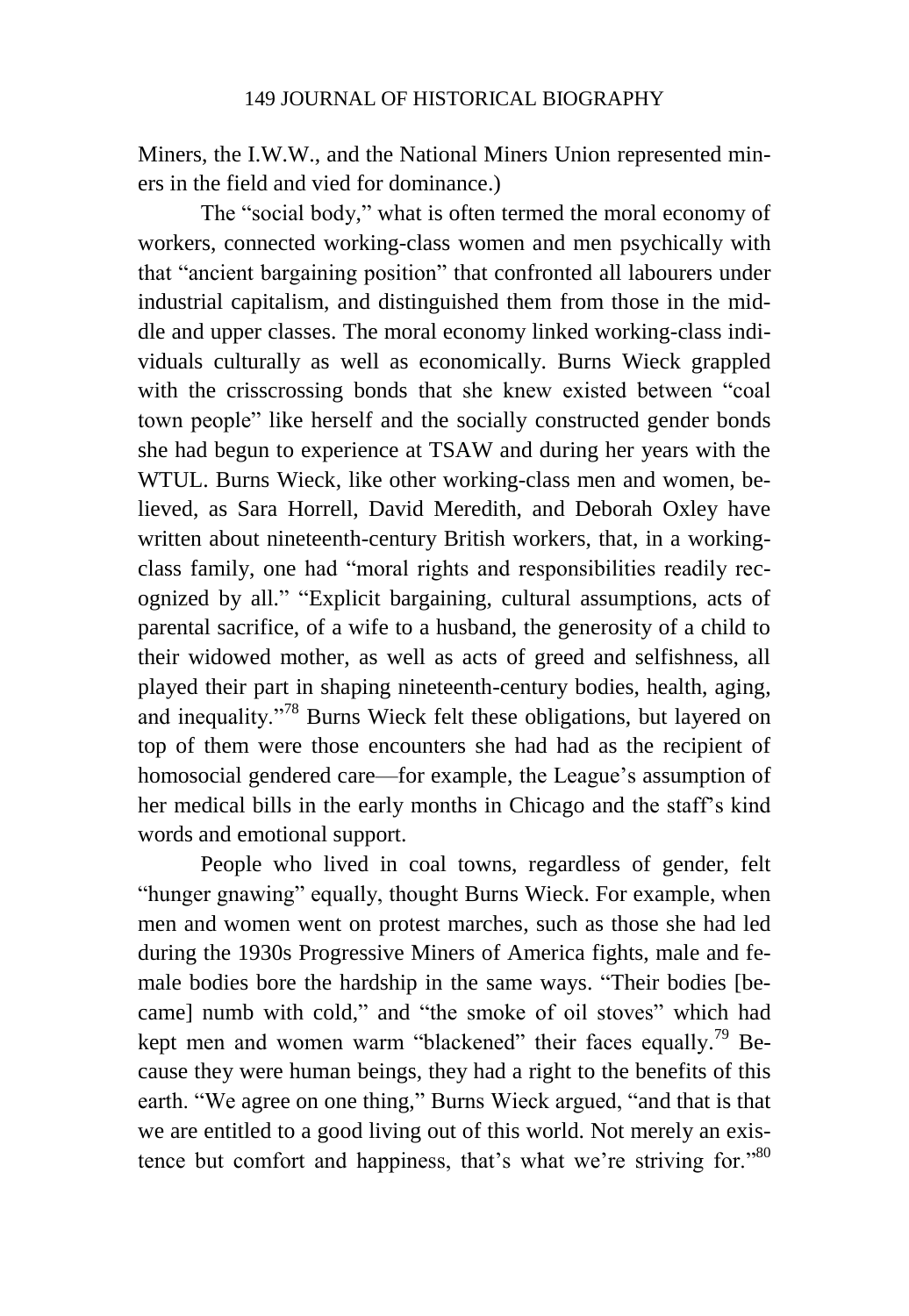The fact was that working class men and women had more in common with each other than women from different classes did something Burns Wieck came to understand during the "vacation" TSAW doctors had prescribed for her recuperation during her first few months in Chicago. Different ideas about body image were part of this gulf in understanding. Agnes Burns Wieck was interested to hear in a letter from her WTUL friend Elizabeth Christman about how she felt as her body reached "that most coveted slenderness" that was so popular in the Jazz Age, but she could not ascribe the same meaning to weight loss. She knew too many people who looked like her brother—"a walking skeleton."<sup>81</sup>

It is probable that Burns Wieck thought about her body in a different way than Christman might have because of the different technologies available to different classes. When she moved from an urban environment to the rural industrial heartland, she no longer had access to conveniences such as running water and indoor plumbing. She also might have been thinking about female beauty and image in a way distinct from Christman's at the chronological cusp of the mass consumer age. Burns Wieck evidently worried about her ability to control and care for herself physically and emotionally when she considered the realities of bearing and raising children in a mining environment, as the letter to Mary Hapgood quoted at the beginning of this paper suggests. She wanted multiple children but was, her son reported, "fearful of childbirth—with reason, given her chronic notgood health, chronic over-extension of herself, and … palpitations and shortness of breath."<sup>82</sup> She worried about others who might have difficulty with labour and delivery, as she had had. She wrote of watching a neighbour and wondering about her condition: "Mrs. Stevenson was up this afternoon. She is expecting a baby next month, her third child.... She has told me how terrible an experience childbirth has been for her."<sup>83</sup> Two days after her thirty-first birthday, on the anniversary of her mother's death, Agnes Burns Wieck reflected on the hardships coal mining women faced: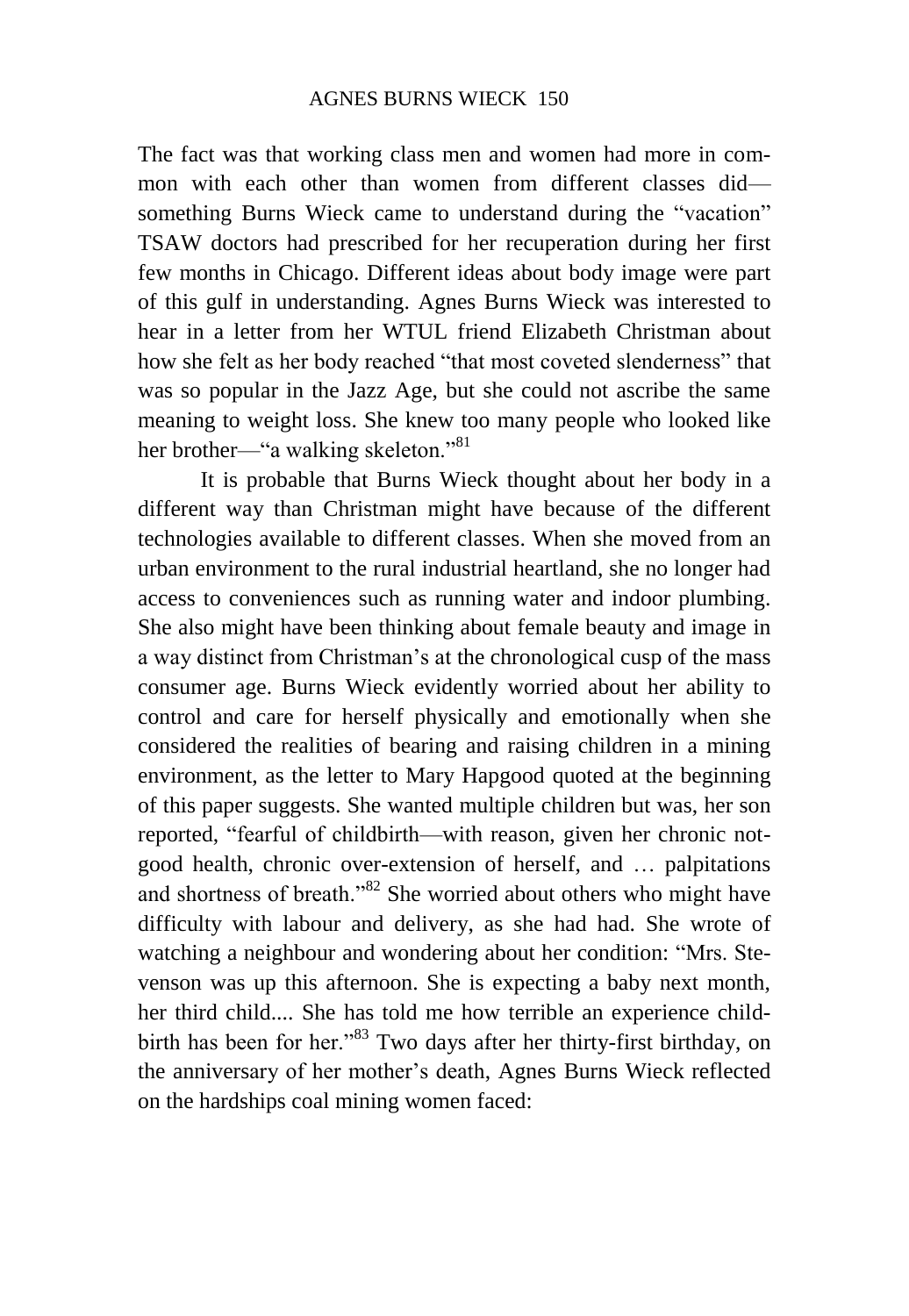As I look back upon her life I ask myself, how did she bear her cross! She had never known anything but hard work and hard living and then that horrible, hideous death! At fourteen a wife. Nine times a mother. Dead at thirty-nine.<sup>84</sup>

It makes sense, then, that her sister Amelia might have hidden from Agnes the fact of another pregnancy and the hardships she had suffered. "I have sure been a misery to myself for the last nine months but I staid with it," Amelia wrote. "The reason I didn't tell you before it happened was because I hated it myself so bad I didn't want you to worry about it." "Are you surprised?" Amelia asked her sister, and then joked, "You can imagine I didn't want her but now I wouldn't trade her off, well, for your David [Agnes's son]."<sup>85</sup> In a subsequent letter, Amelia continued the conversation:

Yes Sis, seven kids don't give a woman much chance for anything else but I believe if I had to have one every 10 or 11 months or even 18 months like some women, I'd take the shortest way out. Life isn't worth living at the best for poor people but some has it even worse than others."<sup>86</sup>

Burns Wieck now agreed that birth control was a working class issue, an idea that she had not endorsed earlier in life:

I have about come to the conclusion that Harriet Reid was right when she used to tell me that this problem supersedes all others in importance. 'What salvation can the labor movement bring women,' she would ask me, 'when they find themselves in a whirlpool of poverty and degradation, continually pulling others in?<sup>87</sup>

The exchange between sisters, and Amelia's reflections on the burden imposed by short intervals between the births of children, anticipates Betty Friedan's later observations about time fragmentation in *The Feminine Mystique.* Friedan, and other second wave feminists, were in some ways far removed from the experiences of Burns Wieck and her sister—they were grounded in the middle class of the 1950s rather than the working class of the 1920s—but they made similar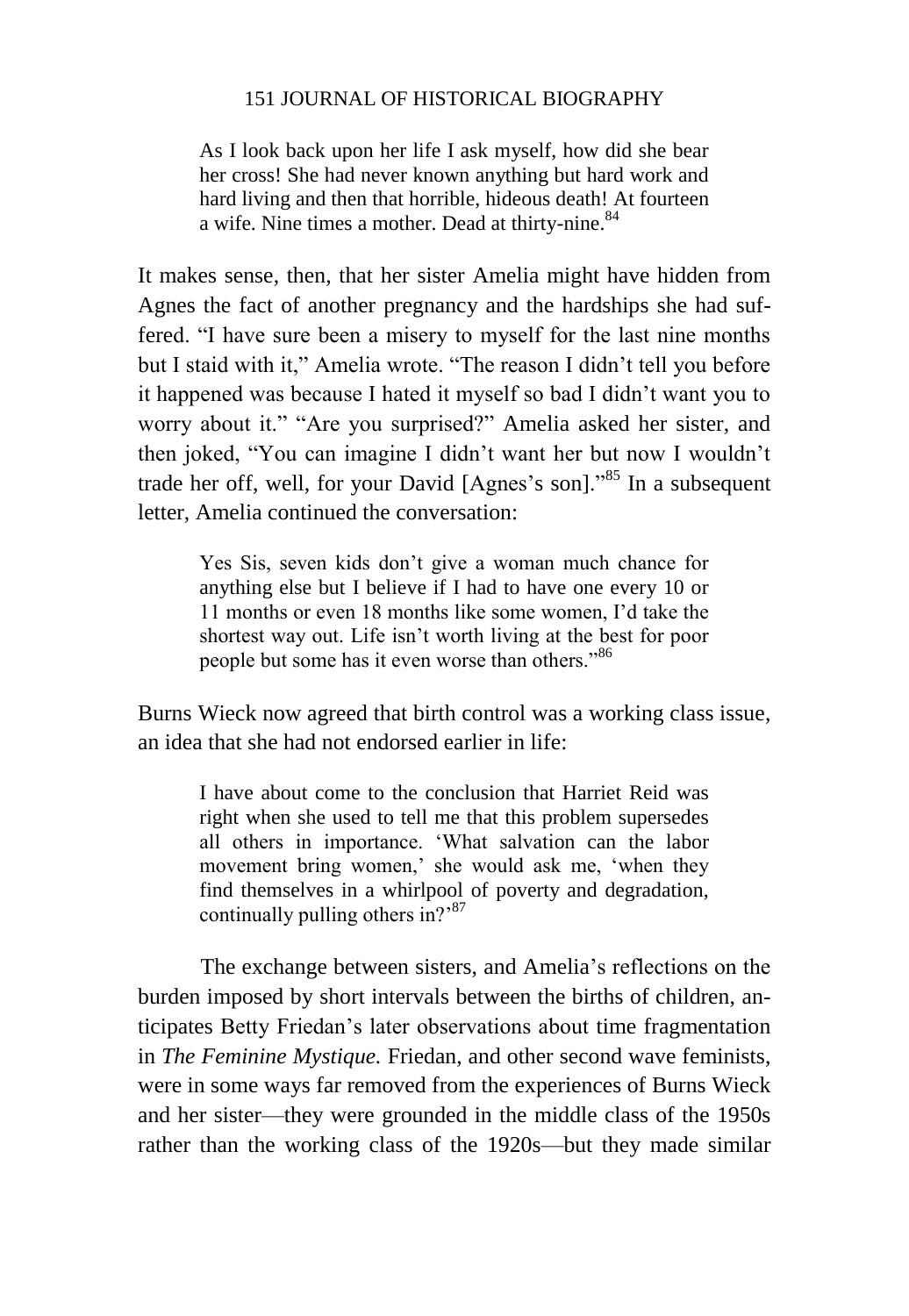claims. Being mothers at home with young children meant that women never had long uninterrupted periods of time for themselves to accomplish what they imagined—to think, to engage in projects that required sustained concentration, to plan ahead.<sup>88</sup>

For Agnes Burns Wieck, the idea of having children and caring for them was not the problem. What was difficult was household management *in toto.* I interpret the passages in Burns Wieck's letters to the Hapgoods and to Amelia as indications of this, her mindfulness of the working-class balancing act women in coal mining communities had to perform. "Great days are ahead of you, bringing up that little girl!," she wrote to Mary Hapgood. "Perplexities enough but oh, the joy of it all!"<sup>89</sup> But being a mother and homemaker were adjustments to make. While the "old fire still burns within me," Burns Wieck wrote in her diary, "I know I must give myself almost wholly to my baby." Her sister Amelia told Agnes that Mayme, their other, older sister, "is right, you have become just like the rest of us, you are settled forever.'" Burns Wieck embraced this settling: "I am glad that married life has set me down into this day to day existence of other women." Yet she couldn't complete the thought without a reference to "the future into which I am always projecting myself." She could not now see herself as the mother to many children, as she had once had envisioned. Of her son, she wrote, "the baby... I want…above everything else," even as she noted that she and her husband Ed "won't stay settled always."<sup>90</sup> On David's first birthday, Burns Wieck wrote, "At times I wonder if I shall ever want to do anything else once I have the opportunity to teach this boy."<sup>91</sup> In another diary entry she wrote that she "admired the spirit of restlessness and dissatisfaction in Mrs. Davison [a neighbour], though she knows not what she wants."<sup>92</sup> Restlessness was connected to the uncertainties Burns Wieck faced and tugged at her emotions.

Both maternity and motherhood were difficult for Agnes Burns Wieck. Each were physically and emotionally challenging, and she reflected on the way she and others faced these things. About Mrs. Stevenson, she wrote, "I never let her know how concerned I am about her…. [C]ourage will carry her a long way during those terrible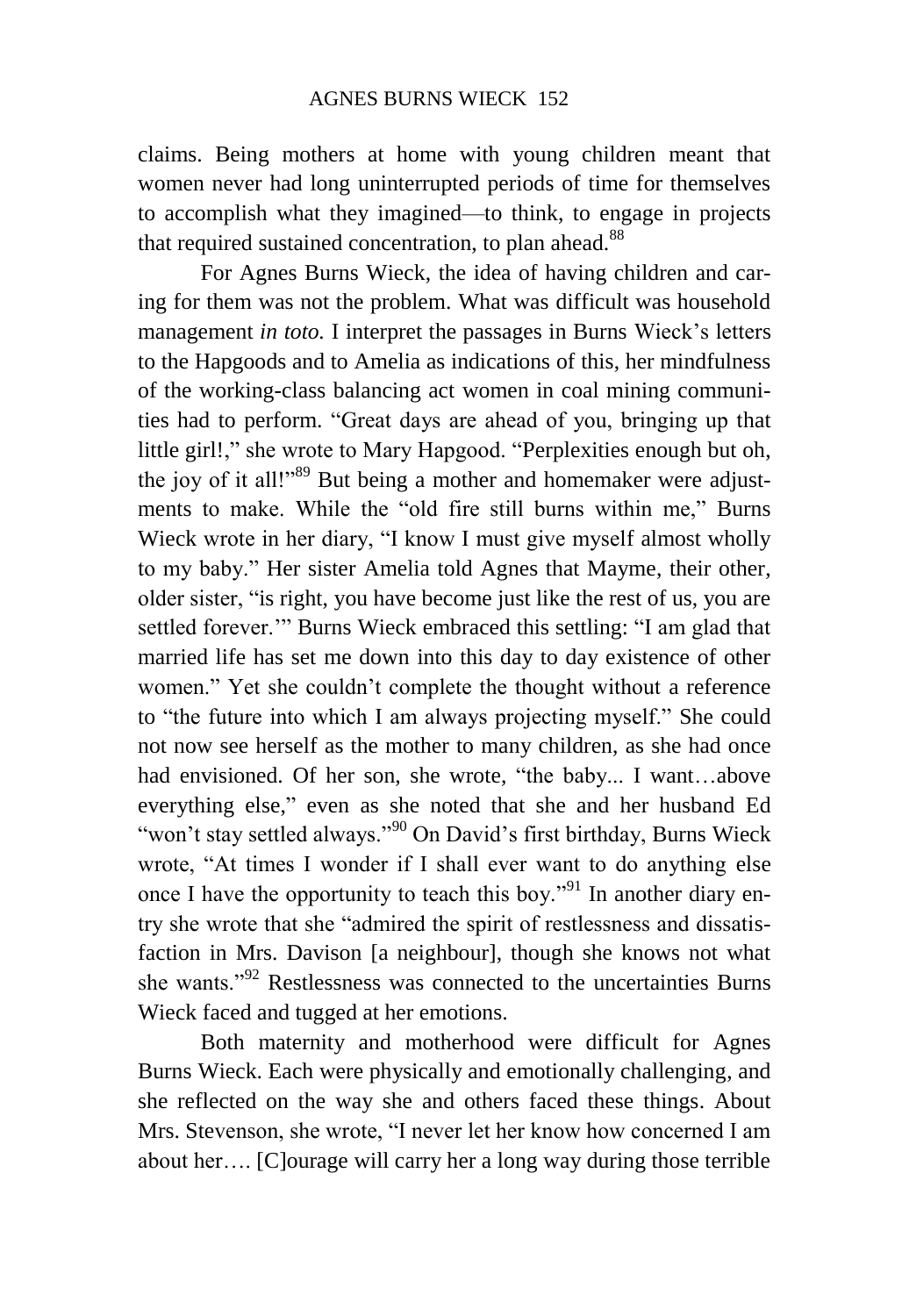hours" during delivery. <sup>93</sup> How could women keep their families and themselves healthy enough to carry on? Burns Wieck noted in her diary her agreement with her sister Mayme's words: "There's nothing in raising children nowadays, all hard work, worry, heartaches.... In spite of all you do, they're apt to fill your life with misery when they're grown up."<sup>94</sup> "I haven't made any entries in my diary for a week," Burns Wieck recorded on another occasion. "David has been sick and I thought of nothing else."<sup>95</sup> In these difficult circumstances, Burns Wieck formulated a class analysis. Women in coal mining families faced environmental and economic circumstances which shaped, and distinguished, their bodies and minds and separated them from more privileged middle- and upper-class women. Burns Wieck used the example of a British member of the upper class, Lady Cynthia Mosley, to explicate her points on working- and middle-class bodies. Lady Cynthia Mosley was the granddaughter of an American family, the Leiters, which owned a good portion of the coal mining fields of southern Illinois. This coal mining connection was the only thing they had in common, Burns Wieck argued. In an open letter published in the *Illinois Miner* in 1925, Burns Wieck admonished Lady Mosley:

You say you have two little children and that you know how you would feel if you couldn't get enough food or proper clothing for them or had not a roof over their heads—that is one reason why you believe in Socialism…. I am sure that you have surrounded these children of yours with the happiest of influences, as it should be every mother's privilege to do. But we children whose fathers were producing coal did not play in lovely gardens. We could not even imagine what the seashore is like. The nearby ponds were polluted with the refuse from the mine. We roamed among weeds and tin cans and slack piles... [as did children] in the Leiter camp.<sup>96</sup>

These were the conditions that had produced Burns Wieck's sick disabled working-class body. She had put her faith in the WTUL while at TSAW and after to heal her when she was a young woman in her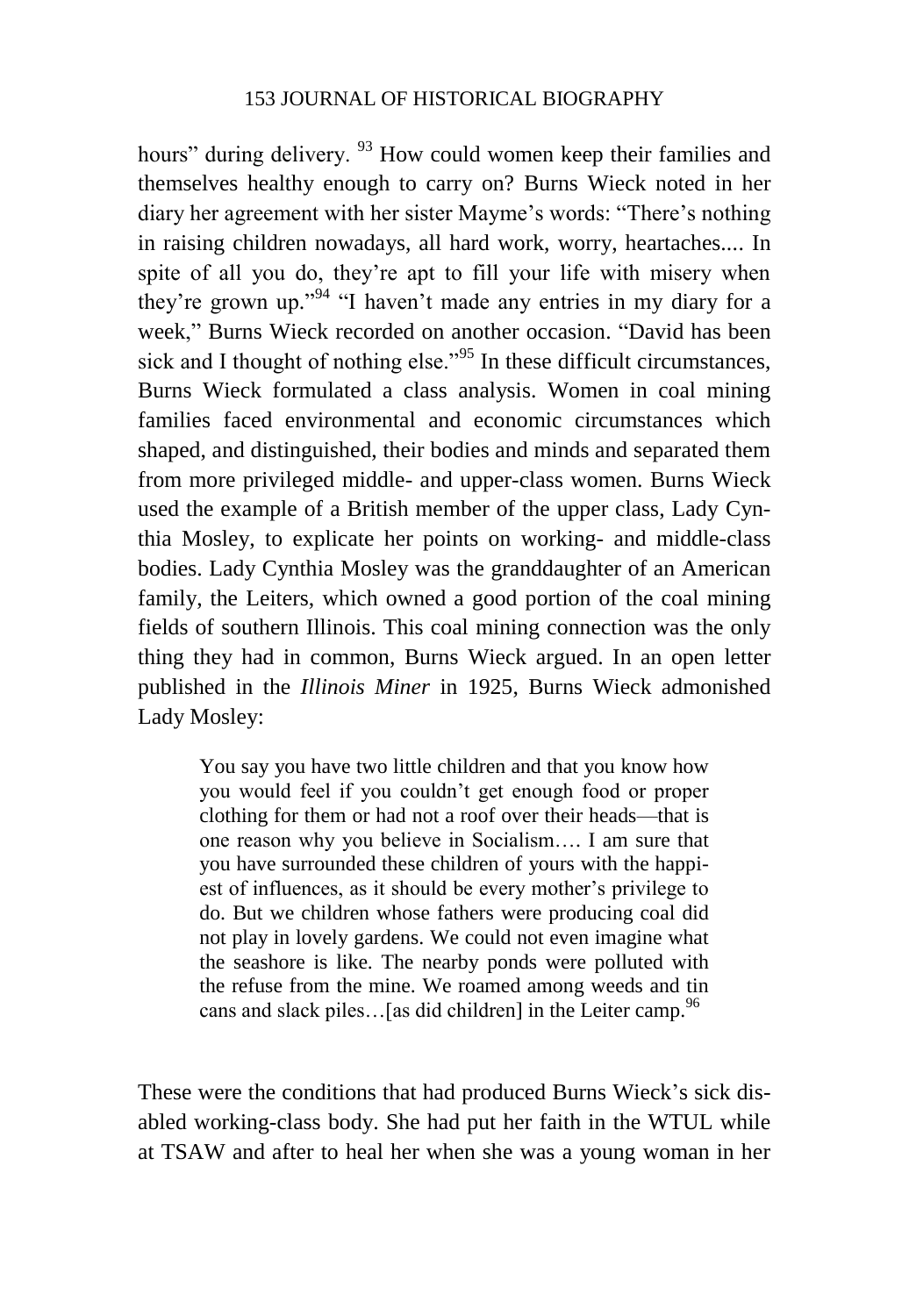twenties. In her thirties, she was no longer convinced of the total power of the organization's service. The WTUL "is regrettably out of touch with the vast army of housewives of our nation," she argued. Though all women needed to organize, it was crucial for housewives to recognize the distinctions between their experiences—that is, to highlight the different concerns that occupied waged versus unwaged working-class women, differences between working-class and middle-class women, and also what they had in common with paid labouring females.<sup>97</sup>

Burns Wieck did pass on to her readers in the *Illinois Miner* some advice that she had drawn from her days with the middle-class maternalists— especially those lessons derived from a scientific approach to mothering. In "More About Teeth," Burns Wieck wrote: "Parents of the well-to-do class take their children regularly to the dentist" because germs "loafing around in our bodies" could cause harm. While there was something to the notion that beauty was in the eyes of the beholder, the fact of the matter was, she explained, that you owed it to your children to prevent them from having decaying teeth for a better future. "Don't you know people who might be very attractive if it were not for 'those awful [decayed] teeth?' And who likes to catch the odor that comes from decayed teeth?"<sup>98</sup> Was this something she had experienced while in Chicago? Was it more than medical advice she was giving—a lesson in cultural capitalism? Health advice continued in "A Regular Nursing Time." Burns Wieck strongly urged her readers to listen to doctors, and relayed the newest medical ideas to them on the understanding that they would not have had the opportunity to get access to proper care in their communities. Included in this was the idea that negative emotions could affect "mother's milk" and "make sick" babies.

The working-class home, Burns Wieck thought, could and should be different from the middle-class home. Fathers needed to take part in the work of the private sphere:

Don't think that all the lecturing is to the mother—the father comes in for some good advice, too…. You old-fashioned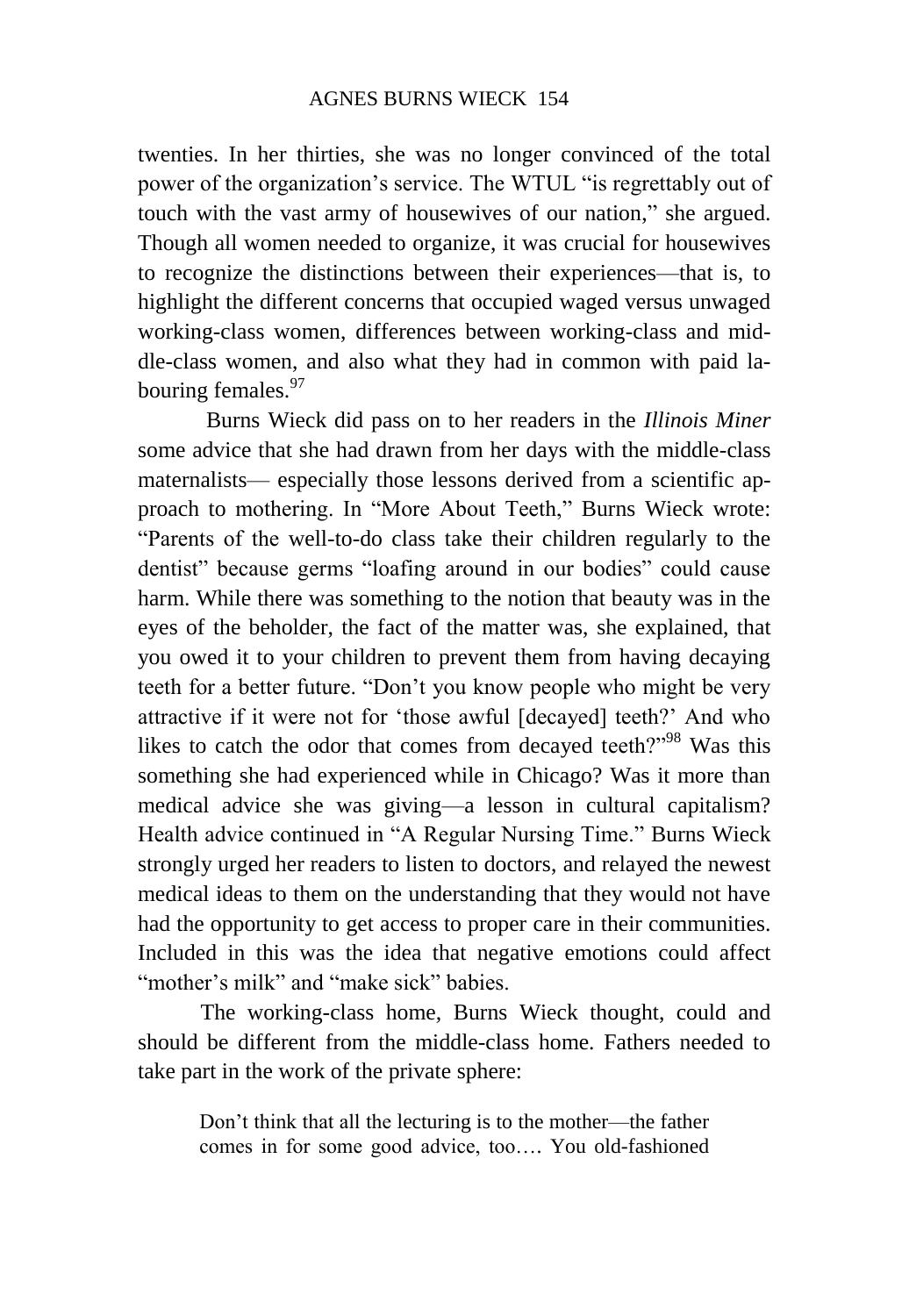mothers made slaves of yourselves for your husbands and your children and did they think any more of you?

Burns Wieck's husband Ed did housework. He "was down in the yard hanging up the washing" on the twenty-first of December, and, a week later when wash day came again, and "Ed was rubbing away and I was busy with David Thoreau."<sup>99</sup> Her husband was the "housekeeper" when Agnes hurt her hand.<sup>100</sup> The couple together took their baby, David, to his first doctor's visit: "Well, we are mighty glad to have our David well. This was his first illness."<sup>101</sup> Burns Wieck felt certain about how to care for the bodies of children within and outside the home, whether the children were those of the middle or working class, or of waged or unwaged labourers.<sup>102</sup> Burns Wieck might be seen as a working-class equivalent to Thomson's maternal benefactress. In her later life, she began to construct herself—in her columnist persona of Mrs. Lotta Work and elsewhere—as both victim and saviour, the latter persona fitting well with Thomson's conception of the middle-class benefactress. Thomson writes: "Though she is embraced, the disabled figure is above all what the maternal benefactress refuses to become." <sup>103</sup> Burns Wieck ran away from her disabling conditions again, escaping the coal towns that made her sick, when she left Illinois for the last time and moved to New York City where her husband was hired by the Russell Sage Foundation.

What is clear is that Agnes Burns Wieck's body and mind continued to burden her even as she advocated with and for the downtrodden. But her subjectivity (as well as her surroundings) had changed when she left Illinois. From the Progressive era through the 1930s, Burns Wieck increasingly envisioned herself someplace else, whether that was outside the home or in a setting where better working conditions were available. Reflecting on a life filled with the drudge work of housewifery, being removed from the political struggle that animated her, she wrote: "I won't, I won't, I won't settle down to this." <sup>104</sup> Yet as she grew older, Agnes Burns Wieck became more and more concerned about her physical health and the toll that a life as an activist would take on her body and mind. And, while with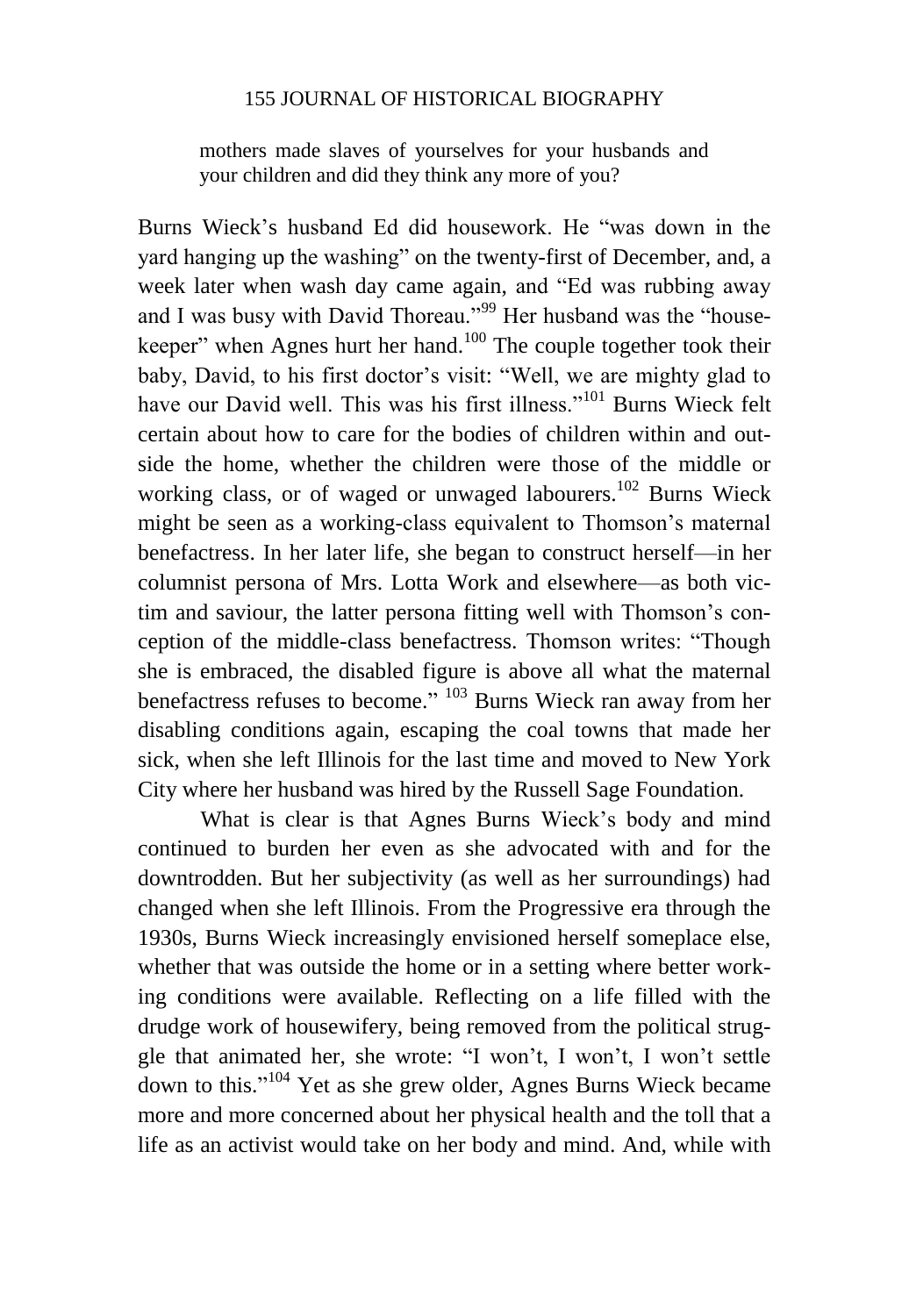WTUL friends she might have done well at hiding her sense of class (which was constructed as a disability) under the cloak of her femaleness, in point of fact, she never stopped blaming capitalism and the way the system had wreaked havoc on her body and the bodies of the working class, in general.

## **Conclusion**

The record that Agnes Burns Wieck left about her life allows us to trace a distinct working class disability standpoint. It is useful to juxtapose the construction of material bodies against working-class male and middle-class female forms. To do so calls into question assumptions of privilege and identity that are cast in dualistic modes of thinking—for example, mind/body, nature/environment. How did these dualisms shift in the early part of the twentieth century for workers and those who viewed them as "others?" While gender and class categorizations changed throughout the twentieth century, the mind/body distinction which was so much embedded in inequalities of modern capitalist states was more fixed in the middle and upper classes. Thus, we might posit that the philosophical domination of the Western canon which elevates the masculine mind over the feminine body does not fully take into account the problem of class. For workers, masculine and feminine bodies—though different and treated as unequal within their own communities—did not function in the same dualistic paradigm. Baron and Boris write, "Only some men possessed minds in the representational economy of Western class society; other men—manual laborers, service workers, and racial or ethnic 'others'—became both more body than mind, like women, and hypermasculinized as all body."<sup>105</sup> While making more masculine the male body, the merging of mind and body opened up another possibility for women. If the body was both feminine and masculine, the mind could be as well. When and how did working-class women imagine their bodies as similar to bourgeois minds and bodies? And why did Burns Wieck (at times) view such connections as a betrayal of the class consciousness that was so central to her thinking about the world and understanding of herself?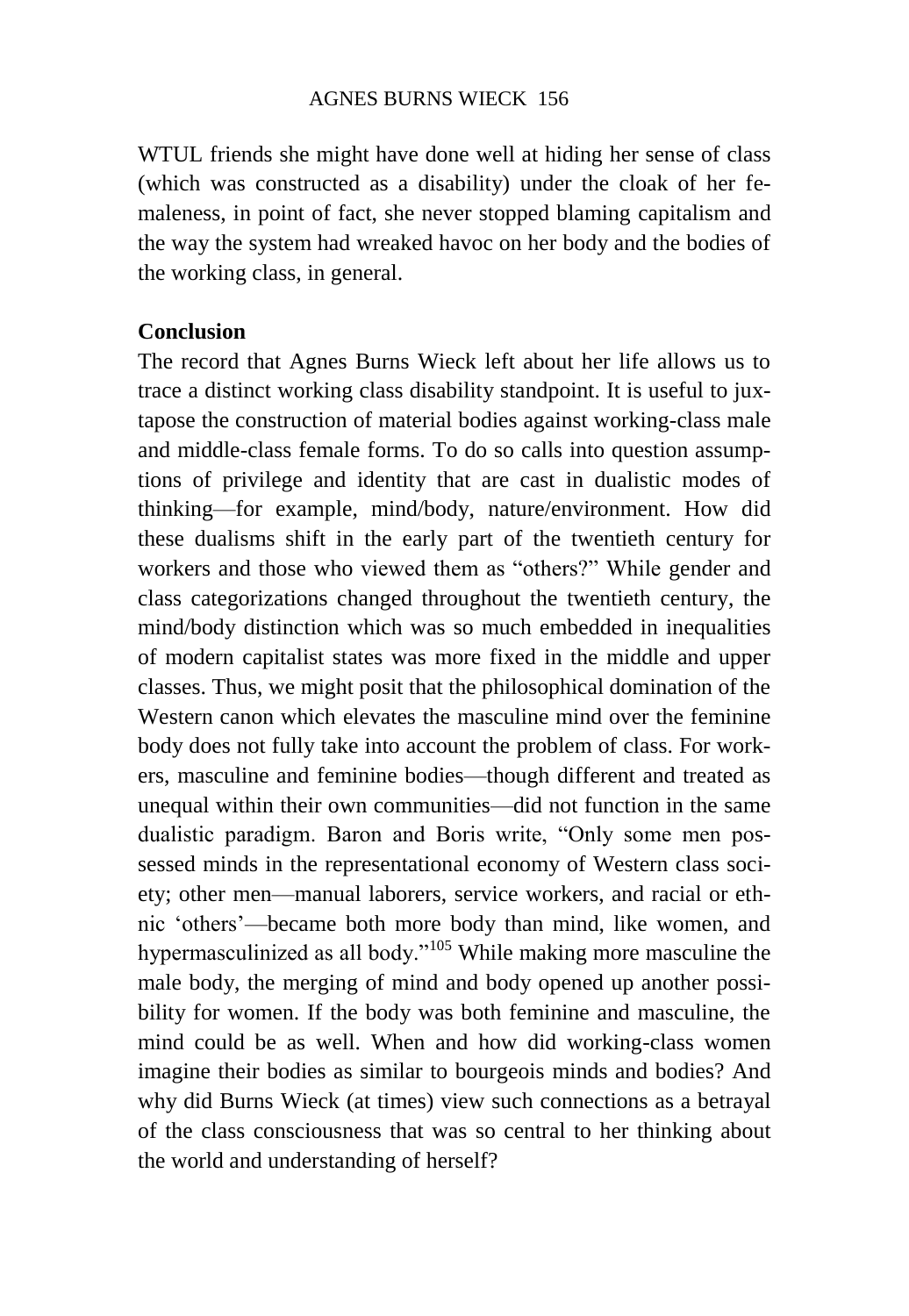# **Notes**

- <sup>1</sup> I would like to thank Alison Parker, Nancy Hirschmann, Linda Gordon, and Naomi Rogers for their comments and constructive critiques of this article. Thanks also to all the contributors to this special issue of JHB for the intellectual camaraderie.
- $2^2$  For the sake of consistency, we will refer to the subject as Agnes Burns Wieck throughout the article. She is referred to in this way in archival holdings, although she was born Agnes Burns, and known as Agnes Wieck after her marriage.
- <sup>3</sup> Letter from Agnes Burns Wieck to Mary and Powers Hapgood, 1929 (no day or month), Hapgood Manuscript Collection, Lilly Library, Indiana University, Bloomington [hereafter Hapgood MSS].
- 4 Daniel E. Bender, *Sweated Work, Weak Bodies: Anti-Sweatshop Campaigns and Languages of Labor* (New Brunswick, NJ: Rutgers University Press, 2004), 15, 42-43; Mimi Abramovitz, *Regulating the Lives of Women* (New York: South End Press, 1988), 183; Gwendolyn Mink, "The Lady and the Tramp: Gender, Race and the Origins of the American Welfare State," in *Women, the State, and Welfare* ed. Linda Gordon (Madison: University of Wisconsin Press, 1990), 104-105.
- 5 David Thoreau Wieck, *Woman from Spillertown* (Carbondale: Southern Illinois University Press, 1992), 28-35, 68, 76, 183; Eileen Boris and Annelise Orleck, "Feminism and the Labor Movement: A Century of Collaboration and Conflict," *New Labor Forum,* Winter2011, Vol. 20, Issue 1, 34-35.
- 6 Rosemarie Garland Thomson, *Extraordinary Bodies: Figuring Physical Disability in American Culture and Literature* (New York: Columbia University Press, 1997), 17 and ch. 4.
- 7 John Mowitt, "Breaking up Fanon's Voice," *in Frantz Fanon: Critical Perspectives* ed. Anthony C. Alessandrini (New York: Routledge, 1999), 91.
- <sup>8</sup> Ava Baron and Eileen Boris, "The Body' at Work: How Useful a Historical Concept?" *Labor: Studies in Working-Class History of the Americas* 4, no. 2 (Summer 2007): 23-43. See also Valerie Burton's response to Baron and Boris, "A Seafaring Historian's Commentary on 'The Body' as a Useful Category for Working-Class History," 55-59. It is especially provocative in its portrayal of the body as a mainstay in British labour history as early as the 1970s.
- <sup>9</sup> Herbert Gutman, "Work, Culture and Society in Industrializing America, 1815-1919," *American Historical Review* 78, no. 3 (June 1973): 535.
- <sup>10</sup> Rebecca J. Lester, Jesus in Our Wombs: Embodying Modernity in a Mexican *Convent* (Berkeley: University of California Press, 1995), 37.
- <sup>11</sup> Ava Baron and Eileen Boris, "The Body' at Work," 26.
- <sup>12</sup> Kathleen Canning, *Gender History in Practice: Historical Perspectives on Bodies, Class, and Citizenship* (Ithaca: Cornell University Press, 2006), 179.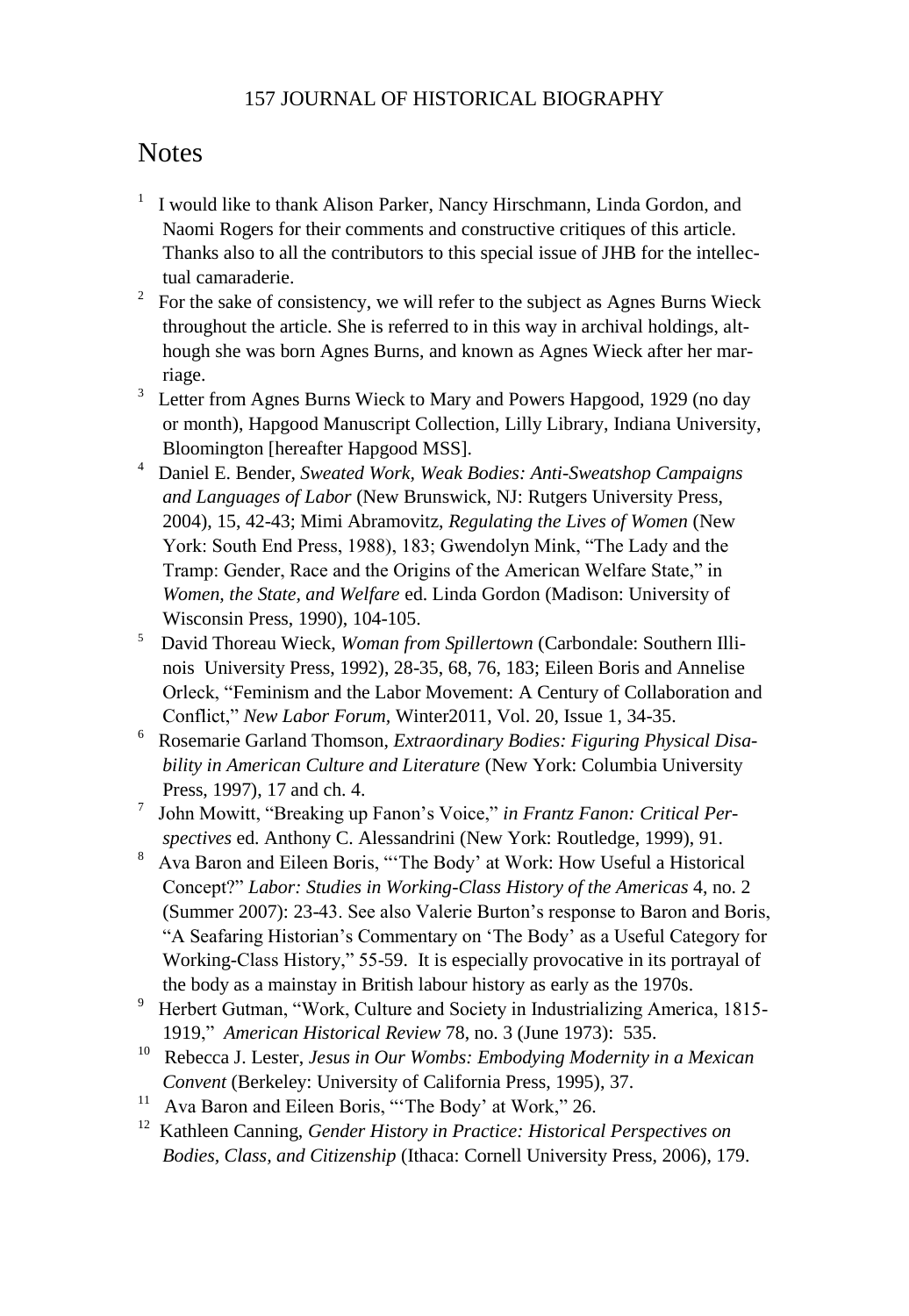#### AGNES BURNS WIECK 158

- <sup>13</sup> For an early discussion of sex and class, see Shulasmith Firestone, *The Dialectic of Sex* (London: The Women's Press, 1979), ch. 1.
- <sup>14</sup> Kathleen Canning, *Gender History*, 173.
- <sup>15</sup> Baron and Boris, 26.
- <sup>16</sup> Carletta Savage, "Re-gendering Coal: Female Miners and Male Supervisors" *Appalachian Journal* 27, no. 3 (Spring 2000): 232, 234.
- <sup>17</sup> Sara Horrell, David Meredith, and Deborah Oxley, "Measuring Misery: Body Mass, Ageing and Gender Inequality in Victorian London," *Explorations in Economic History* 46 (2009) 116. The authors of this article are particularly good at balancing quantitative data about physical wellbeing and emotional motivation.
- <sup>18</sup> J.E. George*,* "The Coal Miners' Strike of 1897," *The Quarterly Journal of Economics* 12, no. 2 (January 1898): 186.
- <sup>19</sup> Agnes Burns Wieck Collection, Diary entry Saturday, January 6, (no year, but probably 1923), Box 2, Folder 2-22 , Walter P. Reuther Archives, Wayne State University. (Hereafter ABW Collection); David Thoreau Wieck, 18-19.
- <sup>20</sup> ABW Collection, Diary entry Thursday, 28 December, no year, Box 2, Folder 2-22.
- <sup>21</sup> Letter from Margaret Dreier Robins to Bertha (no last name), 20 July 1915, Margaret Drier Robins Papers, Papers of the Women's Trade Union League and Its Principal Leaders, Schlesinger Library, Radcliffe College, microfilm edition, Collection 1, reel 23, frame 661. (Hereafter National WTUL Papers).
- $22$  Diary entry, Saturday, 6 January, no year, 172, ABW Collection.
- <sup>23</sup> Letter from Agnes Burns Wieck to Mary and Powers Hapgood, 1929 (no day or month), Hapgood MSS.
- <sup>24</sup> For a larger discussion of patriarchy and labeling, see Linda Gordon and Allen Hunger, "Not All Male Dominance is Patriarchal," *Radical History Review,* Issue 71 (Spring 1998): 71-83.
- <sup>25</sup> Julie Bettie, "Women without Class: *Chicas*, *Cholas*, Trash, and the Presence/Absence of Class Identity*, Signs* 26, no. 1(2000), 14. See Norma Alarcón*, "The Theoretical Subject(s*) of *This Bridge Called My Back* and Anglo-American Feminism," *Anzaldúa*, 1990, 256-369.
- <sup>26</sup> Thomson, *Extraordinary Bodies*, 28.
- <sup>27</sup> Linda Gordon*, Pitied But Not Entitled: Single Mothers and the History of Welfare* (Cambridge: Harvard University Press, 1994), 55.
- <sup>28</sup> Thomson, *Extraordinary Bodies,* ch 2.
- $29$  On the idea of misfit and material feminism, see Rosemarie Garland Thomson, "Misfits: A Material Feminist Disability Concept" *Hypatia* 26, no. 3 (Summer 2011): 591-609.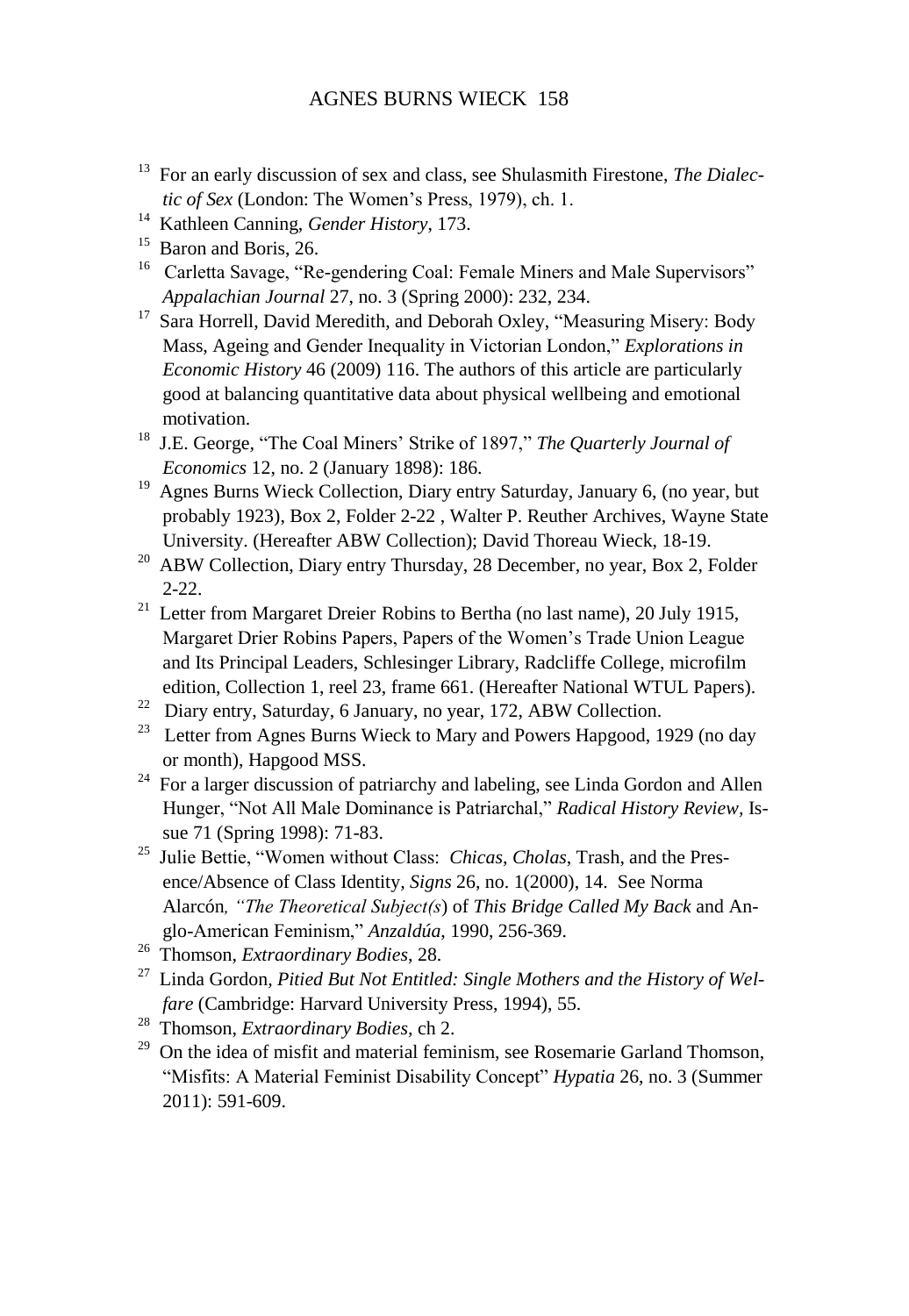- Letter to Emma Steghagen, Director of the School for Active Workers in the Labor Movement," n.d., National WTUL Papers, Collection 2, reel 1, frame 206.
- <sup>31</sup> Alice Henry, "Educational Work of the National Women's Trade Union League," 1922, National WTUL Papers, Collection 2, reel 1, frame 151. The quotation is repeated in many places. It must come from a press release.
- <sup>32</sup> "Excerpt from history of the National Women's Trade Union League of American, Machinists Bldg., Washington, DC," National WTUL Papers, Collection 2, reel 1, frame, 186.
- <sup>33</sup> Report to Miss Emma Stehagan, n.d., National WTUL Papers, Collection 2, reel 1, frame 208.
- <sup>34</sup> Letter from Elisabeth Christman to the Members of the Executive Board, 15 April 1926, Collection 2, reel 1, frame 376 and "Actual Field Work, First Three Months," 1926, National WTUL Papers, Collection 2, reel 1, frame 405.
- <sup>35</sup> "Training School of the National Women's Trade Union League of America," in *Life and Labor,* National WTUL Papers, Collection 2, reel 1, frame 336 and Alice Henry, "Educational Work of the National Women's Trade Union League," 1922, Collection 2, reel 1, frame151.
- <sup>36</sup> Thomson, *Extraordinary Bodies*, 82.
- <sup>37</sup> Mary Beard, *Women's Work in Municipalities* (New York: Arno Press, 1915); Paula Baker, "The Domestication of Politics*:* Women and American Political Society 1780-1920," *American Historical Review* 89, no. 3 (June 1984): 631, 641-42; Seth Koven and Sonya Michel, ed., *Mothers of a New World: Maternalist Politics and the Origins of Welfare States* (New York: Routledge, 1993).
- <sup>38</sup> Letters from Olive Sullivan (first quotation) and Emma Steghagen (second quotation) to Margaret Dreier Robins, 13 October 1915 and 29 October 1915, , Collection 1 reel 23, frames 782 and 807, Robins Papers.
- <sup>39</sup> Letter from Olive Sullivan to Margaret Dreier Robins, 3 November 1915, National WTUL Papers, Collection 1, reel 23, frame 814.
- <sup>40</sup> Letter from Olive Sullivan to Margaret Dreier Robins, November 1915, National WTUL Papers, Collection 1, reel 23, frame 814.
- <sup>41</sup> Letter from Margaret Dreier Robins to Mrs. Straight, 15 February 1916, National WTUL Papers, Collection 2, reel 1, frame 199.
- $42$  David Wieck, 25, 52.
- $43$  David Wieck, 52. See also quote on 31.
- <sup>44</sup> *Twenty-Sixth Annual, First Biennial Conference United Mine Workers of America, District* 12, 1916 (Peoria, IL: The District, 1916), 317. (This is also quoted by David Wieck, 42.)
- <sup>45</sup> Marijke Gijswijt-Hofstra and Ray Porter, ed. *Cultures of Neurasthenia from Beard to the First World War* (New York: Rodopi, 2001), 20.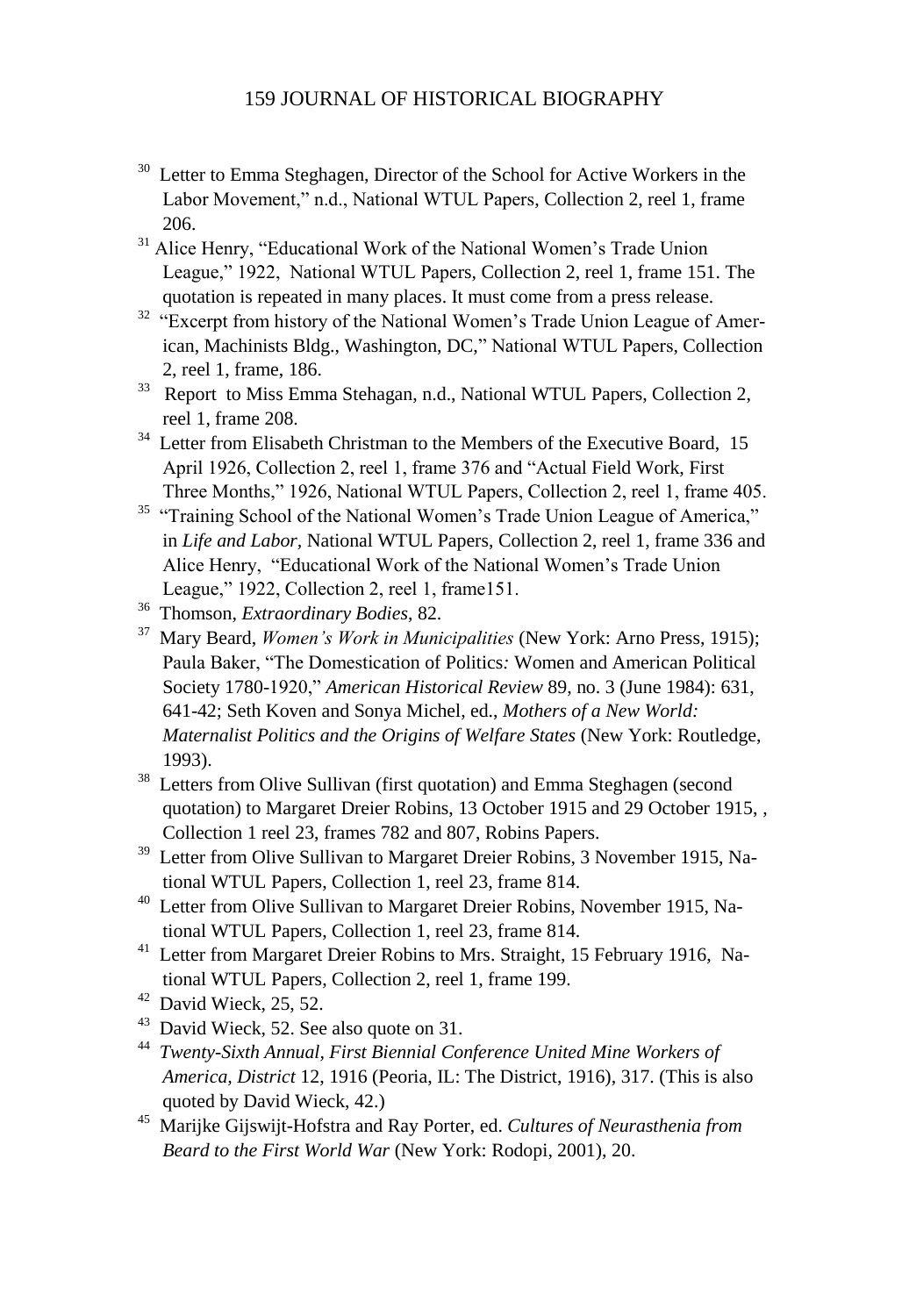<sup>46</sup> Ibid, 20-22.

- <sup>47</sup> Tom Lutz, *American Nervousness, 1903: An Anecdotal History* (Ithaca: Cornell University Press, 1991), 221-243.
- <sup>48</sup> S. Weir Mitchell, M.D. *Fat and Blood: An Essay on the Treatment of Certain Forms of Neurasthenia and Hysteria* (London: J.B Lippincott, Co., 1900); letter from Stella Franklin to Agnes Burns, January 1917, ABW Collection, Box 1, Folder 1, On Mitchel's cure, see also Lisa Appignanesi, *Mad, Bad, and Sad: A History of Women and the Mind Doctors from 1800 to the Present* (London: Virago Press, 2008), 120-121.
- <sup>49</sup> Diary, 28 November, 122-123 (pages not in order), ABW Collection.
- <sup>50</sup> Agnes Burns, "At the League's Training School," in *Life and Labor,* March 1916, 39.
- $51$  Letter from Diva Wieck to author, 1 August 2005, personal correspondence in author's possession. See also Estelle Freedman, "The Burning of Letters Continues: Elusive Identities and the Historical Construction of Sexualities," *Journal of Women's History* 9, no. 4 (Winter 1998): 200.
- <sup>52</sup> On the nature and use of historical speculation, see, Linda Gordon, *The Great Arizona Orphan Abduction* (Harvard: Cambridge University Press, 1999), 146.
- <sup>53</sup> ABW Diary, Thursday 28 December, no year, ABW Collection.
- <sup>54</sup> Agnes Burns to John H. Walker, 4 August 1916, quoted in David Wieck citing John H. Walker Collection.
- <sup>55</sup> Burns to Walker, quoted in David Wieck, 48-50.
- 56 Agnes Burns, "At the League's Training School," in *Life and Labor,* March 1916, 39.
- <sup>57</sup> Mary Anderson, *Woman at Work* excerpts, 36 and 57, ABW Collection, Box 1, Folder 1.
- <sup>58</sup> Report for June 1915-June 1916, Health Committee, National WTUL Papers, Collection 7, Reel 1.
- <sup>59</sup> Quotation from "Training for Labor Organizers," March 1920, National WTUL Papers, Collection 2, reel 1, frame 143. In 1923, the League reiterated these criteria, frame 156. These compare to the 1917 Correspondence Course pamphlet which has no mention of health, frame 139.
- <sup>60</sup> John F. Kasson, "Follow the Bodies: Commentary on 'The Body' as a Useful Category for Working-Class History," *Labor: Studies in Working Class History of the Americas* 4, no2 (Summer 2007): 45.
- <sup>61</sup> Associate Director's Report, 1917, 6  $\&$  10, National WTUL Papers, Collection 2, reel 1, frames 210 and 214.
- $62$  A decade later there was new interest (in the US and European fascist regimes) in the relationship between girls, sport, and physical education of which the WTUL's discussions might be an early piece. See, for example, Inbal Ofer, "Am I that Body? Sección Femenina de la Fet and the Struggle for the Institu-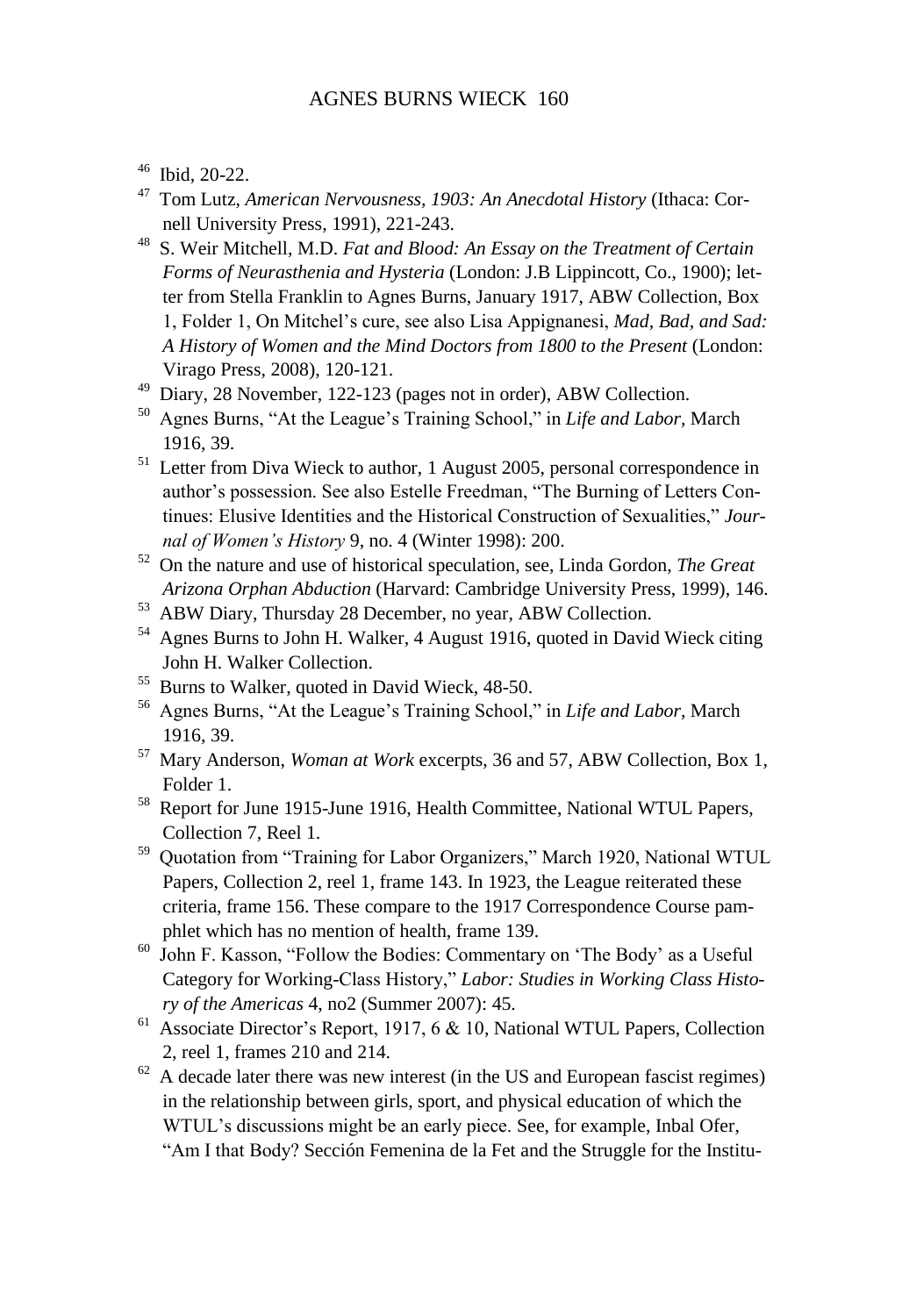tion of Physical Education and Competitive Sports for Women in Franco's Spain, *Journal of Social History* (Summer 2006): 989-1010.

- $63$  Report of the Secretary of the Educational Dept, 25 October 1920, National WTUL Papers, Collection 2, reel 1, frame 304.
- <sup>64</sup> Letter from Agnes Burns to Margaret Dreier Robins, 6 October 1916, Robins Papers, Collection 1, reel 24, frame 230.
- <sup>65</sup> Associate Director Report, June 1917, p10, National WTUL Papers, Collection 2, reel 1, frame 214.
- <sup>66</sup> Letter from Agnes Burns to John Walker, 9 June 1916, Box 1, Folder 9, John H. Walker Papers, Illinois History Survey, University of Illinois, and Urbana-Champaign.
- <sup>67</sup> Elliott Gorn, *The Most Dangerous Woman in America* (New York: Hill and Wang, 2001), Introduction.
- <sup>68</sup> Letter from Stella Franklin to Agnes Burns, January 1917, Box 1, Folder 1-1, ABW Collection.
- $69$  Diary Tuesday 28 November, no year, 122, Box 2, Folder 2-22, ABW Collection.
- <sup>70</sup> Elizabeth Faue, *Community of Suffering and Struggle* (Chapel Hill: University of North Carolina Press, 1991), ch 3; Daniel E. Bender, *Sweated Work*, 5, 7, 11, 49, 59.
- <sup>71</sup> Linda Gordon, *Dorothea Lange: A Life Beyond Limits* (New York: W.W. Norton, 2009), xiv.
- <sup>72</sup> Jacqueline Ellis, "Revolutionary Spaces: Photographs of Working-class Women by Esther Bubley, 1940-1943," *Feminist Review* No. 53 (Summer 1996): 74.
- <sup>73</sup> Susan A. Glen, "Reflections on 'The Body' in Labor History," *Labor: Studies in Working Class History of the Americas* 4, no. 2 (Summer 2007): 52.
- $74$  For two examples from the early-twentieth and early-twenty-first centuries, respectively, see Edith Wyatt, "Heroes of the Cherry Mine Disaster," *McClure's Magazine* 34 (March 1910) and Kevin Chappell, "The Coal Miners Wife," *Ebony* 65 (July 2010): 92-97.
- <sup>75</sup> *First Annual Report of the Illinois Women's Auxiliary Progressive Miners of America*, 29.
- <sup>76</sup> Agnes Burns Wieck, "Women's Bureau Uncovers Sorry facts in the Life of American Coal Mining Towns," *Illinois Miner*, n.d., Box 1, Folder 1-3, "Lotta Work," ABW Collection.
- $77$  There were two unions she fought with and for during this period in Illinois, the UMWA and the PMA.
- <sup>78</sup> Horrell, Meredith, and Oxley, "Measuring Misery," 115-116.
- 79 *First Annual Report of the Illinois Women's Auxiliary Progressive Miners of America*, 29 ("little men"), 9, 12.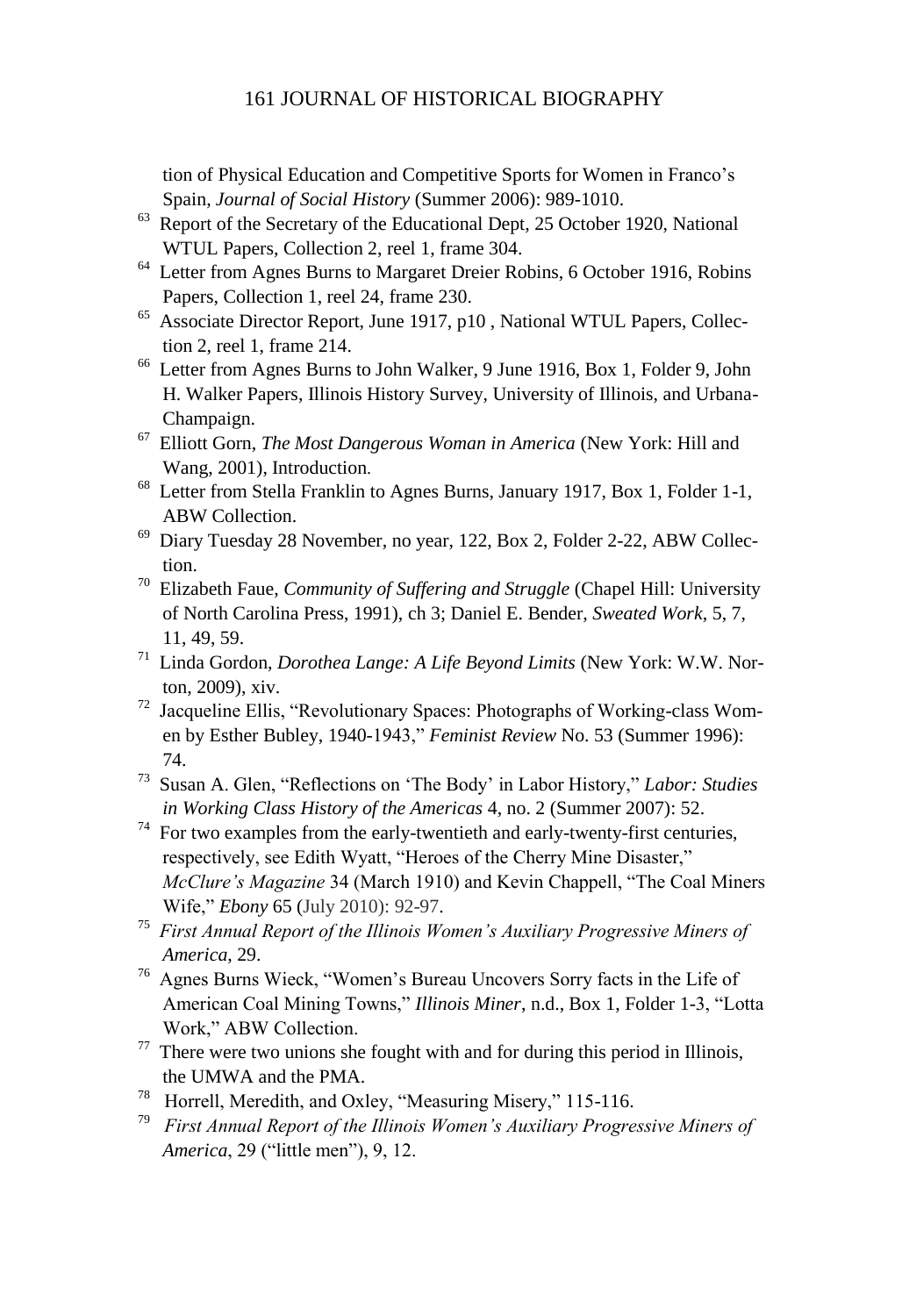- 80 Mrs. Lotta Work, "When We Have Time to Think: The Principle of Brotherhood," *Illinois Miner*, n.d., Box 1, Folder 1-3, "Lotta Work.," ABW Collection.
- <sup>81</sup> Letter from Elisabeth Christman to Agnes Burns Wieck, 16 March 1927, Box 1, Folder 1-1, and Diary entry, 8 December, no year, 128, Box 2, Folder 2-2, ABW Collection.
- $82$  David Wieck, 76. This must be a recollection from conversations as he does not provide a source as he usually does.
- <sup>83</sup> Diary, 25 November, no year, 110, Box 2, Folder 2-2, ABW Collection.
- <sup>84</sup> Diary, 4 January and 6 January 1923, 170, Box 2, Folder 2-2, and next page (no page number on photocopy), ABW Collection.
- <sup>85</sup> Diary, 13 October in which she includes Amelia's letter, 1 November 1922, Box 2, Folder 2-2, ABW Collection.
- <sup>86</sup> Diary, 8 December, in which she includes Amelia's letter of 28 November 1922, 128, Box 2, Folder 2-2, ABW Collection.
- <sup>87</sup> Diary, 24 December, no year, 148, Box Folder 2-2, ABW Collection.
- <sup>88</sup> Betty Friedan, *The Feminine Mystique* (New York: Dell Publishers), 1964. The repercussions of this connect with historiography dealing with class and chronology. See Dorothy Sue Cobble, *The Other Women's Movement*: *Workplace Justice and Social Rights in Modern America* (Princeton: Princeton University Press, 2004); Daniel Horowitz, "Rethinking Betty Friedan and the Feminine Mystique: Labor Union Radicalism and Feminism in Cold War America," *American Quarterly* 48, no. 1 (March 1996): 1-42.
- <sup>89</sup> Agnes Burns Wieck to Mary and Powers Hapgood, 1929 (no day or month), Hapgood MSS.
- <sup>90</sup> Diary, 28 November, no year, 123, Box 2, Folder 2-2, ABW Collection. The letter from Amelia is quoted in the diary.
- <sup>91</sup> Diary, 13 December no year, 135, Box 2, Folder 2-2, ABW Collection.
- <sup>92</sup> Diary, 21 December, no year, 147 (?), Box 2, Folder 2-2, ABW Collection.
- <sup>93</sup> Diary, 25 November, no year, 110, Box 2, Folder 2-2, ABW Collection.
- <sup>94</sup> Diary, 13 December, no year, 135, Box 2, Folder 2-2, ABW Collection.
- <sup>95</sup> Diary, 11 February, no year, 203, Box 2, Folder 2-2, ABW Collection.
- <sup>96</sup> Agnes Burns Wieck, "A Miner's Wife Writes Letter to Lady Mosley Relating Leiter Story," *Illinois Miner*, n.d. 10 October 1925 [both are written on the document] Box 1, Folder 1-3, "Lotta Work," ABW Collection.
- <sup>97</sup> Agnes Burns Wieck, "Labor Women of Great Britain Gather in an Inspiring Conference," *Illinois Miner*, n.d. 25 July1926 [both are written on the document ] Box 1, Folder 1-3, "Lotta Work," ABW Collection.
- <sup>98</sup> Agnes Burns Wieck, "Mother and Child," VIII. "More About Teeth," *Illinois Miner*, n.d., Box 1, Folder 1-3, "Lotta Work," ABW Collection.